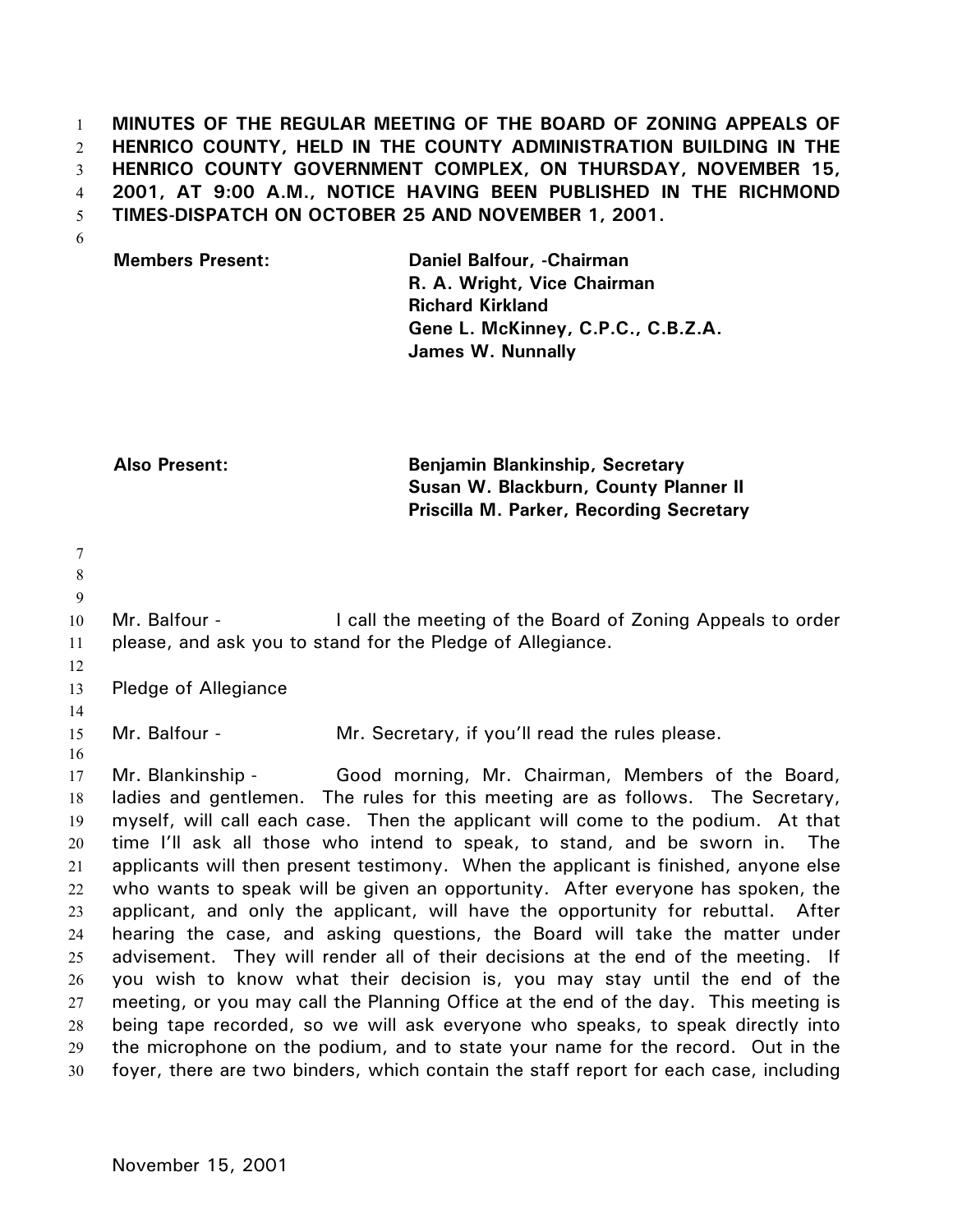the conditions suggested by the staff. Mr. Chairman, I am not aware of any deferrals or withdrawals on this morning's agenda. 31 32

33

37

43

34 35 36 Mr. Balfour - **Does anybody wish to defer or withdraw** their case who hasn't yet told our Secretary? If not, I see we have one case deferred from a previous meeting. Mr. Secretary, if you would call that case.

38 39 40 41 42 **A -119-2001 JAMES AND JOYCE CLIFTON** appeal a notice of violation pursuant to Section 24-116(a) of Chapter 24 of the County Code with respect to tents erected at 2900 Mountain Road (Tax Parcel 31-A-46 and -47A), zoned R-2A One-Family Residence District (Brookland).

- 44 45 46 47 Mr. Balfour - Would all who plan to testify come forward or stand please. One person is the only one who's going to testify in this case? If others plan to testify, we'd like to swear you in all at once, so if you plan to testify, stand up.
- 49 50 51 Mr. Blankinship - All raise your right hand please. Do you swear that the testimony you are about to give is the truth, the whole truth, and nothing but the truth, so help you God?
- 52

48

53 54 55 56 57 58 59 60 61 62 Mr. Balfour - Would the people who plan to speak in favor come forward. That's in favor. Let me make a comment while he's coming up. Looks like about half a dozen more people stood up, and we're glad to hear from all of you, but due to our schedule, and in the interest of other people's cases, we ask that when you have something to say, please don't stand up and repeat what the person before you or someone else said. We'll hear you the first time, and we don't need some repetition. If you have something new to add, or some perspective we haven't thought about, that's fine, but we ask you not to just stand up here and repeat the previous person's remarks. Thank you. Yes sir, would you identify yourself?

63

64 65 66 67 68 69 70 71 72 73 74 Mr. Martineau - Good morning everyone. My name is Don Martineau. I am the Clifton's son-in-law. I am retired from Tredegar Industries, where I was the Director for Inter-Nations Services. I'd like to start off with a little bit of background. At the suggestion of the Board of Supervisors, from the Brookland District, the Cliftons applied for a provisional use permit to start a bed and breakfast, known as the Virginia Cliffe Inn. They applied on August 27, 1997. The County then created zoning and amendments permitting bed and breakfast operations as a provisional use in R districts. After a favorable staff report and upon recommendation of the Planning Commission, which incidentally was very helpful, and you can see from pages 2 through 10 of our handout, the Cliftons were granted a provisional use permit by the Henrico County Board of Supervisors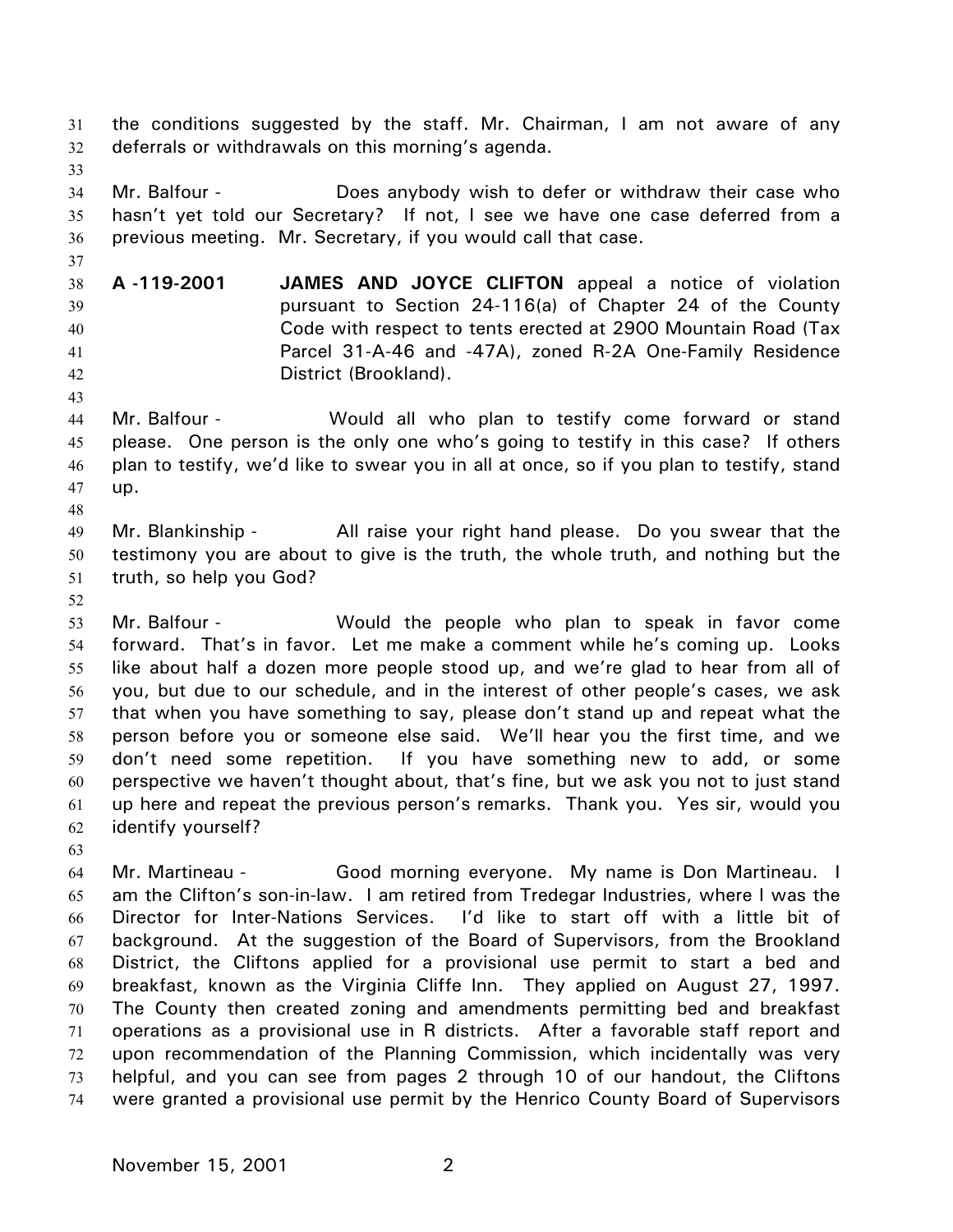on November 18, 1997. The Clifton's plan of operation, submitted with the provisional use permit application, included, they could have up to 6 rooms for guests, a sign may be installed on Mountain Road, special events, such as weddings and social gatherings were allowed. This is stated in condition # 8 on page 11 of your handout, which is the provisional use permit. The Cliftons opened for business on January 1, 1998, and they did weddings in 1998, 1999, 2000, and 2001. They found that there are many couples who want a garden style wedding arrangement and choose not to have a marriage in the church. Over a hundred weddings were held at the Inn, with no complaints from the wedding parties or the neighbors. With weddings going so well, the Cliftons thought about expansion, so in April 2001, the Cliftons asked the County about erecting a 40 foot by 60-foot glass-enclosed building for weddings. It was at this time that the Henrico County officials revisited the Inn, and now made comment about the tent that was 1200 square feet in size at that time. The tent had been up for about a year. They said that we needed a tent permit, so the Cliftons applied for a tent permit, but were denied. Furthermore, they were told that the tent had to come down unless it was reduced to no more than 900 square feet in size. After numerous meetings between Henrico County officials and the Cliftons' attorneys, the Cliftons complied with this requirement by June 20, 2001. Our case is based on 2 key arguments. 75 76 77 78 79 80 81 82 83 84 85 86 87 88 89 90 91 92 93 94

95

96 97 98 99 100 101 102 103 104 105 106 107 108 109 110 111 112 113 114 The first argument is on January 27, 2001, 7 days after the tent was reduced in size, Mr. John Short a Deputy Director of Planning, came out and measured the tent, and agreed the tent was no more than 900 square feet in size. He then issued a Notice to Mr. and Mrs. Clifton, stating that they were in violation of the County Zoning Ordinance by having a tent on the bed and breakfast property without a temporary use permit. This notice is page 15 of your handout. Our contention, and the basis for this appeal, is that County officials, including the Director of Planning and his deputy, misinterpreted the zoning ordinances. As I've already stated, the provisional use permit for this bed and breakfast expressly permits special events as spelled out in the operations plan submitted by the provisional use permit application, which is page 3 of your handout, and in provisional use permit itself, which is condition 8 on page 11 of your handout. Other written materials in the County's files show that special events, including weddings, were addressed. If you look at page 5 of your handout, you'll note this. Since weddings are permitted by the provisional use permit, we contend that tents, or in this case a 30-foot by 30-foot canopy, covering the ground level deck, are obviously an integral part of outdoor weddings. We feel, therefore, that the tent, by implication, is already permitted by the provisional use permit, and does not require an additional temporary use permit.

115

116 117 118 The second argument in our case is this. In further support of the appeal, I must go back to the original notice of violation that states that a tent is illegal without a temporary use permit. The only place in the zoning ordinance that even refers to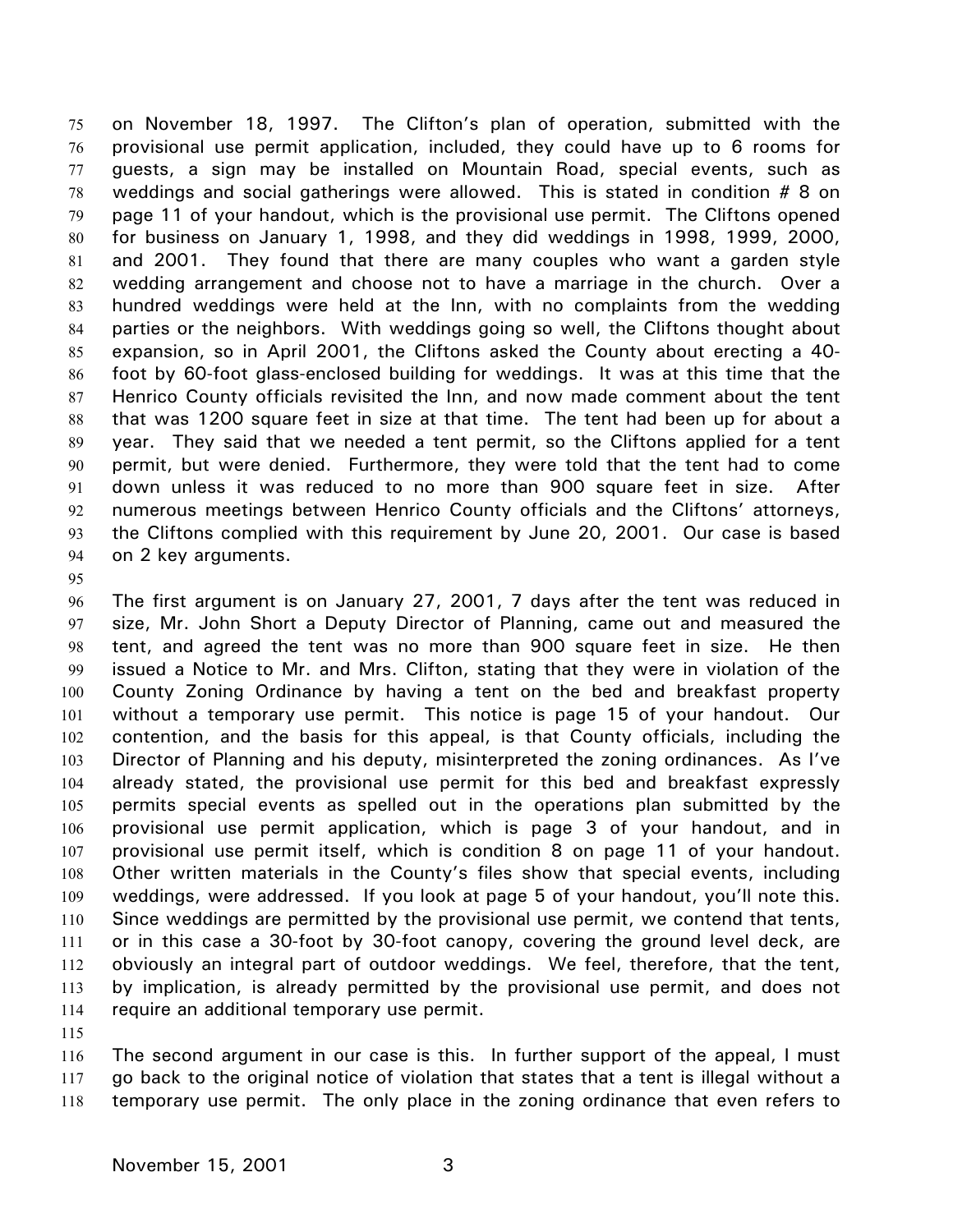temporary use permits, is in section 24-116. This section creates power for the Board of Zoning Appeals, to grant temporary use permits; however, this section does not indicate what kinds of uses require a temporary use permit. Furthermore, there is no other place in the Zoning Ordinance that spells out which uses must get a temporary use permit and which ones do not. We contend, therefore, that this sort of arrangement in the County Zoning Ordinance, essentially leaves it entirely up to the judgment of the County officials, to decide what uses require a temporary use permit. It is our belief that the Virginia Supreme Court Zoning Law explicitly prohibits allowing these kind of decisions up to County administrative officials. This concludes our case. I sincerely hope the Board agrees with the facts we've presented here. You know, we were just trying to do a good job here and provide a much needed service. We were not trying to break any rules, nor do we plan to do so in the future. I hope you see it in your minds and in your hearts to rule in favor of the Cliftons. I do have a couple of photographs of the tent on the property; they show the tent up during an actual wedding event, and it shows the tent down when there are no events. I also understand that there may be others present who are in support of our appeal. Thank you very much. 119 120 121 122 123 124 125 126 127 128 129 130 131 132 133 134 135

137 138 139 140 Mr. Balfour - Think he's going to put your picture up on the screen in a second. Are there any questions by members of the Board? You'll have a chance to respond later if there's anyone in opposition. Are there any others to speak in favor at this point? Yes ma'am.

141

136

142 143 144 145 146 147 148 149 150 151 152 153 154 Ms. Clifton - My name is Janice Clifton. I am Mr. and Mrs. Clifton's daughter and very interested and involved in the bed and breakfast. Just a couple points of clarification. I hope that you will understand that probably about 80% of our business is driven by weddings. That does not mean that we have a wedding every week, but most of our guests who come in to stay are coming for the wedding event. We found many, many couples who enjoy the atmosphere of being together for the weekend by staying at the bed and breakfast and having their wedding. The reason that this tent is a major concern, is our weddings are garden style, outdoor weddings, and we do have to provide some type of alternative or provision in the event of rain. As you'll see with the tent down, we do keep the tent down when it's not in use, so it's not a year-round structure or tent that is up all the time. We do want the availability to be able to put it up when needed for our weddings. Thank you.

155

156 157 Mr. Balfour - **Any questions by members of the Board?** Any others to speak in favor at this moment?

158

159 160 161 162 Mr. Clifton - Good morning. I am James Clifton of the bed and breakfast inn. I don't speak too clearly, is the reason he's presenting this. I do feel that this is an asset to Henrico County. We bring people in from all over the world, and I figure that Henrico County is known considerably because so many people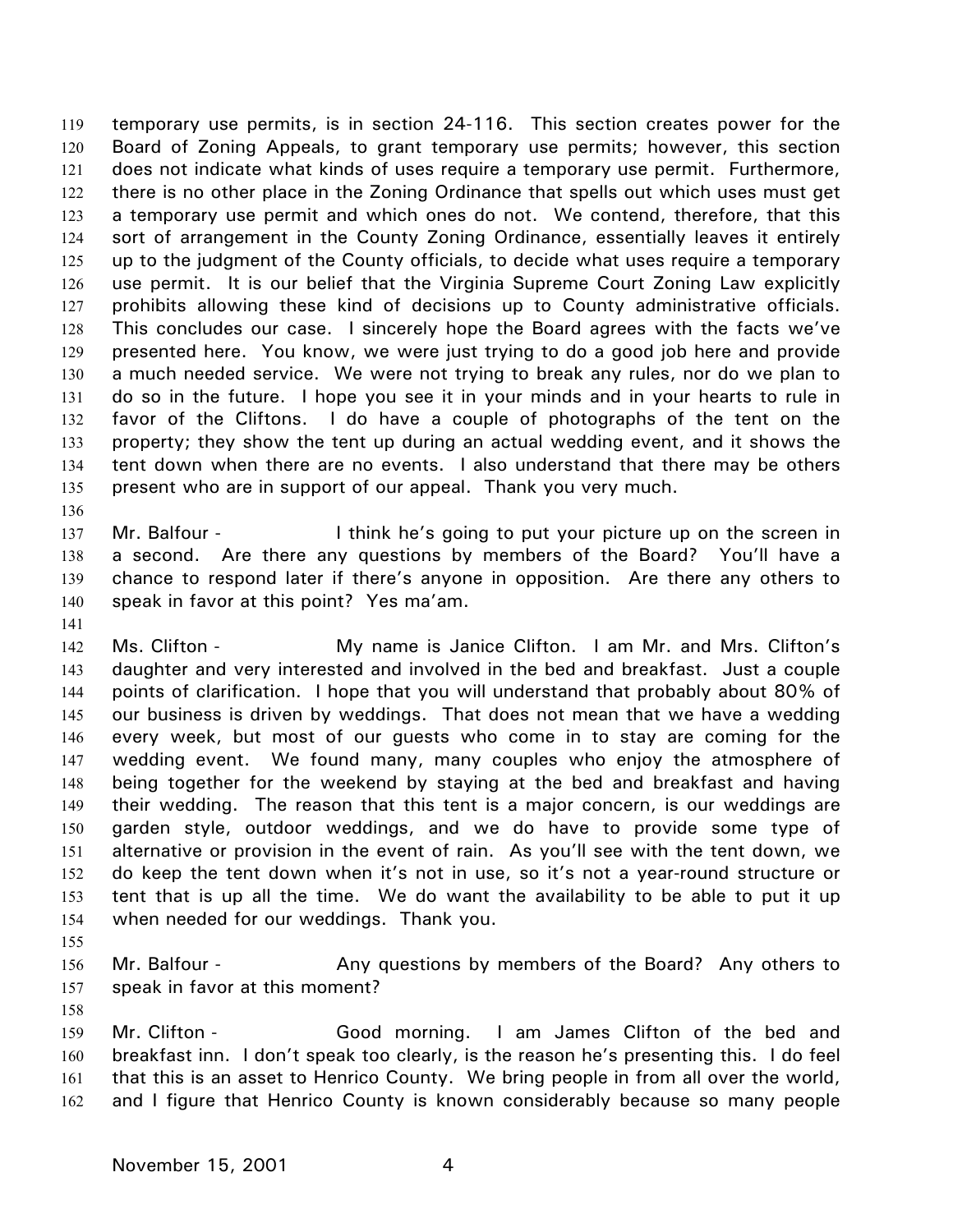come in and stay there from all over the states and all over the world. I think it's a tremendous advantage to Henrico County to allow us to have this facility. Thank you very much. 163 164 165 166 167 168 169 170 171 172 173 174 175 176 177 178 179 180 181 182 183 184 185 186 187 188 189 190 191 192 193 194 195 196 197 198 199 200 201 202 203 204 205 206 Mrs. Clifton - I'm Margaret Clifton, innkeeper, and I just wanted to explain a little bit about the pictures. This is on the very back of our property, and in the very back of that is the Cultural Arts Center. All the property is almost completely surrounded by trees. You cannot see that tent from any other direction except the very tip-top when it's up. If you'd like to see other pictures, I'll be glad to show them to you. Mr. Balfour - What position were these pictures taken from? Mrs. Clifton - This one was taken from the back of the house. All these other pictures that I have were taken from the other outskirt areas of the property. Mr. Balfour - Did I understand that someone in the County did tell you that a 900-square foot tent was okay? For building permit purposes. Mr. Balfour - The My partner here answered the question. I asked if someone in the County had told you that a 900-square foot tent was all right. Mrs. Clifton - Yes they did. When we went to apply for the permit, and the people in the office said, "well you don't need a permit for a 30 by 30 tent, so we tried in every way possible that we could to comply with the County's regulations. Mr. Balfour - Think there may be a different permit, from what I understand. Let me ask you a second question. What's the largest room inside? Mrs. Clifton - This limit is the house? For purposes of use as a dining room or a ballroom or something of that nature. Mr. Clifton - 18 by 22, whatever that is. Mrs. Clifton - 18 by 22. Mr. Balfour - Any other questions by Board members?]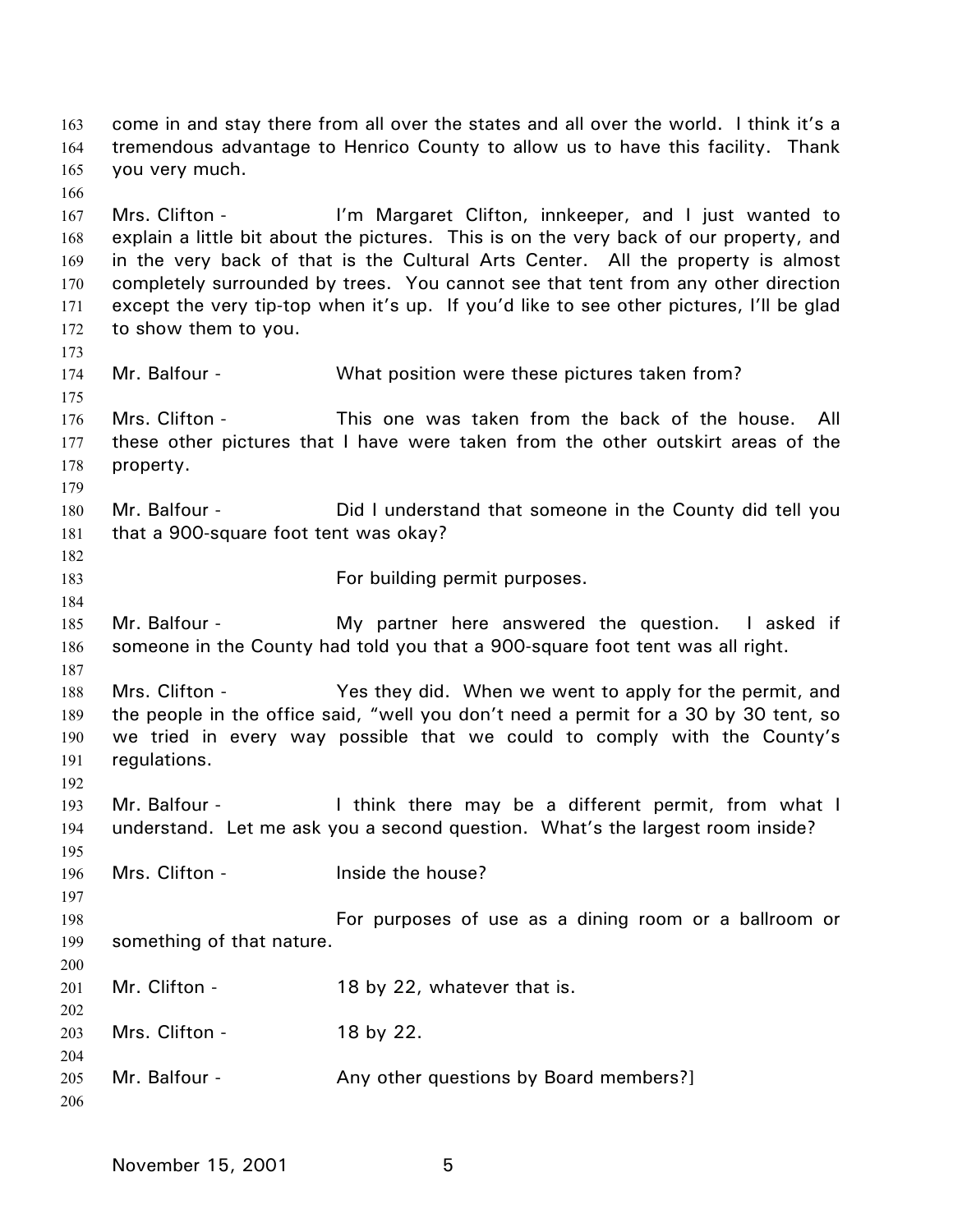| 207<br>208 | Mrs. Clifton -                                                                   | Anybody else?                                                                                                                                                             |  |
|------------|----------------------------------------------------------------------------------|---------------------------------------------------------------------------------------------------------------------------------------------------------------------------|--|
| 209        | Mr. Balfour -                                                                    | You'll have a chance, if you like, to respond after we hear                                                                                                               |  |
| 210        |                                                                                  | from people who may be in opposition. I don't know that at this point. Are there                                                                                          |  |
| 211        | other people who wish to speak in favor.                                         |                                                                                                                                                                           |  |
| 212        |                                                                                  |                                                                                                                                                                           |  |
| 213        |                                                                                  | I want to see these pictures that she's got.                                                                                                                              |  |
| 214        |                                                                                  |                                                                                                                                                                           |  |
| 215        | Mr. Balfour -                                                                    | Mrs. Clifton, would you like to leave your pictures here?                                                                                                                 |  |
| 216        | You don't mind if we hold on to them?                                            |                                                                                                                                                                           |  |
| 217        |                                                                                  |                                                                                                                                                                           |  |
| 218        | Mrs. Clifton -                                                                   | Not at all.                                                                                                                                                               |  |
| 219        |                                                                                  |                                                                                                                                                                           |  |
| 220        | Mr. Gibson -                                                                     | Good morning. I'm Fred Gibson, the Associate Minister                                                                                                                     |  |
| 221        |                                                                                  | of Glen Allen Baptist Church. This is the first and only bed and breakfast in                                                                                             |  |
| 222        |                                                                                  | Henrico County, and as such has struck sort of a historic nerve that many of us are                                                                                       |  |
| 223        |                                                                                  | very much concerned about, because I recognize that public officials have not                                                                                             |  |
| 224<br>225 |                                                                                  | wished to make this seem like a case involving harassment, but to the public eye,<br>especially those of the people that I represent. It appears to be that kind of tact, |  |
| 226        |                                                                                  | and therefore is fairly much resented by the public. I am very much concerned                                                                                             |  |
| 227        |                                                                                  | about the potential interference of public institutions in the vicinity with the free                                                                                     |  |
| 228        |                                                                                  | enterprise that this institution represents, because I understand that that kind of                                                                                       |  |
| 229        |                                                                                  | tact is also, borders on the illegal, it certainly borders on the immoral. We're very                                                                                     |  |
| 230        |                                                                                  | much concerned about this family, not only their free enterprise, but the character                                                                                       |  |
| 231        |                                                                                  | that they lend to the entire community. I have performed several weddings there.                                                                                          |  |
| 232        |                                                                                  | It has not been for my financial benefit because I don't charge for weddings or for                                                                                       |  |
| 233        |                                                                                  | funerals. I think that these are times when people already have encountered                                                                                               |  |
| 234        | enough expense, so that they don't have to have themselves belabored financially |                                                                                                                                                                           |  |
| 235        | during this time, so I have nothing to gain by my support of their continuing to |                                                                                                                                                                           |  |
| 236        | have weddings there. One of the weddings that I enjoyed conducting there was     |                                                                                                                                                                           |  |
| 237        |                                                                                  | hampered by a considerable rainfall. Had it not been for the provisional tent, we                                                                                         |  |
| 238        |                                                                                  | would have had to unceremoniously go in wet with our clothing, dirt on our feet,                                                                                          |  |
| 239        |                                                                                  | and gone into some inappropriate place inside the house. I personally would like,                                                                                         |  |
| 240        |                                                                                  | and I feel that I represent the opinion of many people here and absent, so I would                                                                                        |  |
| 241<br>242 |                                                                                  | like to see their petition granted. Thank you very much. Are there any questions?                                                                                         |  |
| 243        | Mr. Balfour -                                                                    | Any questions by Board members? Are you speaking for                                                                                                                      |  |
| 244        |                                                                                  | the church and congregation, or do you live in the neighborhood too?                                                                                                      |  |
| 245        |                                                                                  |                                                                                                                                                                           |  |
| 246        | Mr. Gibson -                                                                     | I'm speaking for myself; I'm employed there. I am a                                                                                                                       |  |
| 247        |                                                                                  | resident of Henrico County, and I'm employed at the church. I'm a retired                                                                                                 |  |
| 248        |                                                                                  | missionary from southeast Asia, and I've chosen to spend part of my retirement                                                                                            |  |
| 249        | years in employment at the church.                                               |                                                                                                                                                                           |  |
| 250        |                                                                                  |                                                                                                                                                                           |  |
|            |                                                                                  |                                                                                                                                                                           |  |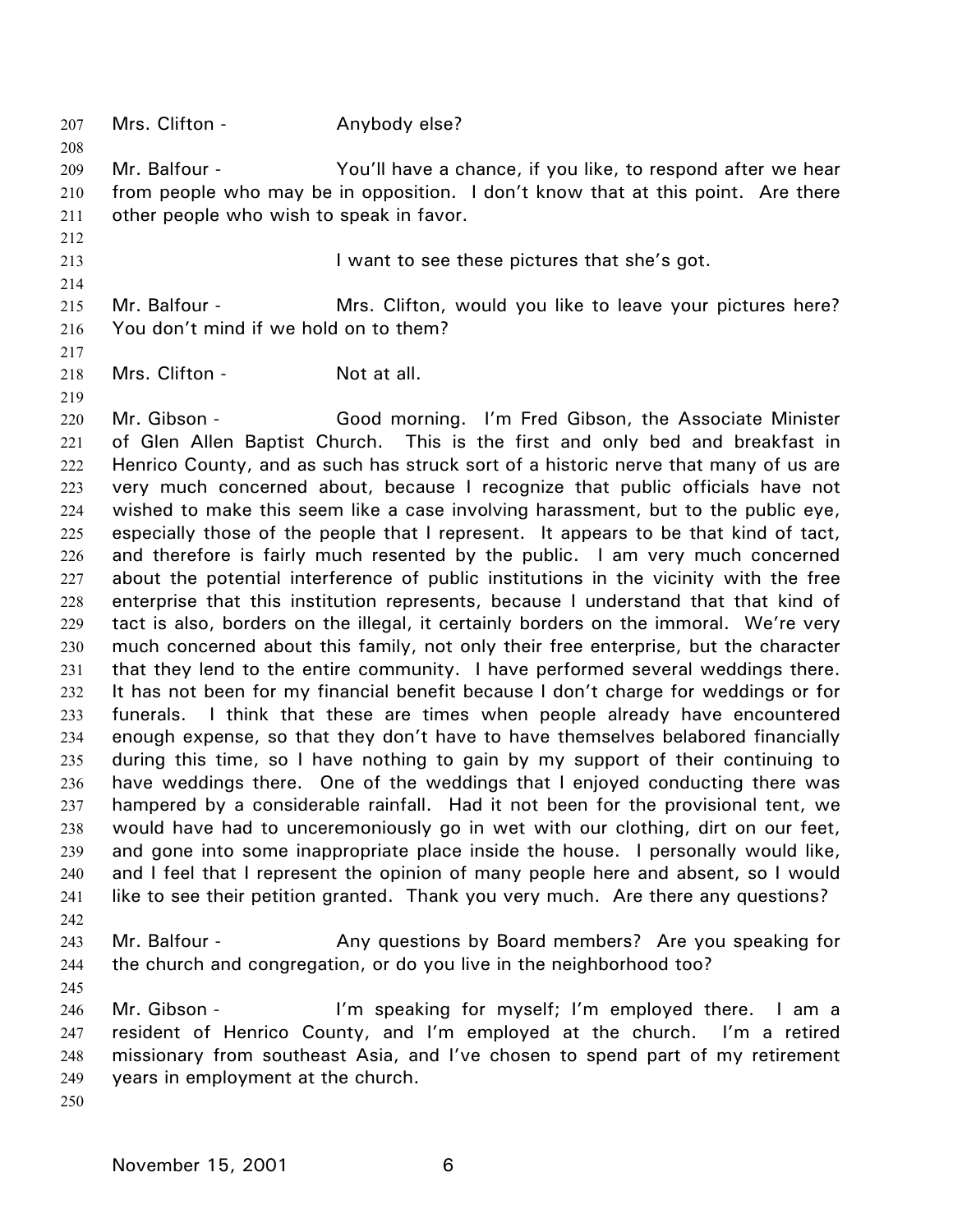How do you mean, you think, I believe I heard you say, maybe correct me if I'm mistaken, something to the effect about public buildings in the area and perhaps they were acting in a manner you didn't think was appropriate. What are you talking about? 251 252 253 254

255

256 257 258 259 260 261 262 263 264 265 Mr. Gibson - The I didn't recognize how important the Cultural Arts Center was to our community until it was pointed out by the Cliftons themselves, because they were the first ones in the community to send a large amount of business to the resident dining room at the Cultural Arts Center, as well as to direct a large number of people, not only to the Cultural Arts Center, for their holdings, but also to Walkerton. It's come to my attention that Walkerton is planning to have, with the very small grounds and inadequate parking space, are planning to host weddings also. This is what I was referring to when I said I was very much concerned about the potential interference of public institutions with private enterprise, which I think may be highly questionable in Henrico County.

266

267 268 269 270 271 Mr. Balfour - **Any questions of Board members?** Thank you sir. Any others to speak? To keep it in order, let me know, is there anyone else to speak in favor or in opposition, so we don't want to intermix people speaking one way or the other. Identify yourself. Do we have any others to speak in favor at this point?

- 272 Three people, and we're not repeating ourselves.
- 273

274 275 276 277 278 279 280 281 Mr. Collier - The Tennis Collier. I'm pastor of Glen Allen Baptist Church. I live a quarter of a mile from the Cliftons; I did not expect to be here, so I am not overly prepared to speak, but what I want to say is to affirm what my associate just said. I have also done weddings, and I ride by oftentimes when other individuals are having weddings, and I have never seen any problem, never seen any concern. I have never had a concern expressed to me, and I know the community very well. Our church family has been very upset with what has been happening the last 6 months with this, and I would rise to say I would affirm their petition and request that you grant it favorably.

282 283

286

284 285 Mr. Balfour - The Tent of the tent, we're not questioning having the weddings there.

- 287 288 289 Mr. Collier - The Yes, for use of the tent. I have been there with the tent, and I haven't had a wedding when it rained, but I always wondered what we would do and when I saw the tent, it was a great help.
- 290

- 291 292 Mr. Balfour - The Musspoke too, when I said we're questioning. We're not questioning anything; we're listening. Next? Yes sir.
- 294 Mr. Mallory - Thank you. My name is James Mallory, and I've lived in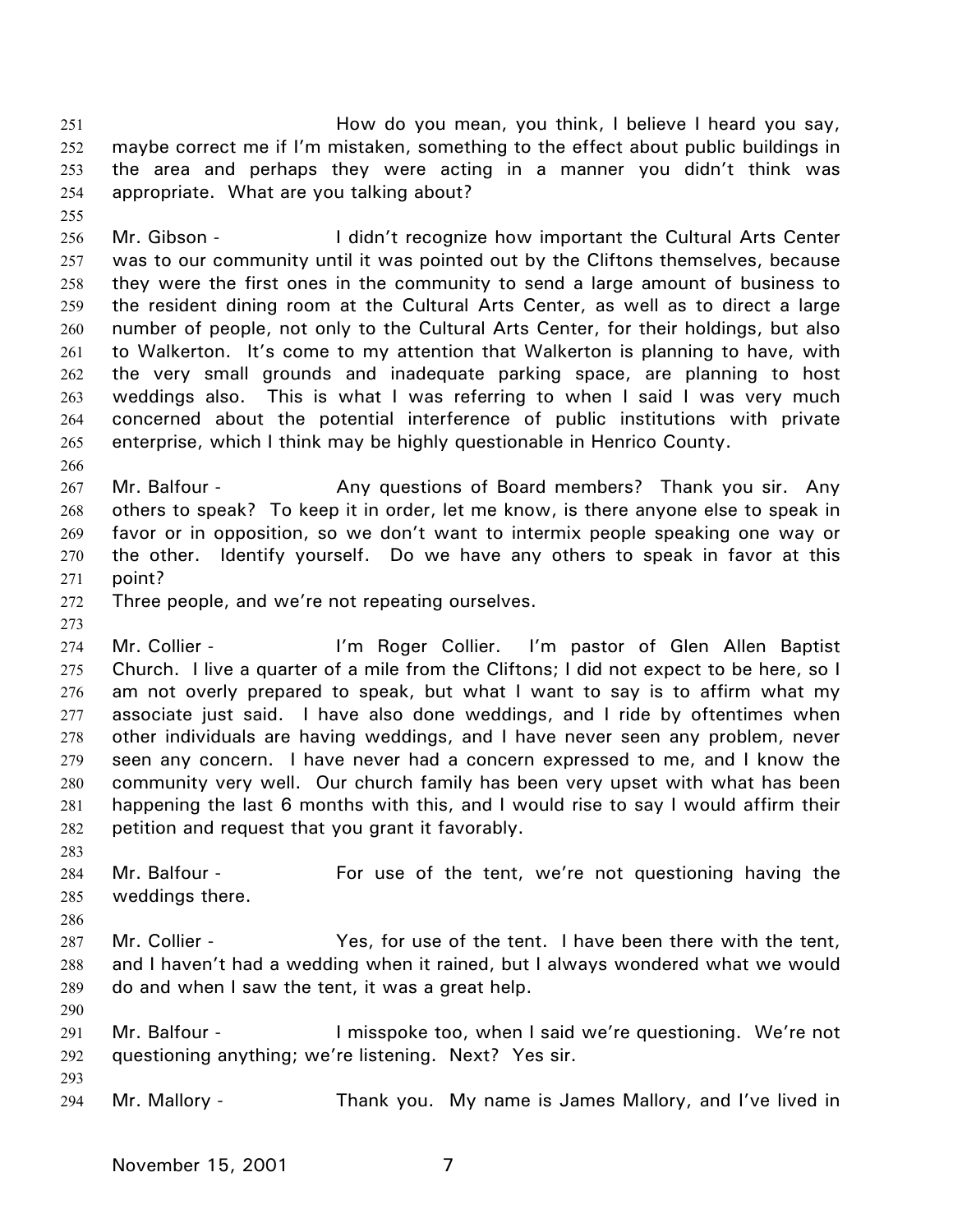the area where the tent is going to be, and have been there all my life. I really appreciate the fact that the Cliftons do such a great job of what they're doing. Also, I spent 34 years as a police officer with Henrico County. I have never experienced any problem with the Cliftons from all my years as a police officer. I know that anything that they run, in Henrico County or anywhere else, will be in compliance with all things. They need your compliance to allow them to have the tent, because they would not do anything that wasn't proper, and I feel like, as a resident who has lived in the area all my life, I can speak only highly of the Cliftons. They are the greatest people that could possibly be in the neighborhood. Thank you. 295 296 297 298 299 300 301 302 303 304

305

307

306

Mr. Balfour - Where do you live in relation to the Cliftons?

308 309 310 311 312 Mr. Mallory - **I** live about 4 blocks, on Lambeth Road. I have gone to church with the Cliftons all my life; I've known them ever since they've been in the area. I just know that there's nothing that they wouldn't do for Henrico County and the community and all of the people who are there. I know that their interests are for the County, for myself, and for everybody who lives out there. Thank you.

313

314 Mr. Balfour - Any questions?

315

316 317 318 319 320 321 322 323 324 325 326 327 328 329 330 331 332 333 334 Mr. Duke - Good morning, Chairman, Board members, my name is Michael Duke. I reside on Courtney Road and have for more than 20 years. I consider myself neighbors of the Cliftons, have watched the activities that go on at the bed and breakfast, and have enjoyed what all they bring to our community. I personally feel that the services that they provide to the public, as well as the facilities that they have on site at the bed and breakfast, are in fact compatible with our neighborhood, as well as with surrounding non-residential citizens. I feel like their services and facilities compliment our neighborhood, not only our residential neighborhood, but also those facilities that the County has. They compliment and enhance those facilities as well in the immediate vicinity. There's a real ground swell of support for the activities and services that have been going on, on their property, and within our community, and I think you can see by the presence of the people who are here today in support and favor, and that there is no opposition. Amazingly enough, I've never heard of any opposition to the services that they provide or the facilities that they have erected on their property. I think people are kind of amazed and appalled that any challenge is made towards the bed and breakfast facility at all. Anyway, I concur with everyone here that they be allowed to continue the services in the future, as they have in the past. Thank you for this time.

335

336 337 Mr. Balfour - Thank you, Mr. Duke. Any questions? Anyone else to speak? Those 2 people in the corner wish to speak?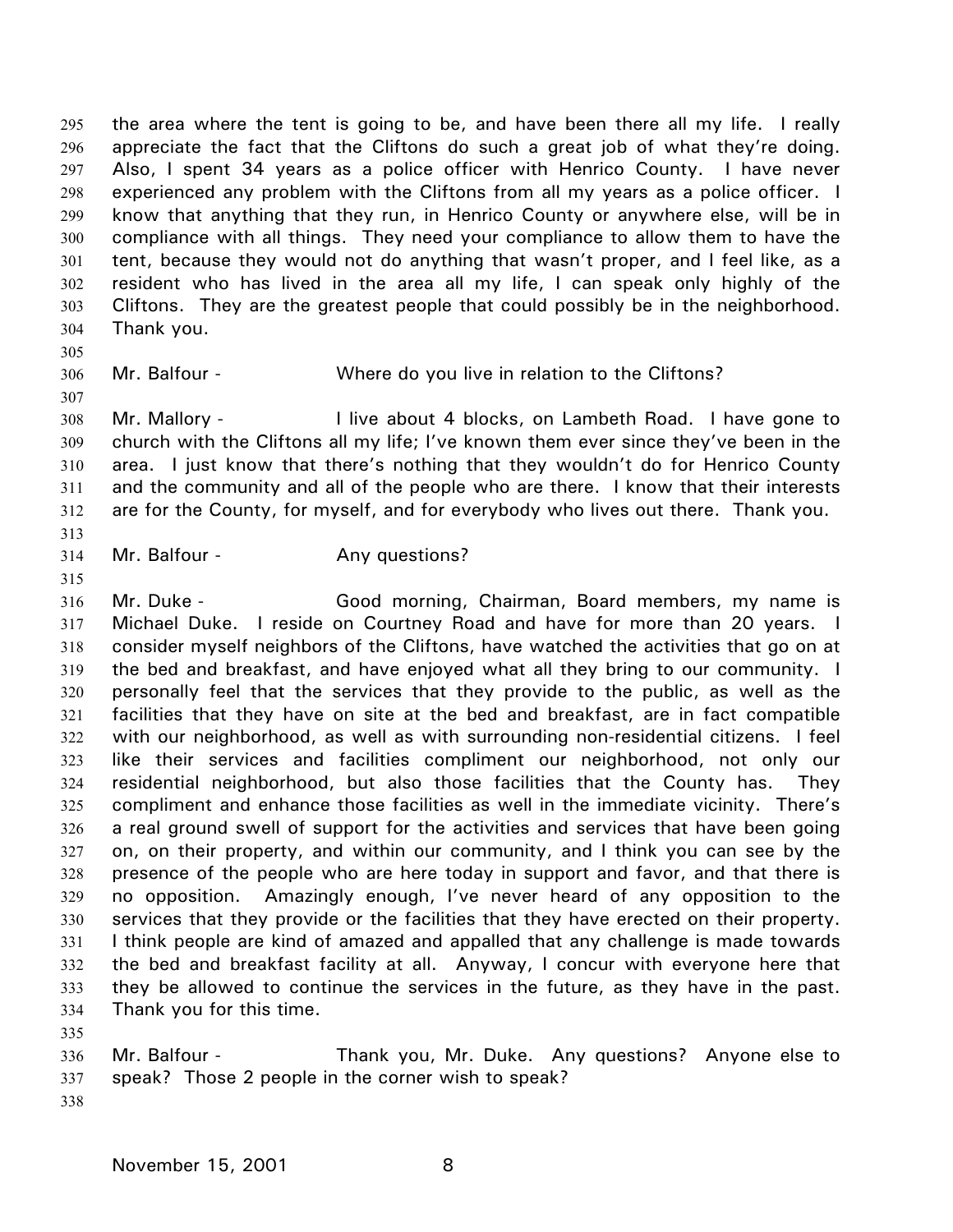Mr. Kirkland - **Mr.** Chairman, could I ask the attorney just one question? Mr. Martineau, would you come forward. The spokesman. In the report that we got, page 8 and page 9 show 2 drawings of the plat of the location. When was page 8 drawn, and when was page 9 drawn? 339 340 341 342 343 344 345 346 347 348 349 350 351 352 353 354 355 356 357 358 359 360 361 362 363 364 365 366 367 368 369 370 371 372 373 374 375 376 377 378 379 380 381 382 Mr. Martineau - That was drawn approximately 2 or 3 weeks before we applied for the application, before August 27, 1997. Mr. Kirkland - **And then I see on page 9 that you added a porch to the** house, a gazebo, and a deck to the outbuilding in the back. Is this the final drawing that was used with the PUP? Mr. Martineau - As far as I know, that was the final drawing. Mr. Kirkland - And you didn't have any plans at that time to put a tent on the drawing, or anything like that? Mr. Martineau - Not at that time, because people who were having weddings there were renting tents from tent rental companies in the Richmond vicinity. How often is this tent used, just out of curiosity? I assume it doesn't stay up. You put it up when there's a call for it? Mr. Martineau - Thow often is the tent used? We have approximately 50 weddings a year, so it's used approximately 50 weekends and a couple of other side events that are wedding related, like if somebody has a large rehearsal dinner, they might hold it under the tent. So you average about once a week? Mr. Martineau - **About once a week.** And you use it regardless of the condition of the weather? Mr. Martineau - We put it up regardless of the condition of the weather. And when there's no event taking place, we put it down. With few exceptions, we have to clean the tent once in a while, and clean underneath it, so it might stay up an extra day for that reason. And the height, there's only one tent? You don't have several that are different heights?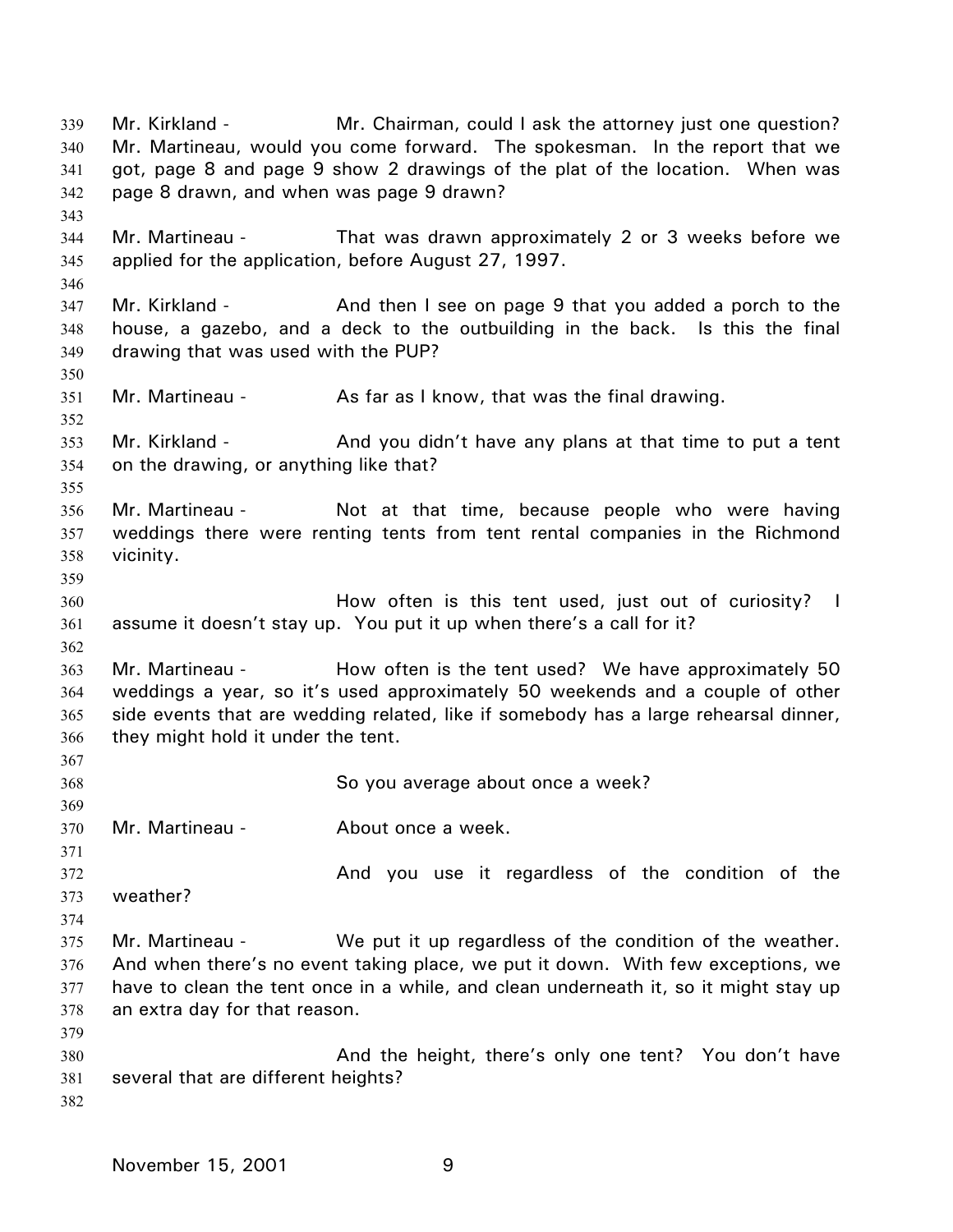Mr. Martineau - No, we just have one tent, and it's approximately 14 feet at the most at the peak. 383 384 385 386 387 388 389 390 391 392 393 394 395 396 397 398 399 400 401 402 403 404 405 406 407 408 409 410 411 412 413 414 415 416 417 418 419 420 421 422 Mr. Balfour - The Any other questions? Mr. McKinney - How does this tent go up and down. Mr. Martineau - Well, it's an ingenious invention of my father-in-law. What he did was to put up 4 4-by-4 posts at the corners and hook up a pulley system with a winch, and he raises the tent and puts the permanent posts under it when he raises it. Then when he takes it down, he just lifts the tent up a little bit, removes the permanent posts, and lowers the tent back down on the deck. And that takes how long, approximately? Mr. Martineau - Ten to fifteen minutes. Might want to get a patent. Mr. Martineau - He's thought about it. Mr. Balfour - Thank You. Any other questions? Thank you. Any others at this point? Ms. Koontz - I'm Patricia Koontz, and we have an industry membership in the Wedding Guide, and we're actually in the same industry or business with the Cliftons, and I really feel as though we should dwell on the fact that this is a canopy. We all understand the reason of the tent regulation coming in to the law, and it speaks directly to egress, the size of egress for safety, but there are no sides on, like you're totally surrounded tent effect. My daughter and I are in this business. We have actually trained with the Cliftons; they were more than generous in helping us get started. We have a cultural arts center close to us also, and a person who's interested in being married indoors, is not interested in being married outdoors, and vice versa. There's actually no direct competition between the 2, in my feeling. The other side, as everyone has indicated, is the fact that I have not seen anything but extremely professional and attractive performances and services on this. As we all are aware, when we bring a wedding into an area, you're talking in terms of at least \$60,000 to \$80,000, by the time your guests are here, they're doing overnight lodging, their food and flowers. By the time you're through the whole thing, you're into a very serious, if any of you are fathers of the brides …………..

- 423 424
- 425

I have 2 daughters – what were those …………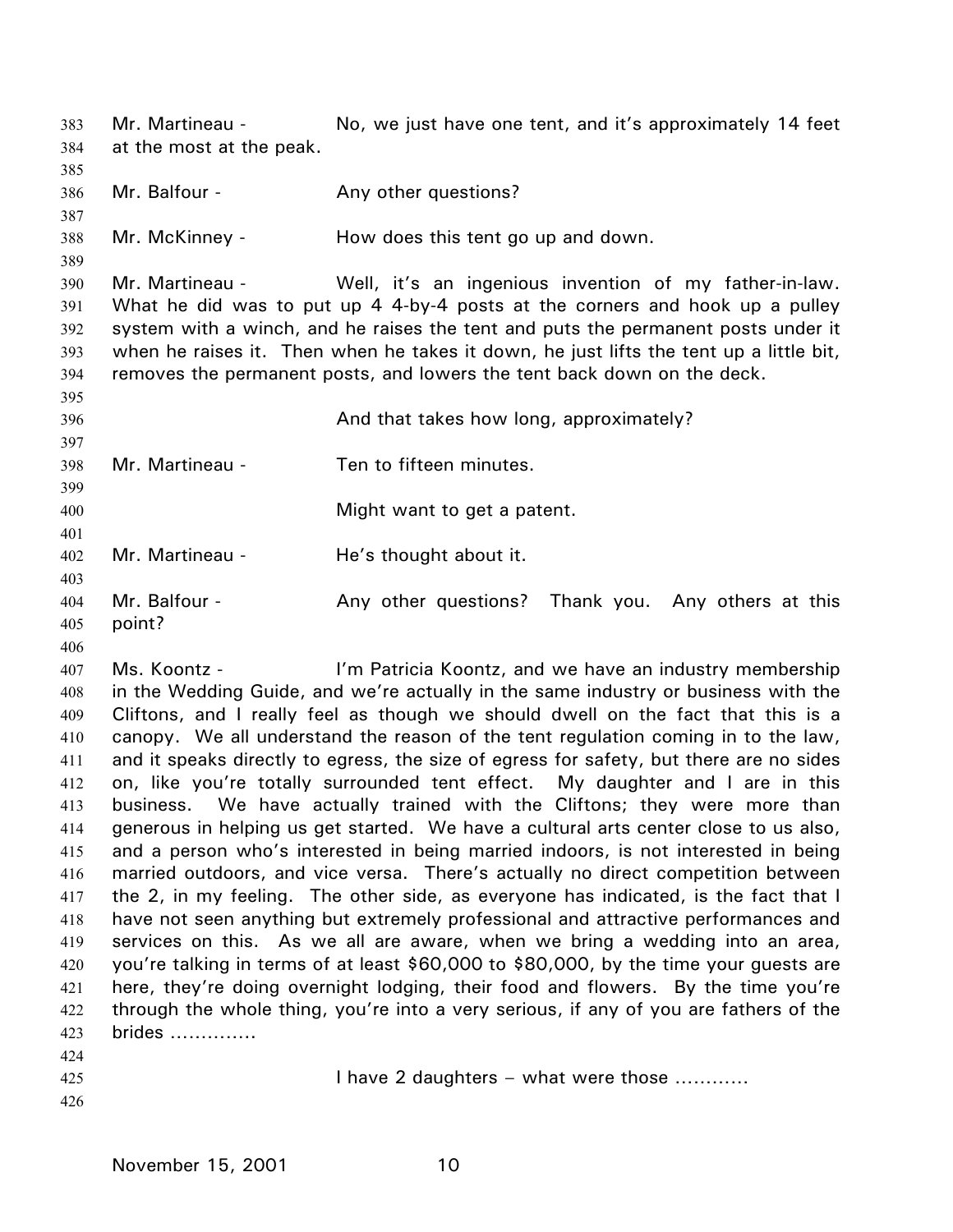Ms. Koontz - The Well this is your surrounding guests that bring their money into the area too, like Mr. Clifton said, from around the world. 427 428 429 430 431 432 433 434 435 436 437 438 439 440 441 442 443 444 445 446 447 448 449 450 451 452 453 454 455 456 457 458 459 460 461 462 463 464 465 466 467 468 469 470 I think I heard \$60- to 80,000. Ms. Koontz - You've got it. And good luck with 2 daughters. Thank you. Mr. Balfour - Anyone else? Mr. Tokarz? Mr. Tokarz - **Members of the Board, my name is Tom Tokarz; I'm** Assistant County Attorney …………. Mr. Balfour - Were you sworn in with the rest of them? Mr. Tokarz - Yes. I'm here representing the Director of Planning, whose interpretation is the subject of this hearing this morning. I think it's important at the outset to clarify what this hearing is not about. The hearing this morning, in our view, is not about whether the tent is a good idea or not. The question is about, what are the procedures to be used for the tent to be used for the weddings. It is our view, based on the application that is before the BZA today, that the wisdom of the tent, or the use of the tent at weddings, is something to be resolved at a different level, either through a temporary use permit, granted by the Board of Zoning Appeals or by the Board of Supervisors in revisiting the Provisional Use Permit for amendment of the conditions to specifically allow the tent. What I'm going to present to you today, though, are the ordinance reasons and the facts that were presented to the Board of Supervisors to indicate to you that at the time this provisional use permit was approved, there was no indication that there would be commercial activities using a tent for weddings on the property. What I'd like to do is go quickly through the exhibits with you. Before you do that, did I hear you say you thought there'd be no problem with a special use permit? Mr. Tokarz - No, what I was saying is that is one of the 2 areas where I think the Cliftons could go to get approval for using the tents, go back to the Board of Supervisors, ask them to specifically approve a condition in the provisional use permit that specifically allows them to do the tent. I'm going to walk through what the Board of Supervisors had and what it approved, and it's our view that the Board of Supervisors never approved a tent, never even knew there was a tent for commercial use, which is at issue in this particular case.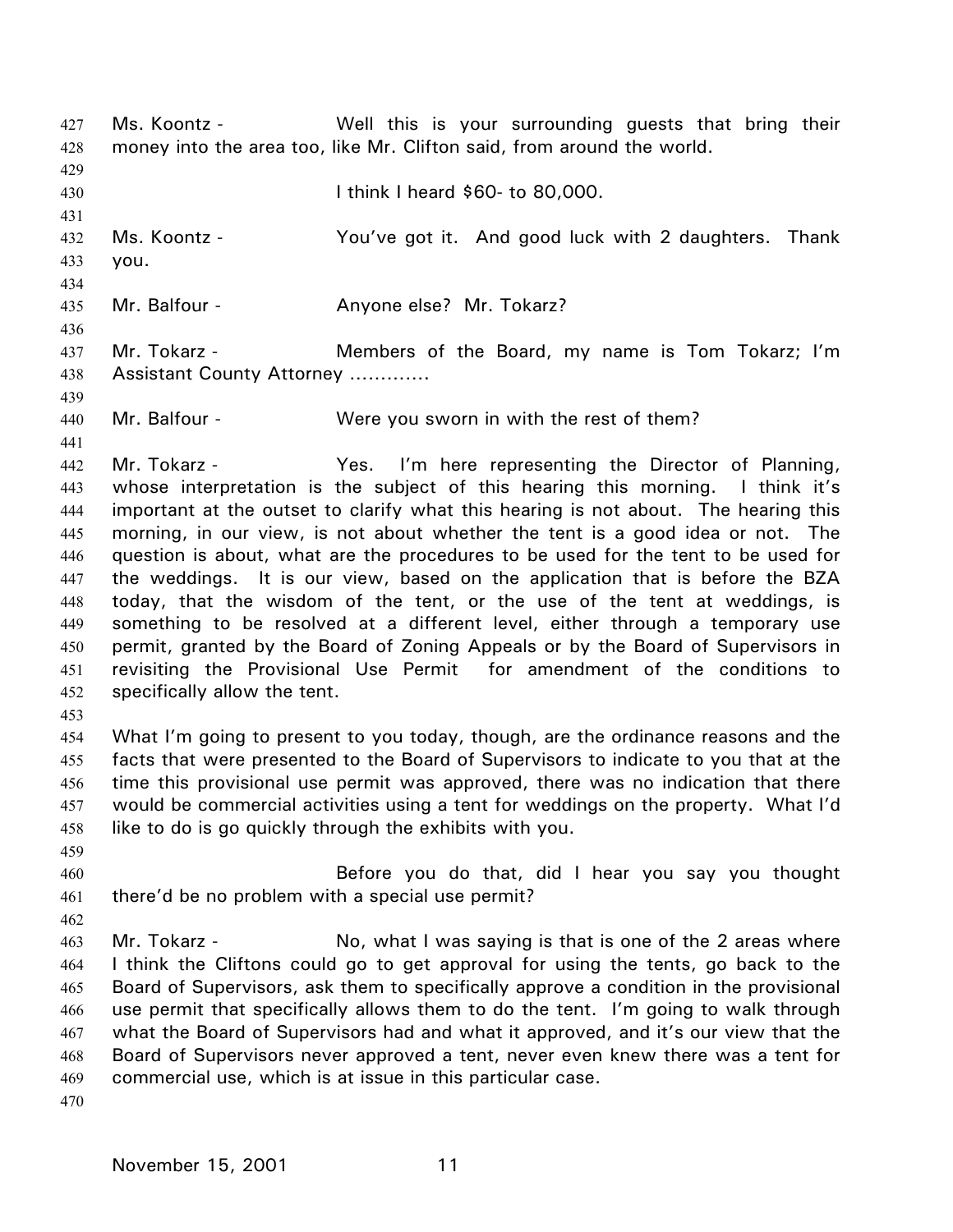Mr. Balfour - From what I understand, excuse me, is that you think they can go back now, since there is a tent, and ask for a different use, is that what you're saying? 471 472 473

474

475 476 477 478 479 480 481 482 Mr. Tokarz - They could certainly go back and ask the Board of Supervisors for an amendment of the conditions of the conditions of the provisional use permit, to allow them to use the tent for weddings. The reason that's important is, and I'm going to go through the ordinance, the intent of the bed and breakfast ordinance, which I was intimately involved in, in 1998 when it was passed, was to permit limited commercial activity in a residential zone, allowing a bed and breakfast home to exist in a residential zone, and as you know, residential zones do not allow commercial activity except in a very limited sense.

483

484 485 486 487 488 489 490 491 One of the pieces of information which we haven't gotten this morning, which I would hope the Board would wish to ask the applicant, is exactly what the revenue is from the weddings that are being held on the property. If you have 50 weddings a year, it's my understanding that some of the charges are up to \$3,000 per event. I don't know if that figure is correct; it's what I've been told. But that is a significant commercial activity in a residential zone. And that is the issue that really was addressed when the Board passed the bed and breakfast ordinance in 1998.

492

493 494 495 496 497 498 499 500 If I can turn to exhibit 1, exhibit 1 is the section of the Code that you're very familiar with, and this is the section of the Code that says, "except as otherwise permitted by the ordinance, no building or part thereof, or other structure, shall be erected, located, reconstructed, enlarged, converted, or altered except in conformity with the regulations herein specified." Now what that basically means is, unless the ordinance permits it, it is not permitted, and you would have to get a special exception or a variance. We do not have a special exception or a variance for a tent in this particular case.

501

502 503 504 505 506 507 508 509 510 511 512 513 514 Exhibit 2, is the ordinance that was passed at the time the bed and breakfast was approved. I would say to you, I was very much involved in the drafting of this ordinance. This ordinance was written to allow the Virginia Cliffe Inn to operate as a bed and breakfast. This was directly brought forward by Mr. Glover, in order to permit the Virginia Cliffe Inn. There is no dispute about the operation of the Virginia Cliffe Inn as a bed and breakfast operation. But I do want to point out that there was a specific limitation in what was contemplated by the Board when it passed the ordinance. If you look at the definition of bed and breakfast home, it specifies that this will be a private, owner-occupied dwelling, with guest rooms, and it says in the last line, "the bed and breakfast function shall not detract from the primary residential use or appearance of the building." And the word "residential" is key here, because what we're talking about with the tent is a commercial activity, not a residential activity. It's a commercial activity. And this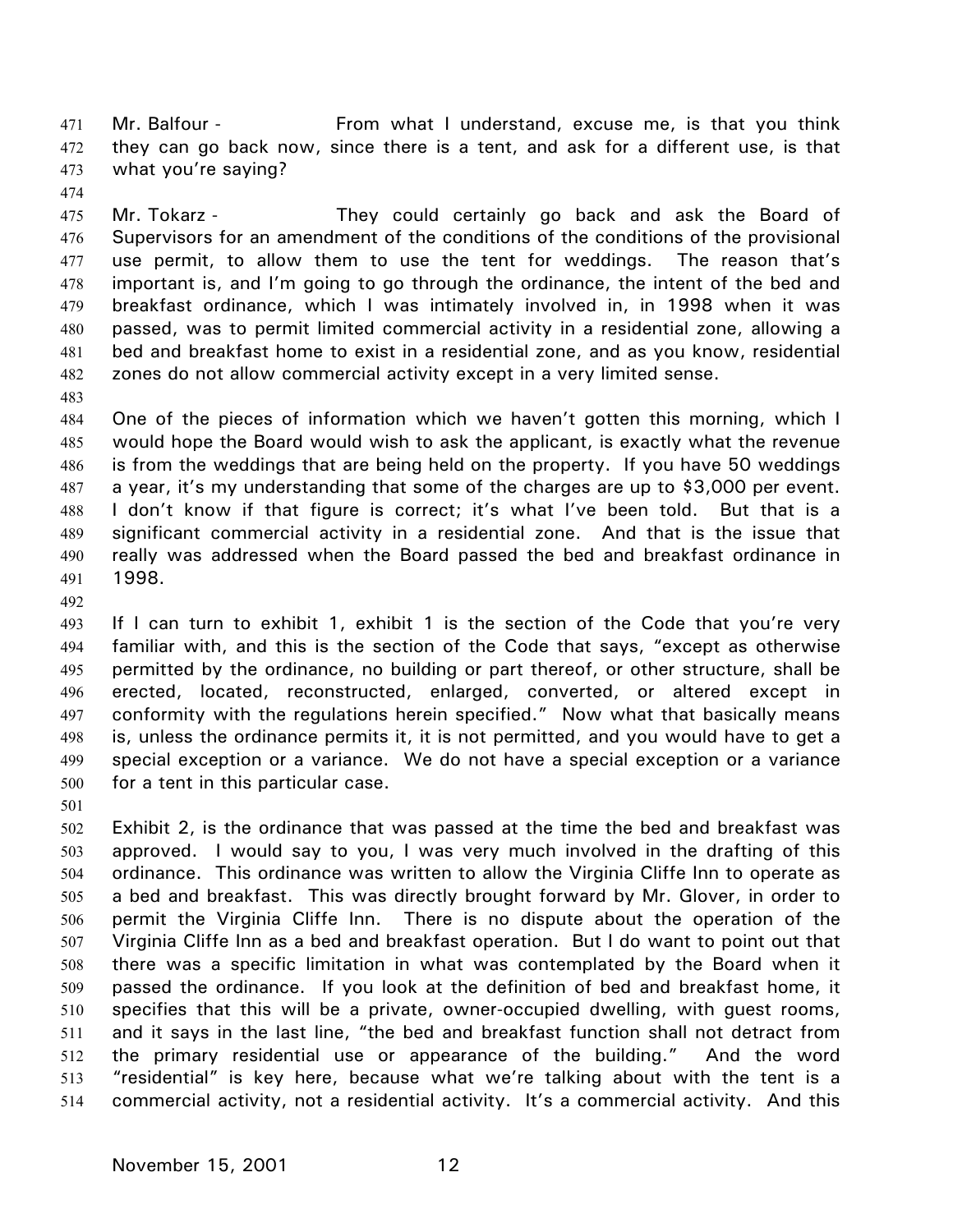is not consistent with what the Board intended when they passed the ordinance. If you turn to the next page, section 24-12.1, in section B-4, it specifically provides, "the exterior of the building shall not be altered from its single-family character." Once again the Board was trying to say, "if you're going to have a bed and breakfast operation, if you're going to have a limited commercial operation in a residential zone, we still want to maintain the residential character of the neighborhood." That was what was contemplated by the Board. You take a look at page 3 of 6, number 6, "parking area shall be located and designed to compliment the residential character of the lot." Once again, designed to make sure that the bed and breakfast operation was residential in nature, not commercial. 515 516 517 518 519 520 521 522 523 524 525

526

527 528 529 530 531 532 533 And finally, on page 5 of 6, if you take a look at the off-street parking requirements, in B-17, for bed and breakfast home, it says, "one parking space per guest room, in addition to the parking required for the principal residents." They didn't anticipate there was going to be a lot of parking for commercial activity. They only required one parking space per guest room. That was in addition to the parking for the principal residents. There was no contemplation of commercial activity on a large scale when this ordinance was passed.

534

535 536 537 538 539 540 541 542 543 544 545 546 547 548 549 If you'll turn to exhibit 3, exhibit 3 was the provisional use permit application that was submitted by the Cliftons. As you see at the top, # 1, they said that the request for the permit was to operate a bed and breakfast inn. They said that the present and proposed use of the property was a one-family dwelling. There is no mention in this application form as to any commercial activity, such as weddings. Page 3 of the application is the map, and this is one of the maps that may have been included in the first set, if you take a look at the map that was prepared by the Cliftons and submitted, there is no area on this map which shows a tent anywhere. There is no indication of a tent on the schematic whatsoever. If you take a look at the operations plan, which is on the page following, there is no reference to a tent. There is no reference to any commercial activities. They talk about the purpose is to obtain a provisional use permit, for a 5500 square foot, privately owned and occupied dwelling with 6 guest rooms and 4 bathrooms, where transient guests may stay for periods of up to 2 weeks. No reference to any weddings, no reference to any commercial activities.

550

551 552 553 554 555 556 557 558 The Cliftons then submitted, and this is exhibit 4, a memo on August 27, 1997, and in this memo they tried to explain further what they were going to do at the Virginia Cliffe Inn. And down near the bottom of this page, they say that there are many areas in the yard for additional parking for gatherings. On the site plan we show patio, porches and decks, available to guests for their use. The gazebo in the back of the house and spacious gardens are also for guests to use at their leisure. No mention of tents. No mention of commercial activities. Then you turn to page 2, and the last paragraph, and this is really I think, where the difficulty in this case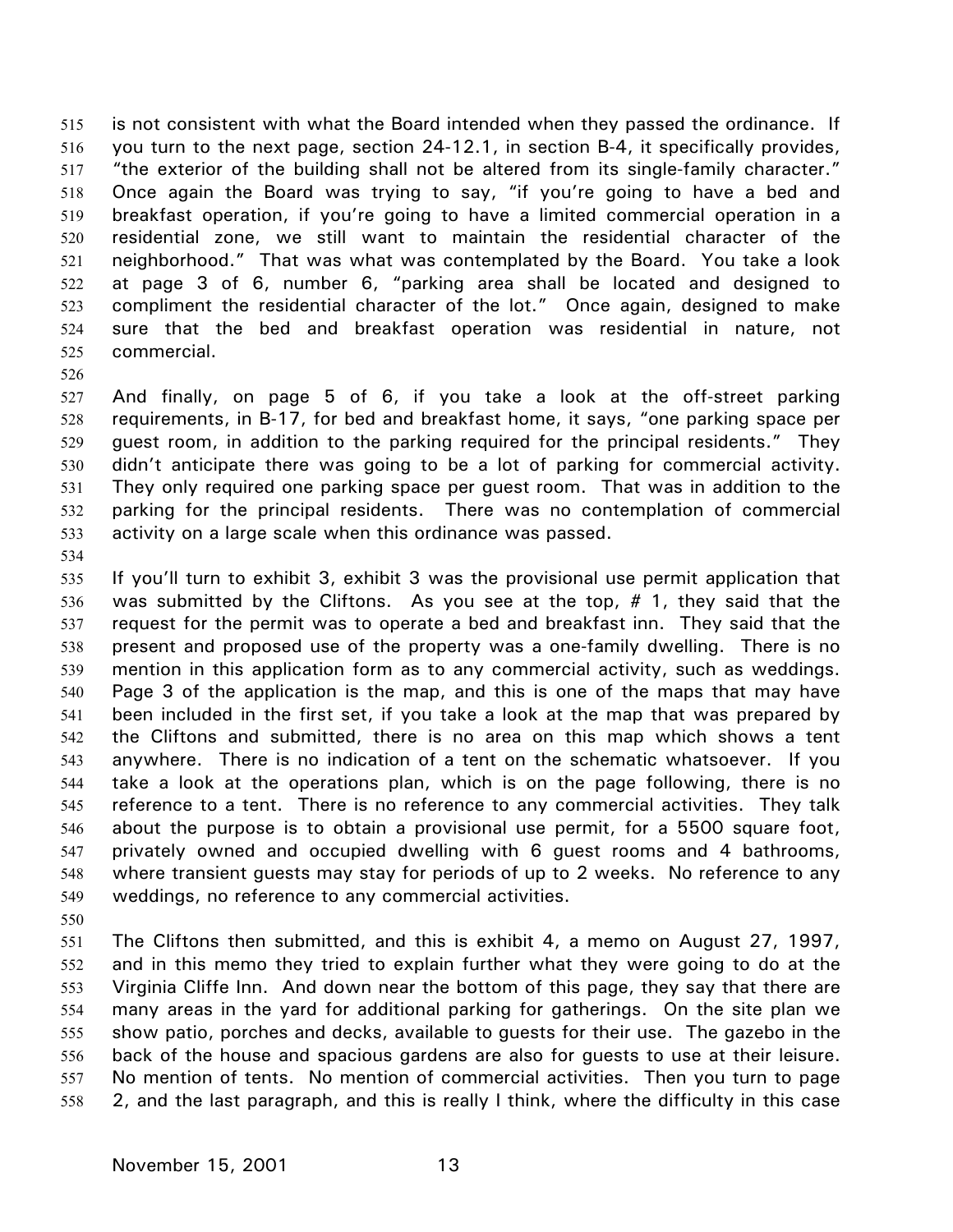arises. I would say to you right now, I think this really was a situation where there was poor communication at the time of the provisional use permit application. 559 560

561

562 563 564 565 566 567 568 569 570 571 572 573 574 The Cliftons submitted something, and they may have had one thing in mind, the people reading this may indeed have had another thing in mind. Here's why I say that. What they said is, the activities we would like to plan on, are weddings and social gatherings. Next sentence. As private citizens, we have hosted these affairs for families and friends for the last 20 years. There is no mention of charging for these activities. There is no mention of doing anything other than to have private functions where you invite your family. You invite your friends to come onto the property. There is no mention of any tents; there is no mention of anything that has grown into what has happened at the Virginia Cliffe Inn. What I submit to the Board is, that when the application was submitted, there was no indication to the Board of Supervisors in approving the provisional use permit application, that they intended to have 50 weddings a year and a widespread major commercial operation.

575

576 577 578 579 580 581 I go to page 5. Look at the staff report. This was submitted to the Board of Supervisors, and the reason I submit this to you, is because this is what the Board of Supervisors acted on when they approved the provisional use permit application. And on page 2, I have highlighted the section that says,  $\mu$  the applicant proposes to host special events such as weddings and social gatherings. There is no reference to tents; there is no reference to commercial activities.

582

583 584 585 586 587 588 589 590 591 592 593 594 595 On page 3, the staff proposes certain conditions, and one of those conditions is condition # 8, which Mr. Martineau referred to earlier. The condition says, " the bed and breakfast home may host special events, provided such events do not require on-street parking, do not entail amplified music outside the home, and do not occur beyond 11:00 pm or on Sundays." And it also says in the comprehensive plan analysis, " this area is designated suburban residential 1." My only point is, everything that the Board of Supervisors had before it at the time of the provisional use application, said that there was going to be a desire to continue to have weddings for family and friends, as they had been doing for 20 years. There was no indication of commercial activity; there was no indication that a tent would be erected. And that is also verified when you look at the map that is attached to the staff report. Once again, there is no indication of any tent on the map, and this had been submitted by the Cliftons.

596

597 598 599 600 601 602 Mr. Balfour - Mr. Tokarz, it looks like to me that this station may be the tent, because I wouldn't suspect you'd run a bed and breakfast home that says, "may host special events," for free. In other words, you'd expect them to have special events, which I assume could include a wedding, and if you allowed them to do that, and you know they're going to charge people to stay there, they're going to charge for the event as well.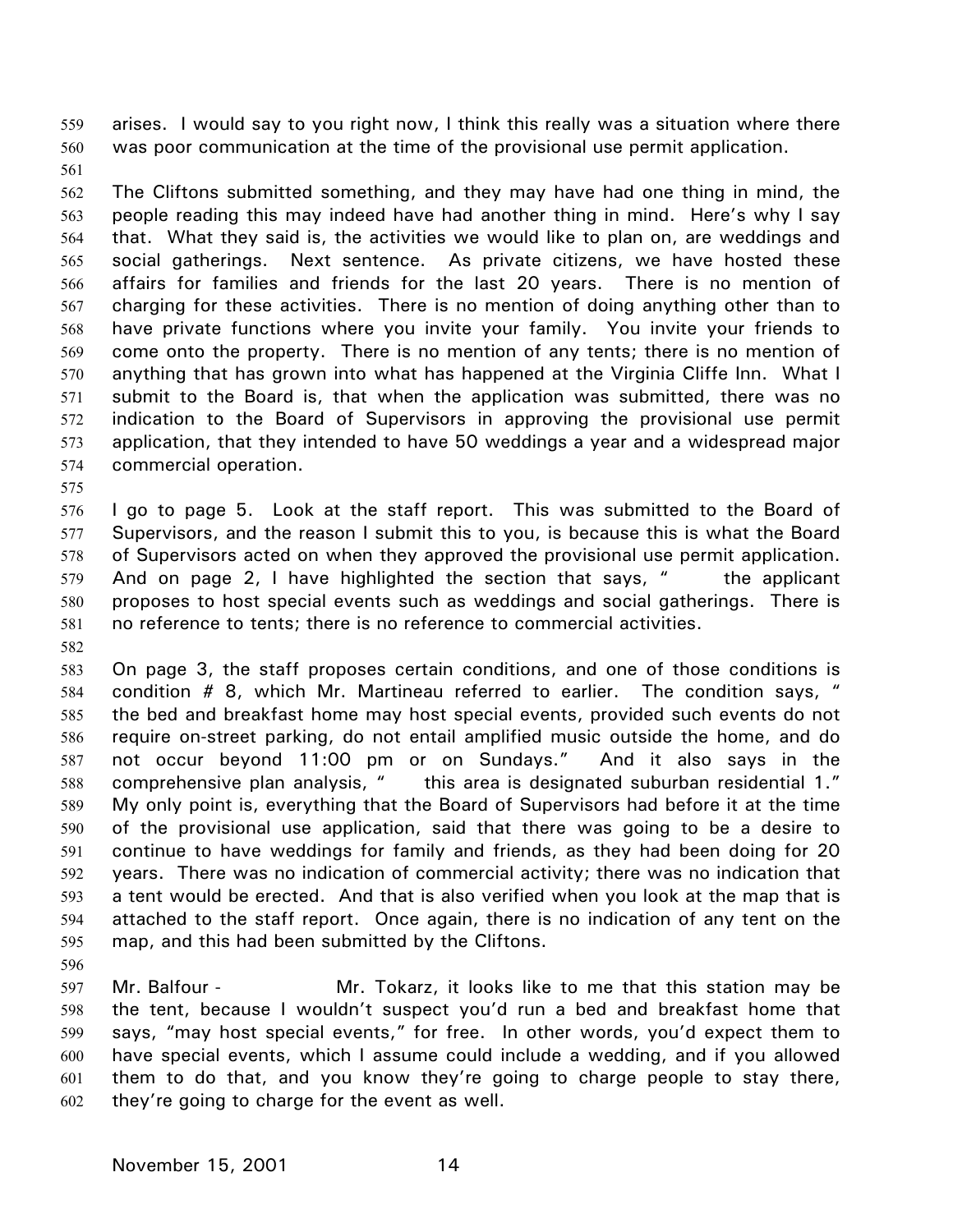604 605 606 607 608 609 610 611 612 613 614 615 616 617 618 619 620 621 622 623 624 625 626 627 628 629 630 631 632 633 634 635 636 637 638 639 640 641 642 Mr. Tokarz - I don't think that necessarily follows. I think it is true that the expectation would be, that guests may come to the inn and may have weddings on the property. I don't think there is an expectation from the information submitted that there would be a separate charge for the holding of the wedding, and that you would have this become the commercial operation that it's become. I am saying to you that that may have been what the Cliftons intended. I am also saying to you that was not conveyed to the Board of Supervisors, and my submission to you is that is not what the Board of Supervisors approved. It may have been poor communication. I'm not saying that anybody did anything wrong here. What I am saying though, is that the extent of the approval that was given by the Board of Supervisors has been overstated or misunderstood. The Board of Supervisors granted an approval for a bed and breakfast home, which is a limited commercial operation in a residential neighborhood. It did not, on the basis of what was submitted to it, approve a separate, stand-alone commercial activity for holding 50 weddings at a revenue, and I don't know what the revenue figure is, I think Mr. Clifton or Mrs. Clifton can certainly speak to that. But as I understood what the Cliftons' daughter said, that's 80% of their revenue. I would submit to you that that's far different than what the Board of Supervisors was told was going to be done with the bed and breakfast home when they approved this application in 1997. Now once again, please understand, I'm not saying this is a bad thing. The Director of Planning's position is not that you shouldn't have weddings. The position is not that the bed and breakfast home is a bad thing. It's not even that the tent is a bad thing. The question, though, is this. The ordinance does not permit tents without having a temporary use permit. There is nowhere in the Code that permits tents without a temporary use permit, and in the last year alone, the Board of Zoning Appeals has granted temporary use permits for tents. In UP-18- 2000, for the North Carolina Furniture Company, you were asked to approve tents for outdoor sales, for a commercial activity. In UP-35-2000, you were asked to, and did approve, tents for commercial uses for Plant Land. That was for the use of selling pumpkins. All we're saying at this point is, under the ordinance, the relief available to the Cliftons is not by this appeal. The relief available to the Cliftons is either by coming to this Board and getting a temporary use permit, or going back to the Board of Supervisors and requesting amendment of their provisional use permit application and asking for specific approval of the tent and for the commercial activities that are associated with the bed and breakfast activity. That is the proper way under the ordinance. That is why the Director of Planning issued the Notice of Violation. It does not go to whether the bed and breakfast home is a good thing, whether weddings are a good thing, or whether the tent is a good thing.

643

603

644 Mr. Balfour - I understand you. I think you're saying, though, that a special use permit would be to use a tent and to be able to charge for special events. 645 646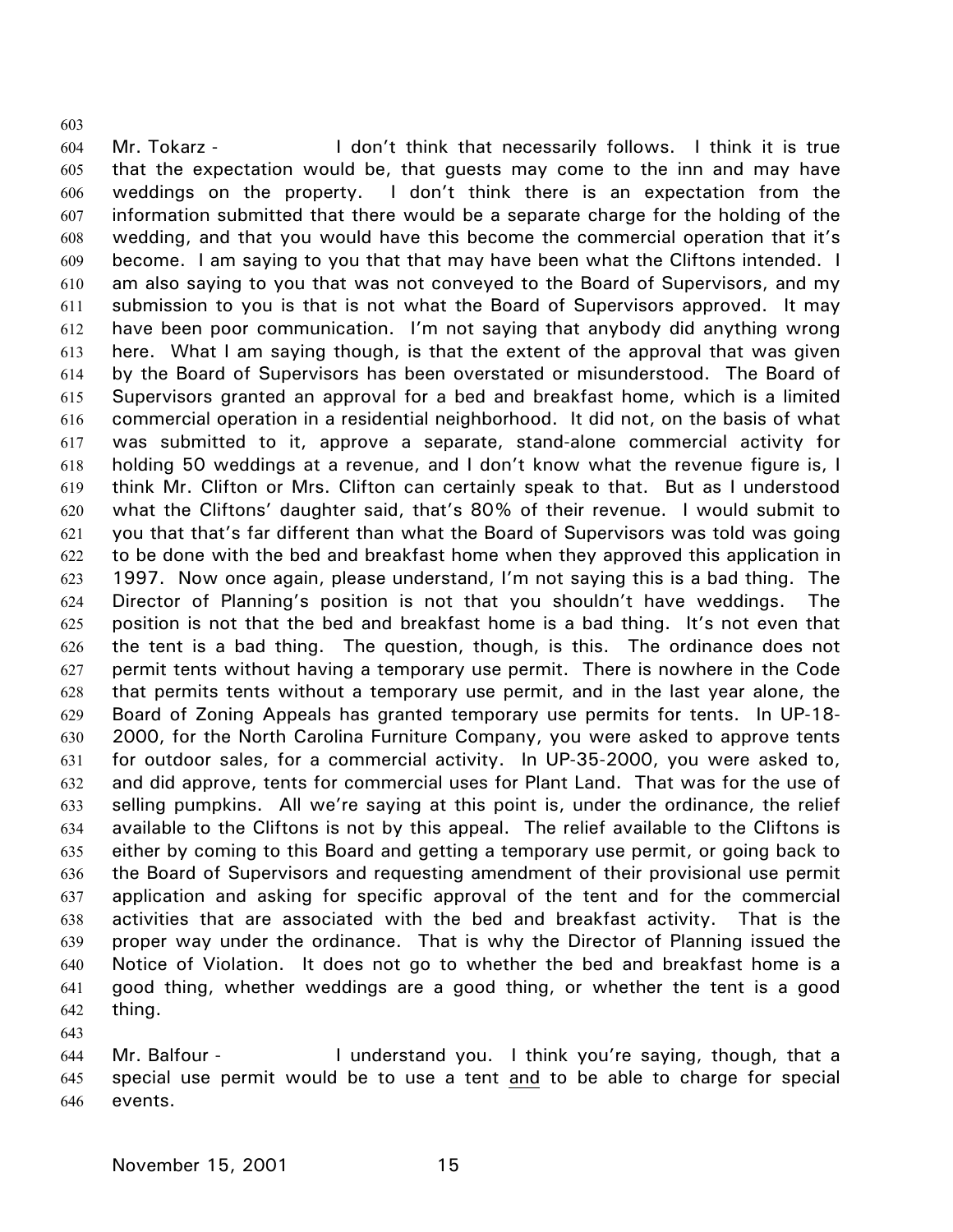648 649 650 Mr. Tokarz - The Yes sir. It would be to go beyond simply having quests in the home, which is what the application was for. I think a fair reading of the application would say, "when we have guests in the home, we're going to allow them to have a wedding in the garden." Perfectly fine, if they don't charge. Where we get into the difficulty is, the commercial activity, the revenue that comes with that, and associated with that is the tent in order to accommodate the commercial activity. 651 652 653 654 655 656 657 658 659 660 661 662 663 664 665 666 667 668 669 670 671 672 673 674 675 676 677 678 679 680 681 682 683 684 685 686 687 688 689 690 Mr. Kirkland - The Mr. Tokarz, if we were to grant a temporary use permit down the road, would that still clear up the commercial issue? Don't you think the best direction would have been the provisional use permit to add another condition in there? Mr. Tokarz - I believe the way to address everything that the Cliftons want to do, the preferred way would be to go back to the Board of Supervisors and either get a provisional use permit amendment, or to get rezoning of the property. Both of those have been offered to the Cliftons. I've been in a meeting where that was offered to representatives for them. Mr. Kirkland - The I don't think we would still be in a quandary here about the commercial use, I think if we had given the temporary use permit. Mr. Tokarz - I think there is an underlying issue. I'm only addressing the temporary use permit because that is what is before the Board today. Mr. Tokarz, isn't a bed and breakfast a commercial use? Mr. Tokarz - The Yes sir, but it is specifically permitted by the ordinance. The ordinance was amended specifically to permit the commercial use in the residential zone. Under the ordinance, the Board has the right to approve that commercial use in a residential zone if it specifically provides for it. It did not specifically provide though, for other commercial activities. Mr. McKinney - Does the County have a problem with the Cliftons' charge for weddings? And how much they make out of weddings? Mr. Tokarz - That's not been the subject of a complaint at this point. I would simply say to you, I do not believe it is consistent with what the intent of the ordinance was when it was passed in 1988. The purpose of the ordinance when it was passed, was to allow the use of the home for paying guests to stay there. Mr. McKinney - So if they held these weddings inside the house, if they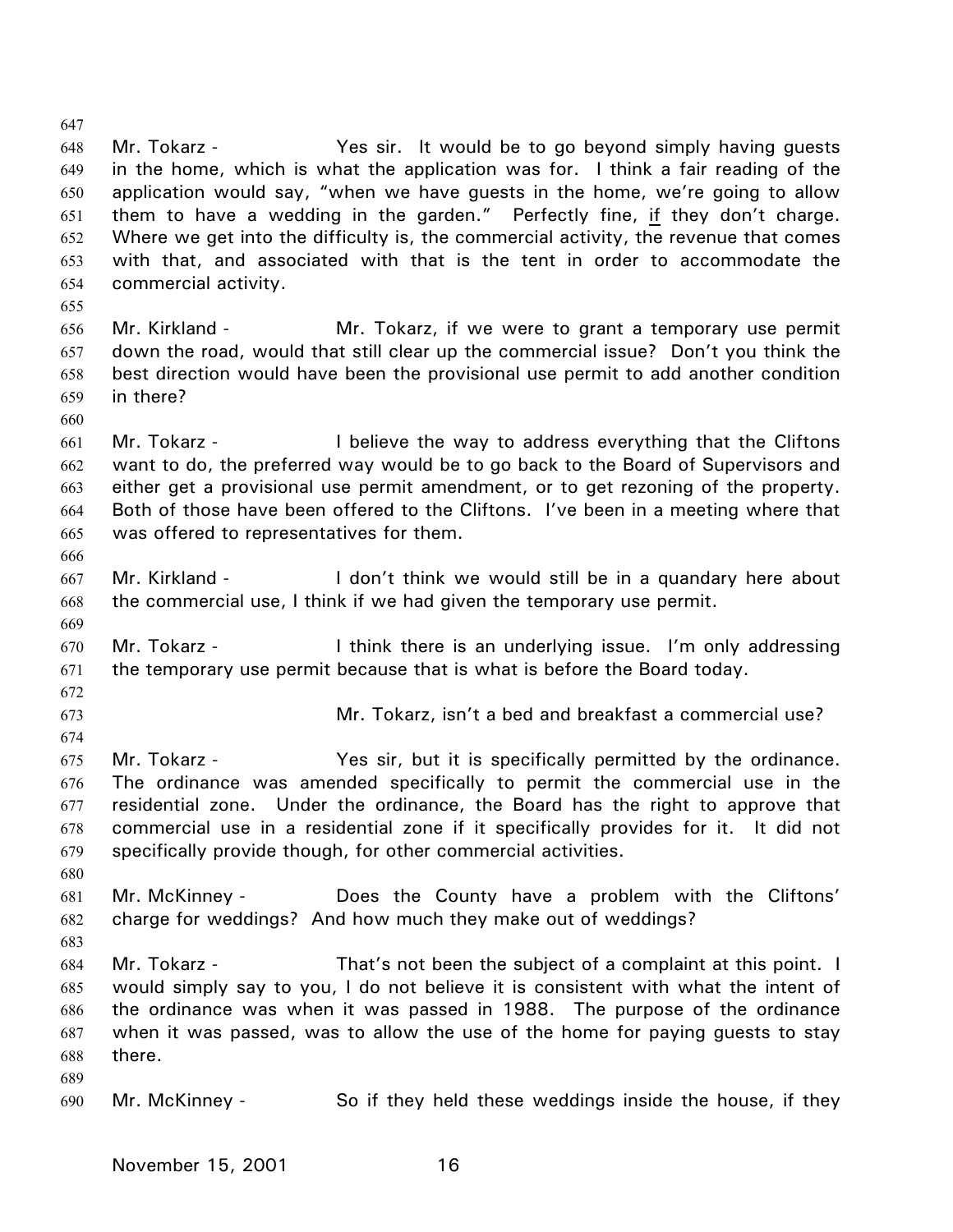691 charged \$80,000 a wedding, the County would have no problem with that? 692 693 694 695 696 697 698 699 700 701 702 703 704 705 706 707 708 709 710 711 712 713 714 715 716 717 718 719 720 721 722 723 724 725 726 727 728 729 730 731 732 733 734 Mr. Tokarz - **I** can't speak for the Director of Planning on that, sir. I believe, as I said earlier, that would be inconsistent with the bed and breakfast ordinance. Mr. McKinney - But they said in here they would have weddings. Mr. Tokarz - They said they would have weddings, yes sir. Mr. McKinney - When they made the application, they said they would have weddings? So if they decided to have weddings inside and charge, the County would have no problem with that, is that correct? Mr. Tokarz  $=$  I don't agree with that, Mr. McKinney. I understand the question, but I believe a proper reading of the application is, when they said in the application, as they have done as private citizens, they've held them for family and friends – unless they've been charging their family and their friends for weddings, I assume that those have been at no charge. It's not been a commercial activity. Mr. Balfour - The lon't think we can resolve that issue here. I do agree with Mr. McKinney that it's interesting to see that they can host special events, and I don't think anybody in the world thinks a bed and breakfast place is going to host special events free. That's not at issue before us right now. Mr. Tokarz - **All I'm saying is, I think if you read the ordinance as it** was written, it was intended to permit the use of the home for paying guests. And I think as a proper accessory use, if the guests want to do out on the grounds and have a wedding without charge, that would be certainly within the anticipation of that use. I think it's where you bring people in and charge a fee and make it of the scale that we're talking about, that you run afoul of what the intent was. Mr. Balfour - The same of the sure that's really before us at this point. Mr. McKinney - Let me ask one more question. When you say it's intended for the guests in the house if they want, but not if they want to go outside and have a wedding? Mr. Tokarz - No sir, what I meant to say is that if guests come to the house, paying guests, and the paying guests in the home is a specifically permitted use by the ordinance ……….. Mr. McKinney - Let me ask you this. Say I want to get married at this facility, and I get in touch with the Cliftons. They say OK, we want to stay there,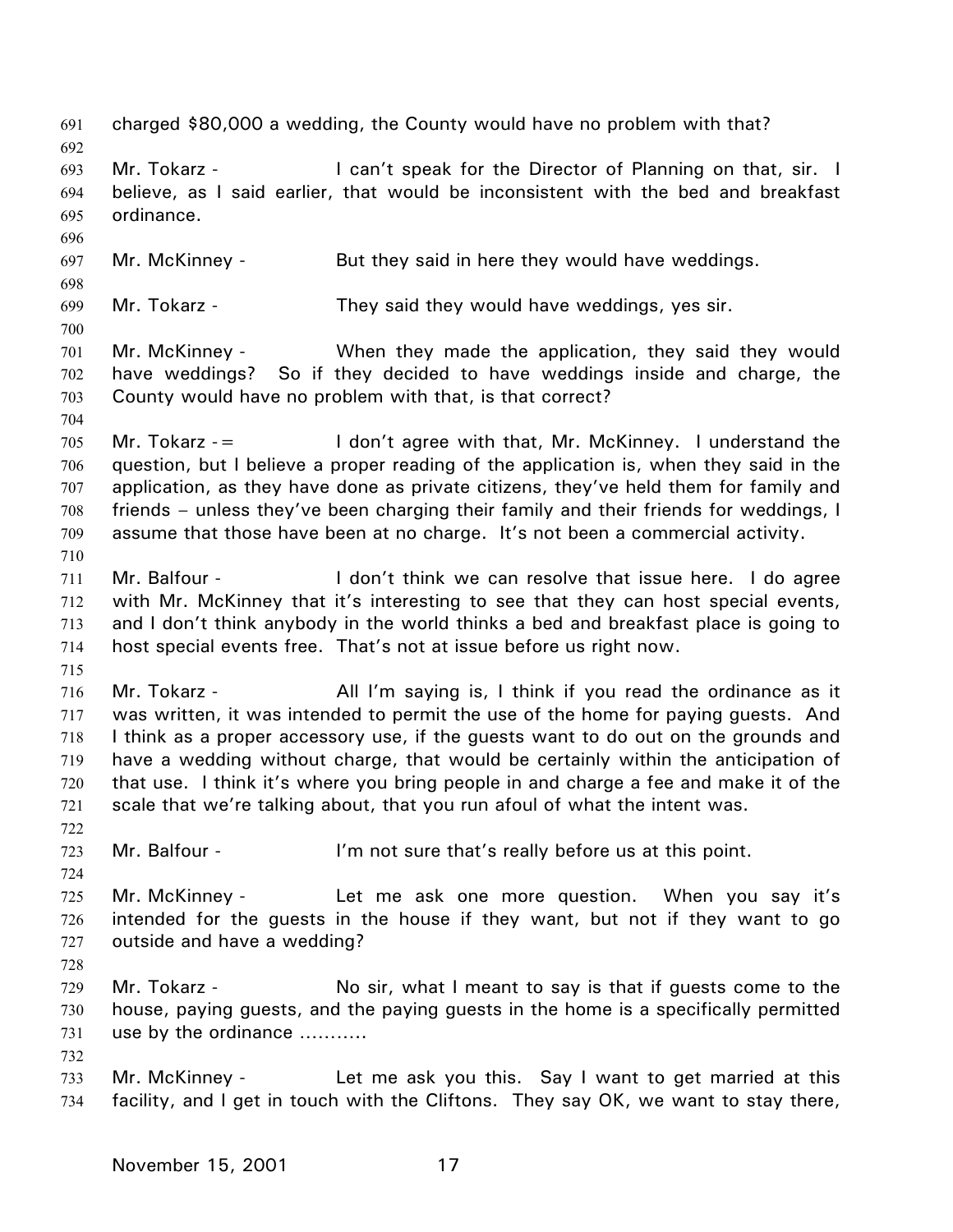we're going to have guests who want to stay there to the maximum, and we'd like to be married there, inside. Or if we want to be married outside, on the grounds, how much is it going to cost? Is that a problem? Whether it's in a tent or not, forget the tent. 735 736 737 738

739

740 741 742 743 744 745 746 747 748 749 750 751 752 Mr. Tokarz - Not if the charge is for the normal room and board rate that they would charge any other paying guests for the bed and breakfast. Where I think we have the problem is , there is as I understand it, and I'm not speaking because I don't know for sure, there is a separate charge for setting up the weddings, and you do not have to be a paying guest at the inn to use the grounds for the weddings, but whether you are a guest or not, the problem is the charge for the weddings. If you're a guest at the facility, and you want to go out and have one of the ministers who's spoken today, and go into the garden and be married, I don't think there's any issue at all, if there's no charge for that service. It's where we bring in a wedding party and charge \$3,000, whatever the charge is, and make it into a separate commercial activity, then I think it runs afoul of what the ordinance was intended to address. And that I think is up to the Board of Supervisors to resolve.

753

754 755 756 757 758 759 760 761 762 763 764 765 Mr. Balfour - Any other questions? No, we can't have discussions among the people in the audience with each other, except in the hall. Any other questions, Mr. Tokarz? Thank you. We're glad to hear from the people who are proponents, but I imagine I'm speaking for the Board and the opposition, if that's the phrase, or the County's position, doesn't really relate to whether or not you're in favor of the use or intent of the property or not; their issue is more of a legal issue, the interpretation of what the County Code says and what the provisions were when it was originally allowed to be a bed and breakfast. So I would like to suggest that rather than repeat that you're in favor of a bed and breakfast, if you have a response, and I know you're not an attorney, to what the County said, we'll be glad to hear from you. We'll hear from you in any case; I just don't want you to get up and repeat what you said before.

766

767 768 Mr. Martineau - I won't address all the issues that were brought up; I would like to address a few of them.

769 770 771 772 773 Mr. Balfour - Could you limit it to what the County's specifically talking about, and that is the provision relating to a tent and whether or not that's included in the original permit. I don't really think we need to hear about whether or not you charge and what you make, because that's not before us at this point.

774 775 776 777 778 Mr. Martineau - And I don't intend to bring that up. The first issue he brought up was the (unintelligible) provide the existing use of land, etc. Virginia Uniform Statewide Building Code states that, "…. written application for permits shall be made to the Code Official, etc., but there are exceptions. Tent and air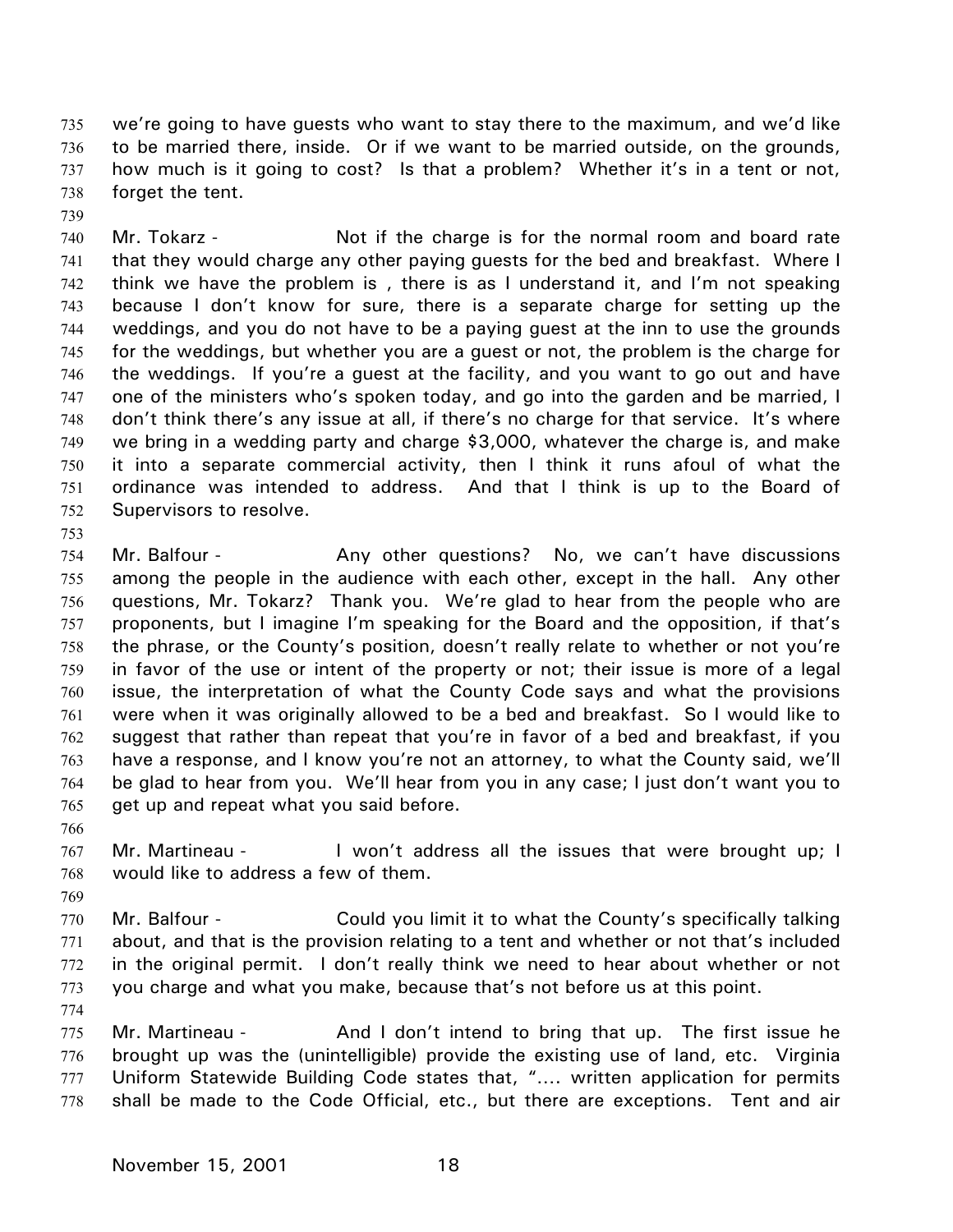supported structures that cover an area of 900 square feet or less, including all connecting areas or spaces, with a common means of egress or entrance, and with an occupancy load of 50 or less people is an exception." Two sides of this tent have no walls, so what is a common egress? We're talking about 60 feet here. 60 feet of egress space, I don't consider that to be a common egress, and the issue about 50 people or less? I'll be honest with you. We don't know how many people are under that tent at any given time; we don't count. If we did count, how long would somebody have to be under the tent before you'd consider them counted? So we think that the Virginia Uniform Standards Building Code gives us an exception for the tent. 779 780 781 782 783 784 785 786 787 788

789

790 791 792 793 794 795 Mr. Martineau, let me cut to the chase a little bit. I'm not sure I see why there's such an aversion to going the route that the County has suggested. You're asking us to, apparently, take a position that it doesn't appear that the County may allow us to do. I'm just speaking personally from what I've heard. You're asking us to kind of rush over what the Board of Supervisors said, to give you what you want, when there must be another way to get there.

797 798 799 800 801 802 Mr. Martineau - Let me assure you, we thought so too. We've spent in excess of \$16,000 on attorney's fees to try to get there, and got nowhere. That's why we're here today. So it isn't that we didn't try. It isn't that we didn't contact the Board of Supervisors. If you look at the last page of your handout, you'll see that we again pleaded with the Board of Supervisors to talk to us and get this resolved, and we got nowhere.

803

796

- 804 805 806 Mr. Balfour - That's not what the County suggested, I don't think. Have you already applied for a special use permit or a change in your provisional use permit?
- 807

808 809 810 811 812 Mr. Martineau - Well again, we had our lawyers try to resolve this issue without getting into a lot of legality, and every time we ran into a roadblock from Henrico County officials that we couldn't do it this way. So we said all right, we'll do it the right way, and we approached one of the Board of Supervisors to help us, because he offered to help us, and we got no response.

813

814 815 816 Mr. Balfour - **How did you ask, well I guess that's none of my business** how you asked them to help you, but I'm not sure I understand that answer, but go ahead.

817

818 819 820 821 Mr. Martineau - The last page of that handout I gave you, page 23 I believe, is addressed to the Board of Supervisors. The only issue that I want to bring up about the provisional use permit, we said we would hold special events, such as weddings.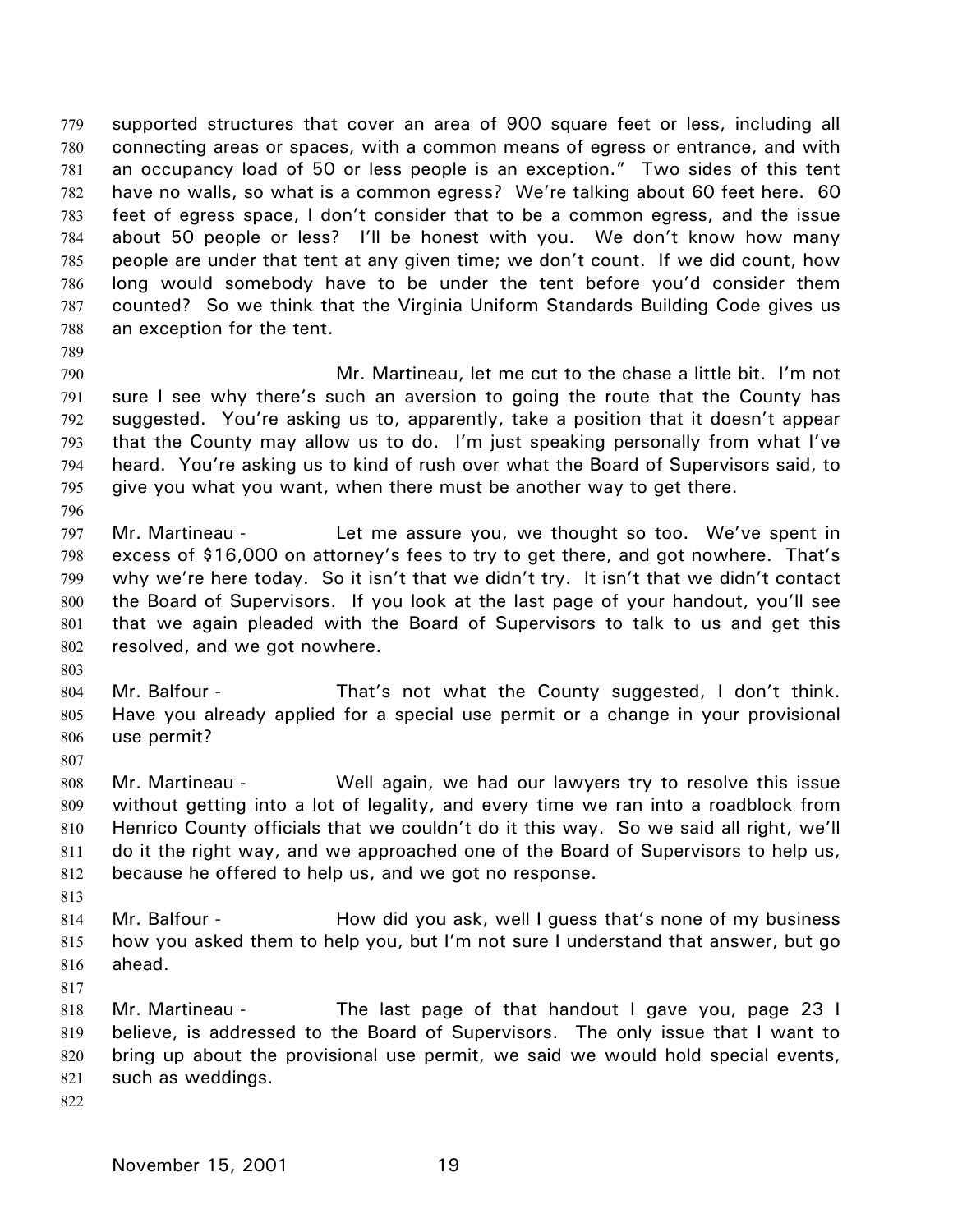Mr. Balfour - **Why is it that you don't want to apply for a special use** permit, I mean you've spent \$16,000, and you've talked to a lot of people it sounds like. 823 824 825

827 828 829 830 831 832 Mr. Martineau - Why didn't we? Because we couldn't get the cooperation of the County to help us get to that point where we could go to the County to get that special use permit, number 1. Number 2, you don't realize, people make their wedding plans months in advance. We had commitments on the books to do these weddings for these people, and we had to somehow get us through the wedding season so that we could "resolve this in a legal manner."

833

826

834 835 Mr. Balfour - The is the wedding season over now? Now go file your permit.

836

837 838 839 840 841 842 843 844 845 846 847 848 Mr. Martineau - We will, but we have to take this one step at a time. We have to get through this appeals process first. I'd like to point out in the provisional use permit, condition # 8, says where we can do special events, such as weddings. My understanding is, we don't need permission from the County to do non-commercial weddings. I can have a wedding in my home for hundreds of people, so long as I'm not "breaking any County laws," that's perfectly allowed. We assumed, and I agree with the gentleman from Henrico County, I agree there was a lot of misunderstanding about this whole provisional use permit. We assumed, whether it's legally or whether it's morally or what, we assumed that when we said we were going to have weddings, we assumed the County knew we were going to charge. Otherwise we wouldn't have even asked the County if we could do weddings.

850 851 Mr. Balfour - The only question before us right now is the tent. I don't care about what you charge at this point, that wasn't before us.

852

855

858

865

849

853 854 Mr. Martineau - The interty wanted to clarify why there's such a misunderstanding about the permission ………..

856 857 Mr. Balfour - The agree; I would just assume you charged too; I don't question that.

859 860 861 862 863 864 Mr. Martineau - So, in conclusion, we want to do the right thing. We want to get through this Board of Appeals situation, get that resolved. Hopefully you'll rule in favor of us being allowed to have a tent on the property. And we will go back to Henrico County and get this resolved the legal way. But we want to get the politics out of the way here. We need to get the politics out of the way of all this.

866 Mr. Balfour - Do we have any more questions by members of the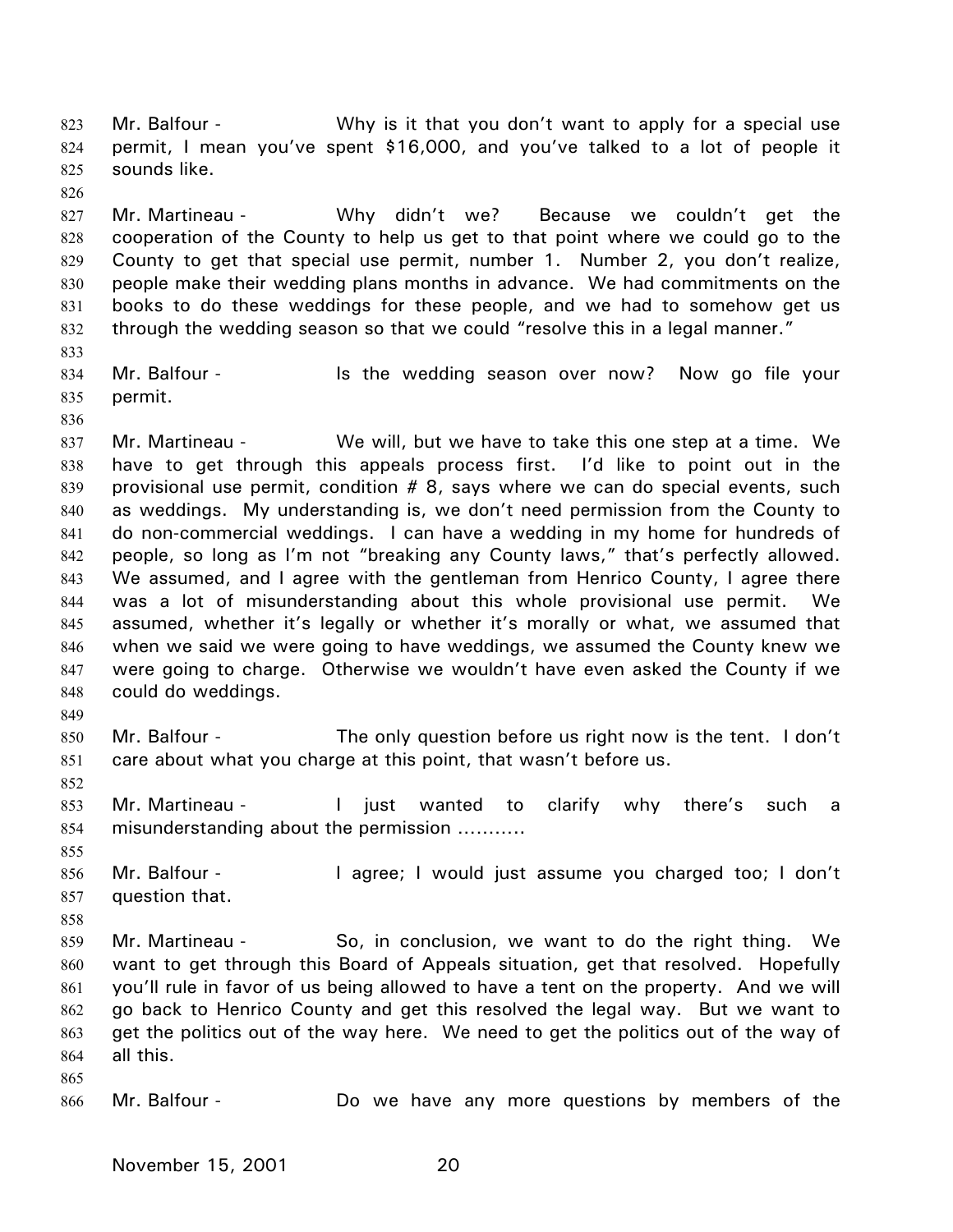867 Board? Thank you sir.

868

879

892

869 870 871 872 873 874 875 876 877 878 Mrs. Clifton - This is the first paper that we received from County, to form our plan of operation by, and it should be the first paper that you have. Item # 12, and they say that they didn't know we were going to do commercial weddings – this is the outline they gave us to go by when we submitted our plan of operation. This is the very first paper we ever got from the County. Number 12 says, "Describe any other activities, such as weddings or social gatherings that may be held on the premises for paying guests. By that we thought we were talking about commercial weddings, because that's the very first on the outline. It comes before my plan of operation, which is entitled "MEMO" at the top, I believe. So what does that tell you?

880 881 882 883 884 885 886 887 888 889 890 891 Mr. Balfour - Mrs. Clifton, I guess I speak for the members of the Board. I appreciate your sincerity, and I appreciate everything you're saying, but we don't really have the issue of whether or not you charge to have weddings here. It only came up as an aside from comments made. The only concern is whether or not that tent is allowed or not under the Code, and I think this impression that perhaps the County has given you a solution that for some reason perhaps you didn't want to take during the wedding season, and I can appreciate that. But I think you're pushing against a wall that's not giving, I shouldn't give you a legal opinion, but I'm just trying to help you out a little bit. You've got a nice business going, and your neighbors obviously think it's nice, and they don't mind your tent, and they're glad for you to have weddings. It's just that you've got to go jump the hoops to get there, and I think that you jumped the wrong hoops.

- 893 894 Mrs. Clifton - Well, from the responses we've gotten, we didn't think that was hardly possible that we could do it any other way. Thank you.
- 895 896 897 898 899 Mr. Kirkland - Mr. Chairman, let me ask you a question, and then maybe you can ask Mr. Blankinship. Mr. Blankinship, if we were to approve this today, that the tent could stay, would there be a need for them to go for a PUP, a condition, or a temporary use permit?

901 Mr. Blankinship - I'm not prepared to answer that, Mr. Kirkland

- 903 904 905 Mr. Kirkland **EXALLET 2018** ........ because he made the statement that he was trying to get through one hoop at a time, if we do this today, does he have to go any further or is this it?
- 906

900

902

907 908 909 910 Mr. Blankinship - The notice that is under appeal is for having a tent on the property, and if you were to overturn the Director's decision on that notice, that notice would be rendered void. I would think the tent would then be allowed I could see in the future receiving a complaint about the use itself, that is, having the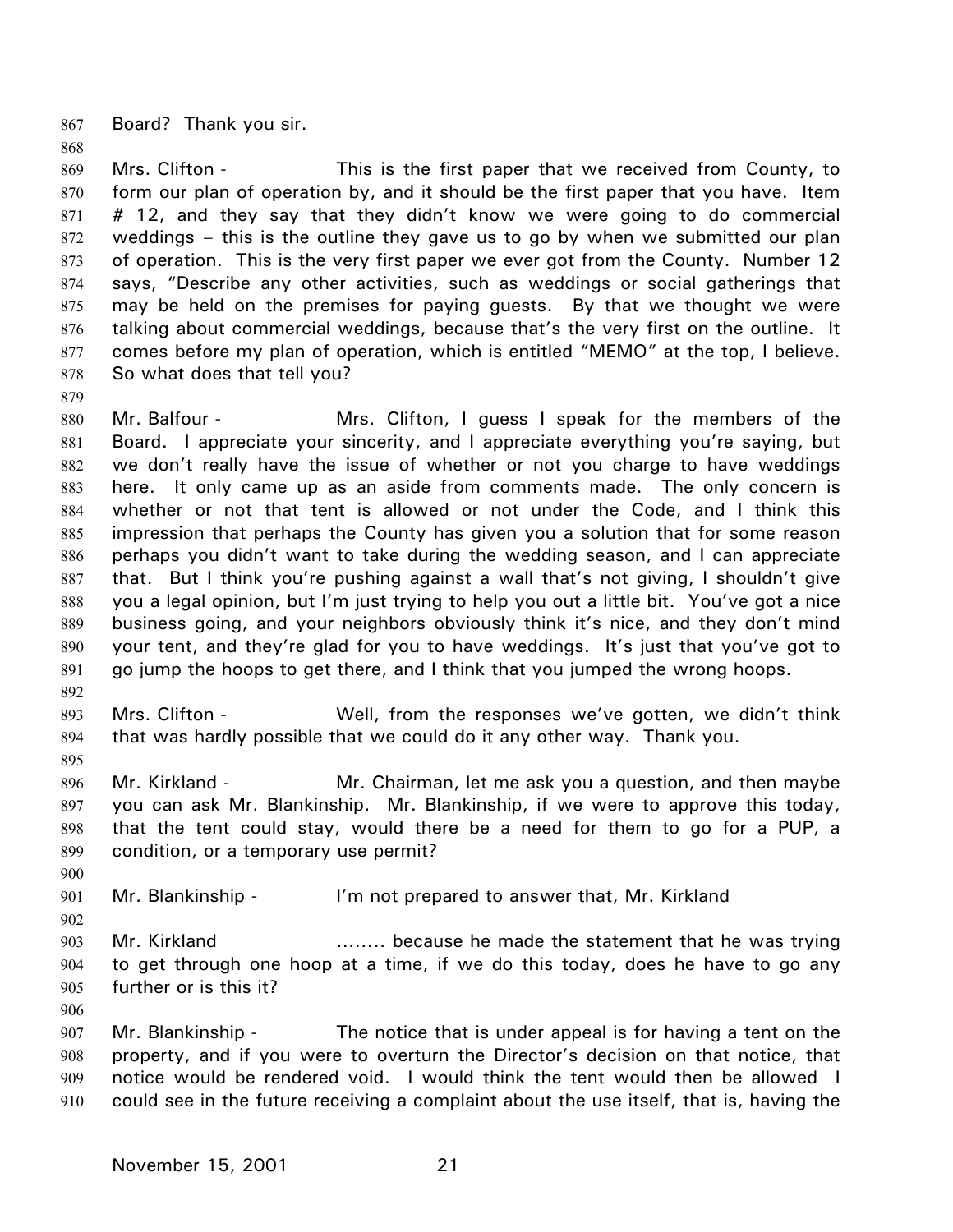weddings, that could result in a separate notice. You're kind of asking a hypothetical question here that I'm not answering yes or no; I'm saying I'm a little bit uncomfortable. 911 912 913

915 916 917 918 Mr. Kirkland - Mr. Martineau made the statement that he was trying to get through one step at a time, and this was one step, and I didn't understand it, if this was turned down, were they going back, or if this was approved, would they stop. That's why I was trying to get the steps straight.

920 Mr. Blankinship - I'm not prepared to answer that.

914

919

921

923

927

934

938

941

943

945

922 Mr. Kirkland - That's all I need to know. Thank you.

924 925 926 Mr. Balfour - The Any other questions by the Board members of Mr. Blankinship or Mr. Tokarz? Thank you, folks, for coming; we appreciate you time. Sorry it took so long; we wanted to hear from everybody. Thank you.  $\mathcal{N}$ 

928 929 930 931 932 933 After an advertised public hearing and on a motion by Mr. Kirkland, seconded by Mr. Wright, the Board **denied** the appeal **A-119-2001** of a notice of violation pursuant to Section 24-116(a) of Chapter 24 of the County Code with respect to tents erected at 2900 Mountain Road (Tax Parcel 31-A-46 and -47A. The Board sustained the notice of violation because it found there was no error in the application of the County Code.

| 935 Affirmative: | Balfour, Kirkland, McKinney, Nunnally, Wright | 5 |
|------------------|-----------------------------------------------|---|
| 936 Negative:    |                                               |   |
| 937 Absent:      |                                               |   |

939 940 Mr. Balfour -  $\blacksquare$  I ask the pleasure of the Board – do you want to take a recess now or keep on going for a while?

942 Mr. McKinney - Keep on going for a while.

944 Mr. Balfour - All right; call the first case.

946 947 948 949 950 951 952 953 954 **A -147-2001 WILLIAM DEBENDER** requests a variance from Sections 24- 95(i)(2)(b) and 24-95(i) of Chapter 24 of the County Code to build a detached garage at 11416 Wood Brook Court (Rock Springs Estates) (Tax Parcel 13-2-G-14), zoned A-1, Agricultural District (Brookland). The accessory structure height requirement and accessory structure location requirement are not met. The applicant wishes to build a detached garage in the front yard with a height of 16.5 feet, where the Code allows accessory structures in the rear yard with a height of 15.0 feet.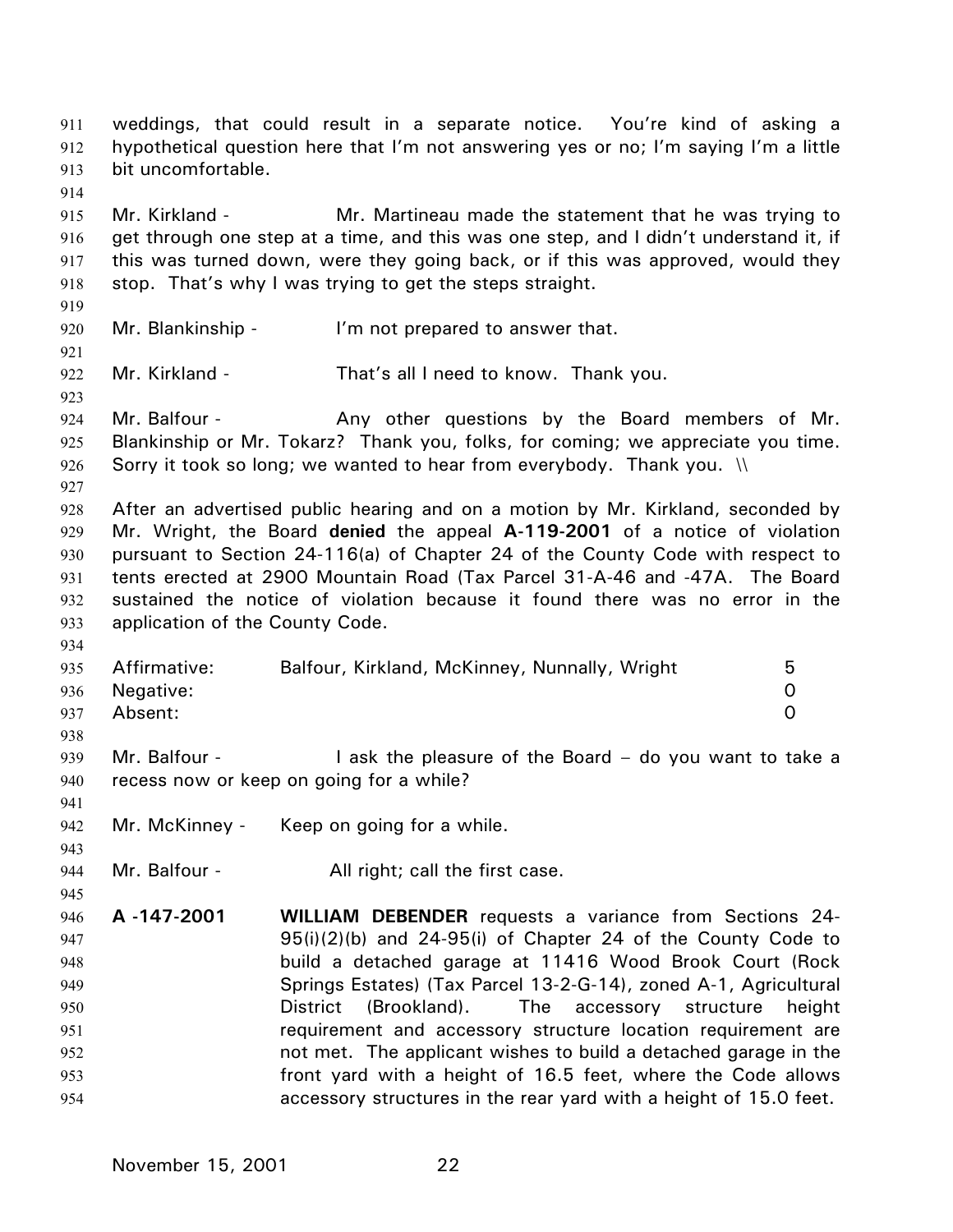955 956 957 Mr. Balfour - The Sumeone here to speak on A-147-2001? If not, we shall pass it by, for the moment. Mr. Secretary?

959 960 961 962 963 964 965 966 **A -149-2001 FRANCES BRISTOW YUAN** requests a variance from Section 24-95(c)(4) of Chapter 24 of the County Code to add a covered front porch at 1702 Devers Road (Westhaven) (Tax Parcel 102- 11-K-92), zoned R-3, One-family Residence District (Brookland). The front yard setback is not met. The applicant has 31.5 feet front yard setback, where the Code requires 35.0 feet front yard setback. The applicant requests a variance of 3.5 feet front yard setback.

968 Mr. Balfour - **Would all who plan to testify raise their hand please.** 

970 971 Mr. Blankinship - Do you swear that the testimony you are about to give is the truth, the whole truth, and nothing but the truth, so help you God?

973 Mr. Balfour - Would you state your name.

975 976 977 978 979 980 981 982 983 984 985 986 987 988 989 Mr. Wilson - I'm Philip Wilson; I'm representing Ms. Yuan here. Then Ms. Yuan will speak as well. As a little bit of background, I do hold a Master's Degree from London University in Urban and Rural Planning, was a member of the Royal Town Planning Institute of Britain, a liaison officer for the Greater London Council on Development Control, as well as being elected Chairman of the Remodeling Council and Director of the Richmond Homebuilders' Association. The proposal here is to add a covered porch on the front of the house, with a depth of 8 feet, front to back, which would extend 3.5 feet into the setback requirements. The neighboring house at 1704 has a covered porch, 7 feet deep. The property at 6427 Millhiser Avenue, at the junction with Devers Road, has a covered porch 32 feet from the front boundary. The house at 6309 Millhiser has a covered porch 29 feet from its front boundary, so no precedent would be set. The houses in the area, built in '49, are not on a parallel line with the road frontage. Some are set slightly forward, and some are slightly back, so it's not like an even line here.

990 991 992 Let me ask you a question. While we're on that point, how wide are these other porches to which you refer?

993 Mr. Wilson - They vary in width.

994 995

996

958

967

969

972

- Are they more than 6 feet in width?
- 997 998 Mr. Wilson - **Oh yes.** Some are much more than 6 feet (unintelligible) they were built with the house.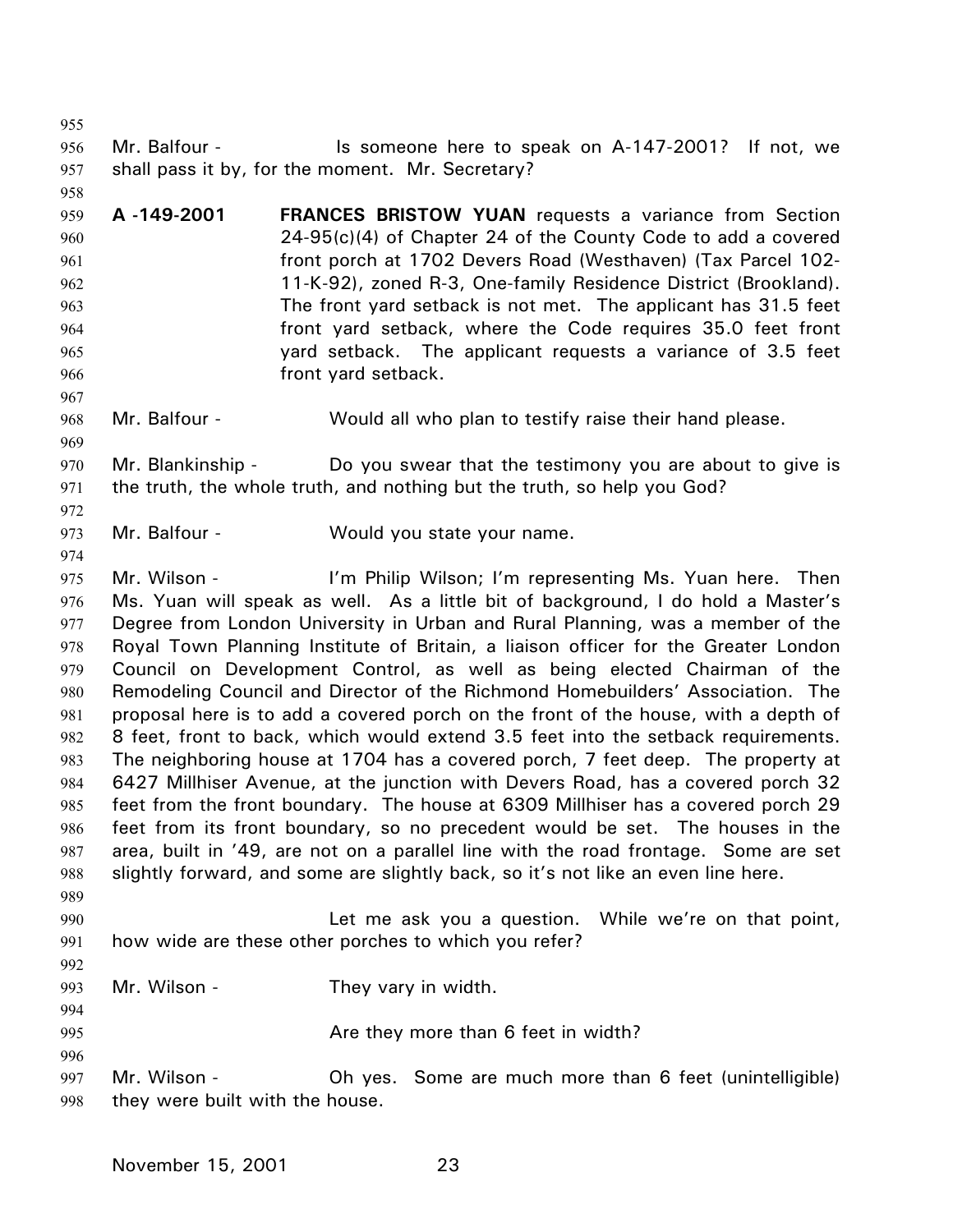1000 1001 1002 Well I think that's pertinent, because that's the problem here; if this were only 6 feet, you wouldn't be here. You say the others in the area are more than 6 feet? Thank you.

1003

999

1004 1005 1006 1007 1008 1009 1010 1011 1012 1013 1014 1015 1016 1017 1018 Mr. Wilson - The Yes that's correct; some of them go across the front of the house; some half, some 2/3; they do vary. And these properties I've mentioned all have the same zoning requirements. One of the reasons for requesting an 8-foot deep porch, as you can see, Ms. Yuan is incapacitated and she has a problem with maneuvering the wheelchair. Obviously, once you got the rails up, it actually reduces the width of the usable porch to 7  $\frac{1}{2}$  feet, and you've got to allow for the out swing of the door. There used to be an uncovered stoop on the front of the house, which was demolished to allow for the location of the front door to be moved, because it really wasn't allowing for very good access, with the wheelchair. On the moving of the front porch, a lot of water damage was revealed, to the wood siding, the plate, and the band board. This is often the problem with uncovered porches, because you get splash back from rain from the hard surface of the porch onto the wood just below the door. As President of Virginia Home Improvement, we get called on many occasions to take care of this situation. Even having gutters doesn't help too much.

1019

1034

1020 1021 1022 1023 1024 1025 1026 1027 1028 1029 1030 1031 1032 Aesthetically, the porch would certainly dress up the house, and there's no problem with that. As you can see from the photos, it's fairly plain. The fact that a lot of people have front porches so they can use them to sit out and look outside and get shade from the sun and protection from the rain; there's nothing unusual in the request to have a front porch. It certainly dresses up the curb appeal as well. The front boundary of the property does not directly abut the road; there is a further 10 feet from the hard surface of the road to the boundaries of the property, used for parking of vehicles, so it actually gives a clearance from the road, instead of about 35 feet, say about 45 feet. It adds another 10 feet to the actual road surface. That's fairly common in that neighborhood. Accompanying the request, there are about 50 letters from the neighbors, supporting the proposal, and from what I gather, no adverse letters have come in at all. Mr. Blankinship would confirm that.

1033 Mr. Blankinship - That's right, and that sheaf of letters in favor is in the file.

1035 1036 1037 1038 1039 1040 1041 1042 Mr. Wilson - It is considered that to reduce the proposed depth of the porch would impose a physical hardship on Ms. Yuan, if not a financial one. She does need the extra space for maneuverability, and to ask for an 8-foot porch is really not excessive whatsoever. As I say, there are others in the area with the same depth and similar. Basically, we would like to request the Board to consider this request favorably. I wouldn't detract from the area; there's no site line issues here; there's quite a few trees in the front yard. It could only add to the property value, and let Ms. Yuan be allowed to use it the way she should be allowed to use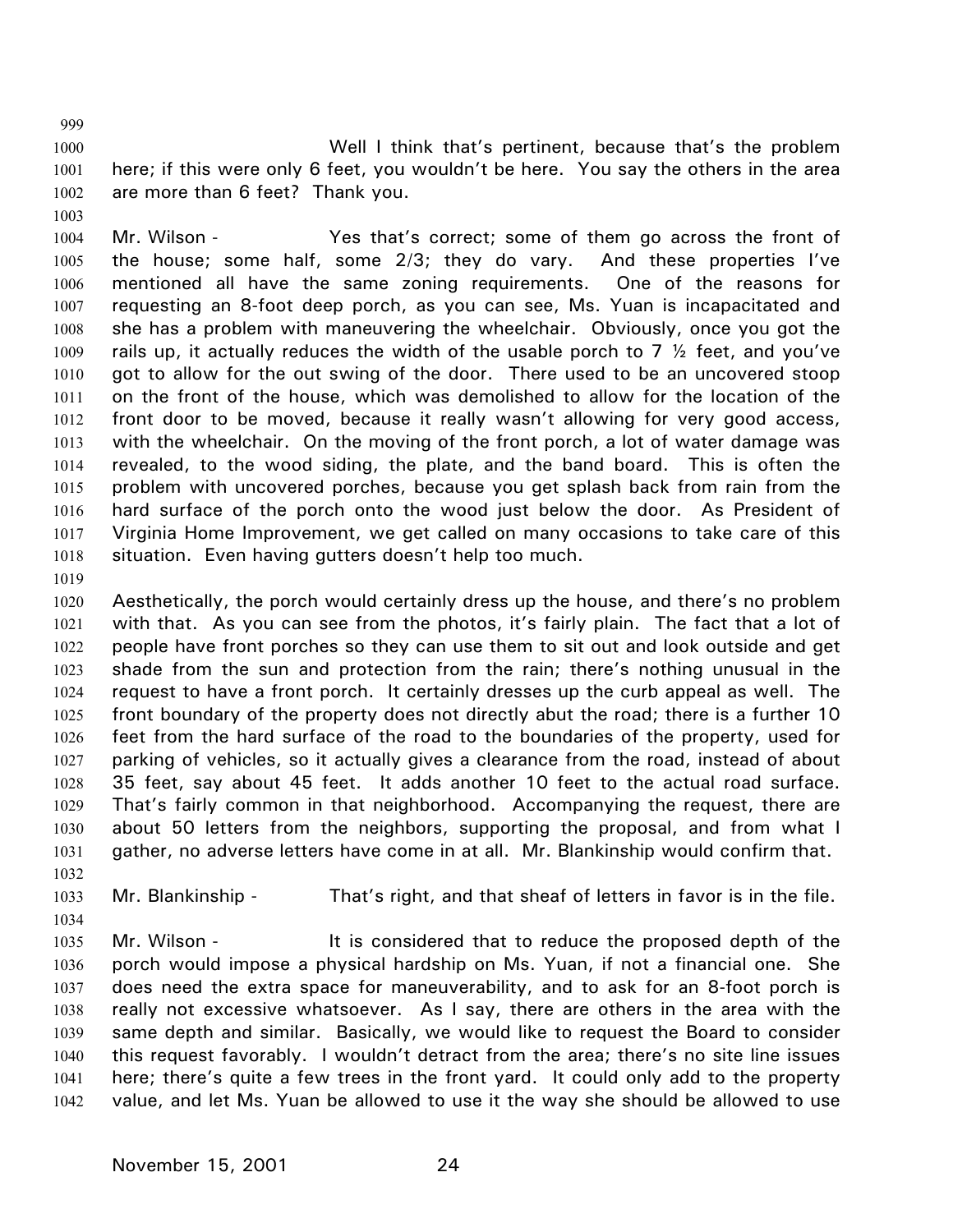1043 it. 1044 1045 1046 1047 1048 1049 1050 1051 1052 1053 1054 1055 1056 1057 1058 1059 1060 1061 1062 1063 1064 1065 1066 1067 1068 1069 1070 1071 1072 1073 1074 1075 1076 1077 1078 1079 1080 1081 1082 1083 1084 1085 1086 Mr. Balfour - Any questions? Mr. Kirkland - **On the porch** – are you going to have any sides closed in, is it going to be screened? Mr. Wilson - No, completely open. Just an open porch. Mr. Kirkland - The same it's going to be handicapped accessible, so it's going to come out on the low end, is that what you're saying? Mr. Wilson - You might be able to tell from that photo that the right front corner has a lower foundation than the left, so at the moment we're proposing 2 steps on the low corner, but depending on Ms. Yuan's condition, we may have to put a ramp on there as well, instead of coming from the back. One of the other properties in the neighborhood, on Millhiser Road, I noticed has a large ramp for access. Mr. Kirkland - I've been out to the site several times, and it's a real improvement to what was there. The porches in the area. I rode the whole neighborhood. Mr. Wilson - So it will be an improvement. The neighbors are all in favor of it, and it has no adverse effect on the neighborhood whatsoever. Mr. Balfour - Any other questions? Ms. Yuan, would you like to speak? Ms. Yuan - The State Yes. Can you hear me all right? Pardon my voice. I had worn my porch down on the high side of the yard. As you look at it, I'm on an incline, and it makes it much easier for me to go down fewer steps. Where it's located, the steps are in the center, it's 5 steps, and where the door is, it's 9 steps. If I carried it all the way to the right, I would have fewer steps to access. I'm not totally wheelchair bound; I just got out of the hospital yesterday, but I will be in my wheelchair for a while. My contention was if I was ever wheelchair bound, I would need access to be able to get out on my porch and be able to maneuver, and I'd like for that to be considered. I'd appreciate it. Mr. Balfour - Any questions for Ms. Yuan? Thank you ma'am. Ms. Yuan - The And I think it will be an improvement too as far as the visual improvement. Thank you. Mr. Balfour - Thank you. Any other questions? If not, I assume there's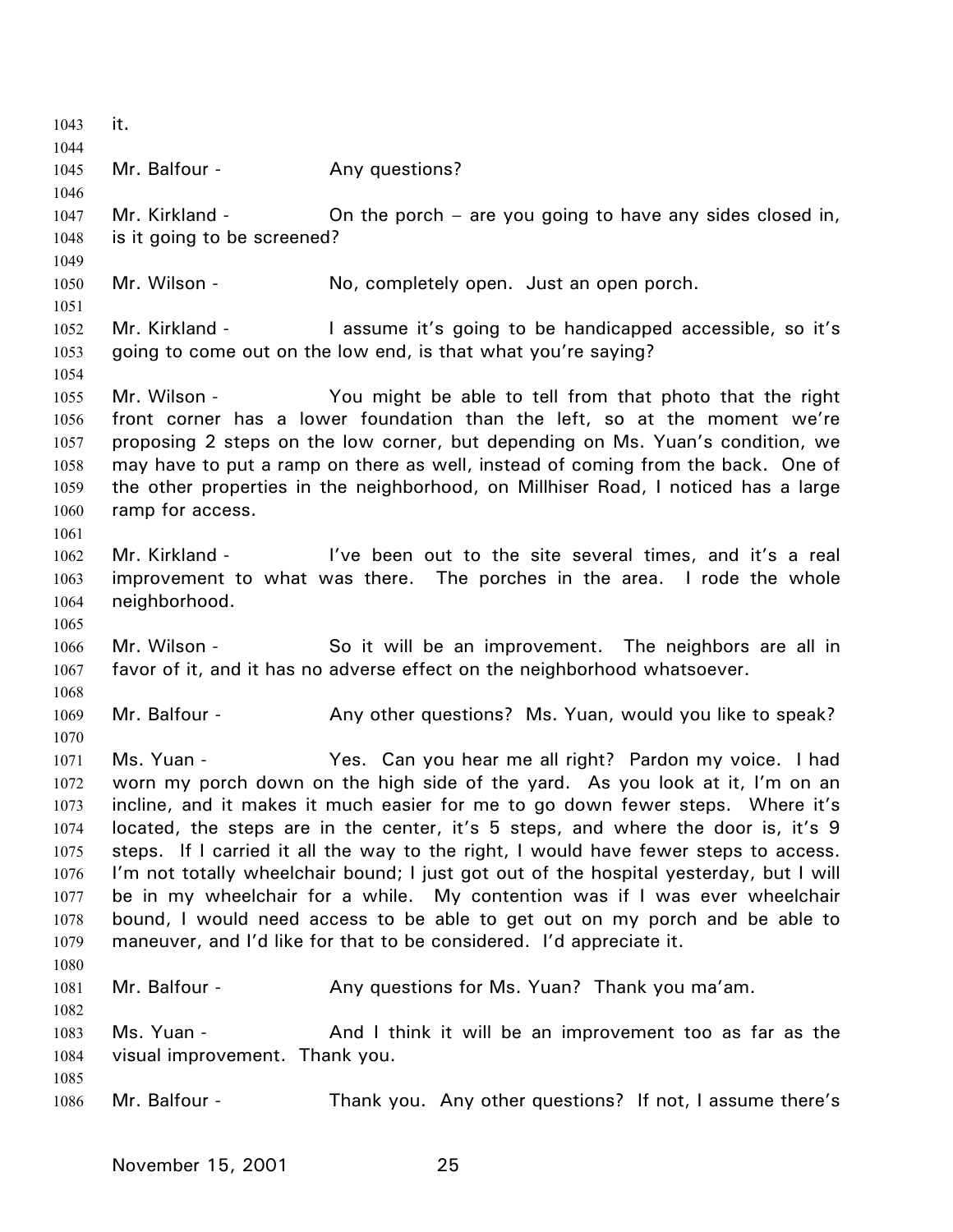1087 no opposition. Thank you for your time. 1088 1089 1090 1091 1092 1093 1094 1095 1096 1097 1098 1099 1100 1101 1102 1103 1104 1105 1106 1107 1108 1109 1110 1111 1112 1113 1114 1115 1116 1117 1118 1119 1120 1121 1122 1123 1124 1125 1126 1127 1128 1129 1130 After an advertised public hearing and on a motion by Mr. Kirkland, seconded by Mr. Wright, the Board **granted** application **A-149-2001** for a variance add a covered front porch at 1702 Devers Road (Westhaven) (Tax Parcel 102-11-K-92). The Board granted the variance subject to the following condition: 1. Only the improvements shown on the plan filed with the application may be constructed pursuant to this approval. No substantial changes or additions to the layout may be made without the approval of the Board of Zoning Appeals. Any additional improvements shall comply with the applicable regulations of the County Code. Affirmative: Balfour, Kirkland, McKinney, Nunnally, Wright 5 Negative: 0 Absent: 0 The Board granted this request, as it found from the evidence presented that, due to the unique circumstances of the subject property, strict application of the County Code would produce undue hardship not generally shared by other properties in the area, and authorizing this variance will neither cause a substantial detriment to adjacent property nor materially impair the purpose of the zoning regulations. Mr. Balfour - Next case. **A -150-2001 DARRYL C. GEORGE** requests a variance from Section 24- 95(i)(2)d. of Chapter 24 of the County Code to allow the existing garage to remain at 915 Clauson Road (Wildwood) (Tax Parcel 63-11-G-1), zoned R-2A, One-family Residence District (Fairfield). The minimum side yard setback is not met. The applicant has 6 feet side yard setback, where the Code requires 10 feet side yard setback. The applicant requests a variance of 4 feet side yard setback. Mr. Balfour - Would you identify yourself please. Mr. George - I'm Darryl George, the property owner. Mr. Blankinship - Do you swear that the testimony you are about to give is the truth, the whole truth, and nothing but the truth, so help you God? Mr. George - I do. Basically, what happened here, is I purchased this home in 1992. In 1993 I hired a contractor to build a 720 square foot carport.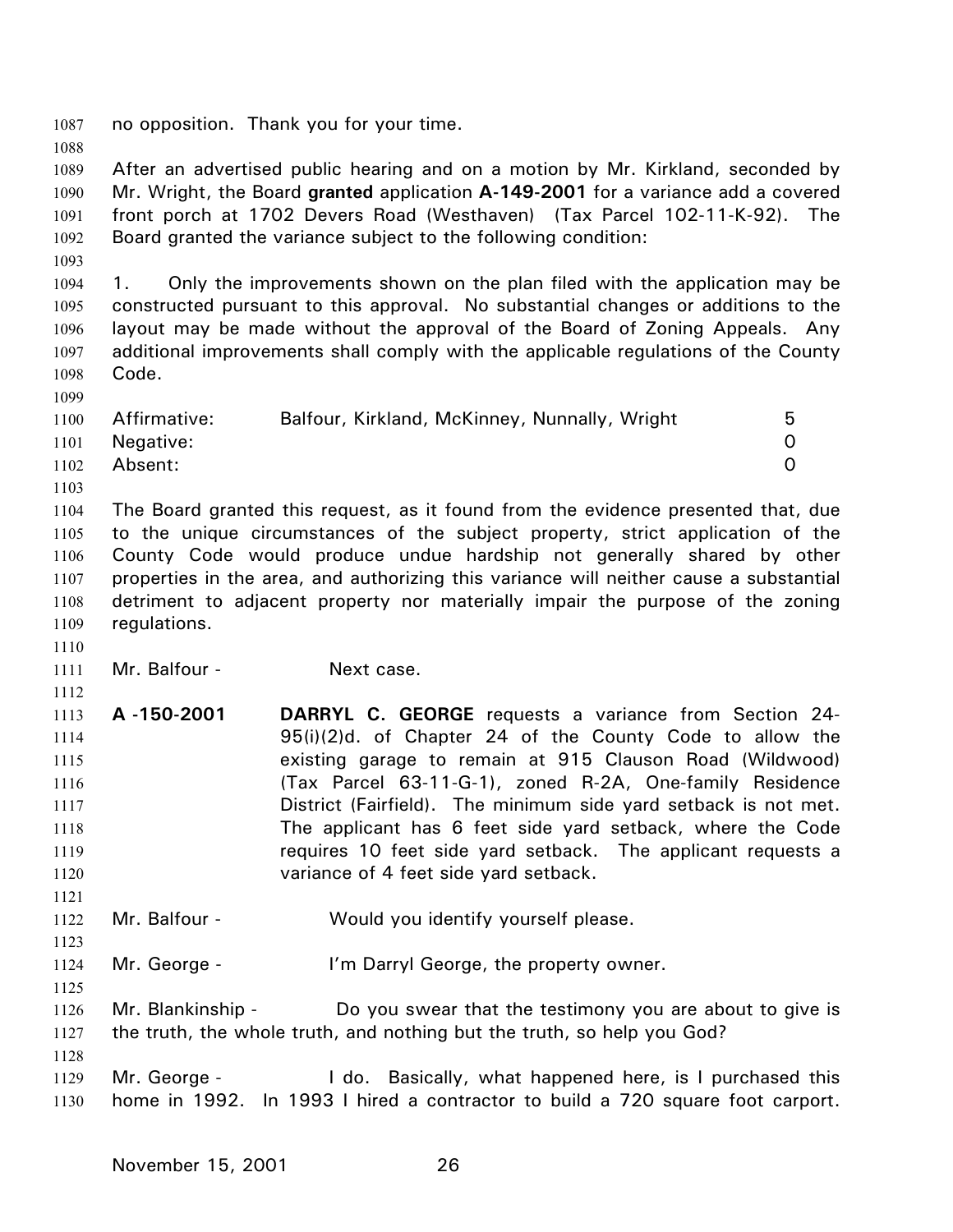Application was made to the County of Henrico, building permit issued, and carport was built in 1993. This past July the funds were available for me to enclose the carport, so basically, I poured concrete, framed up walls, and put up doors. At the very end of the process, I would say late August, an individual from the Henrico County building permit department knocked on my door and asked me for a building permit for the work that I had most recently been conducting. I told him a permit was issued in 1993. He obtained the permit, came back on a subsequent visit, had the permit in hand, and said that the permit that was issued was for a carport, and I clearly had a garage. 1131 1132 1133 1134 1135 1136 1137 1138 1139

- 1141 1142 1143 1144 1145 1146 1147 1148 1149 1150 1151 1152 1153 1154 1155 I kind of explained that I didn't really think I had needed a permit to do the improvements, but showed him the work I had done. The footprint of the garage and carport did not change, the footers did not change, the headers did not change, it was the same exact setback. He said, "Well that's no problem Mr. George, we'll issue a building permit. All you have to do is submit plans to the department, and we'll issue one." But the problem here arises that the structure does not meet proper setback, and this was a total surprise to me. After all, the structure itself had been there since 1993. He had the 1993 building permit application in hand and identified and showed me, in fact, on the plan where it called and said the structure was 12 feet from the property line. He identified that the minimum setback was 10 feet from the property line, but the structure ended up being only about 7 feet, 6 feet from the property line. Obviously, we made a mistake, or the contractor made a mistake, while setting the footings and building the original structure in 1993. What I'm asking the Board to do is to grant a variance for the side yard setback for the actual garage.
- 1156 1157

1158

1160

1162

1164

1140

Mr. Balfour - Any questions?

1159 Mr. McKinney - What kind of business are you in, Mr. George?

1161 Mr. George - The Leach driver improvement actually.

1163 Mr. McKinney - Driver improvement?

- 1165 1166 Mr. George - The Yes sir, I own a company called A-Aarons Traffic School, Inc., and the Virginia Driver Improvement Clinic.
- 1167

1168 Mr. McKinney - Do you have any limousines?

1169

1170 1171 1172 1173 1174 Mr. George - The the past, going way back, I did operate a limousine service in the early 1990's, and most recently operated a sedan service that was licensed by the Virginia Department of Motor Vehicles. You may be asking about the parking of cars on the premises. That was what your question would be in reference to?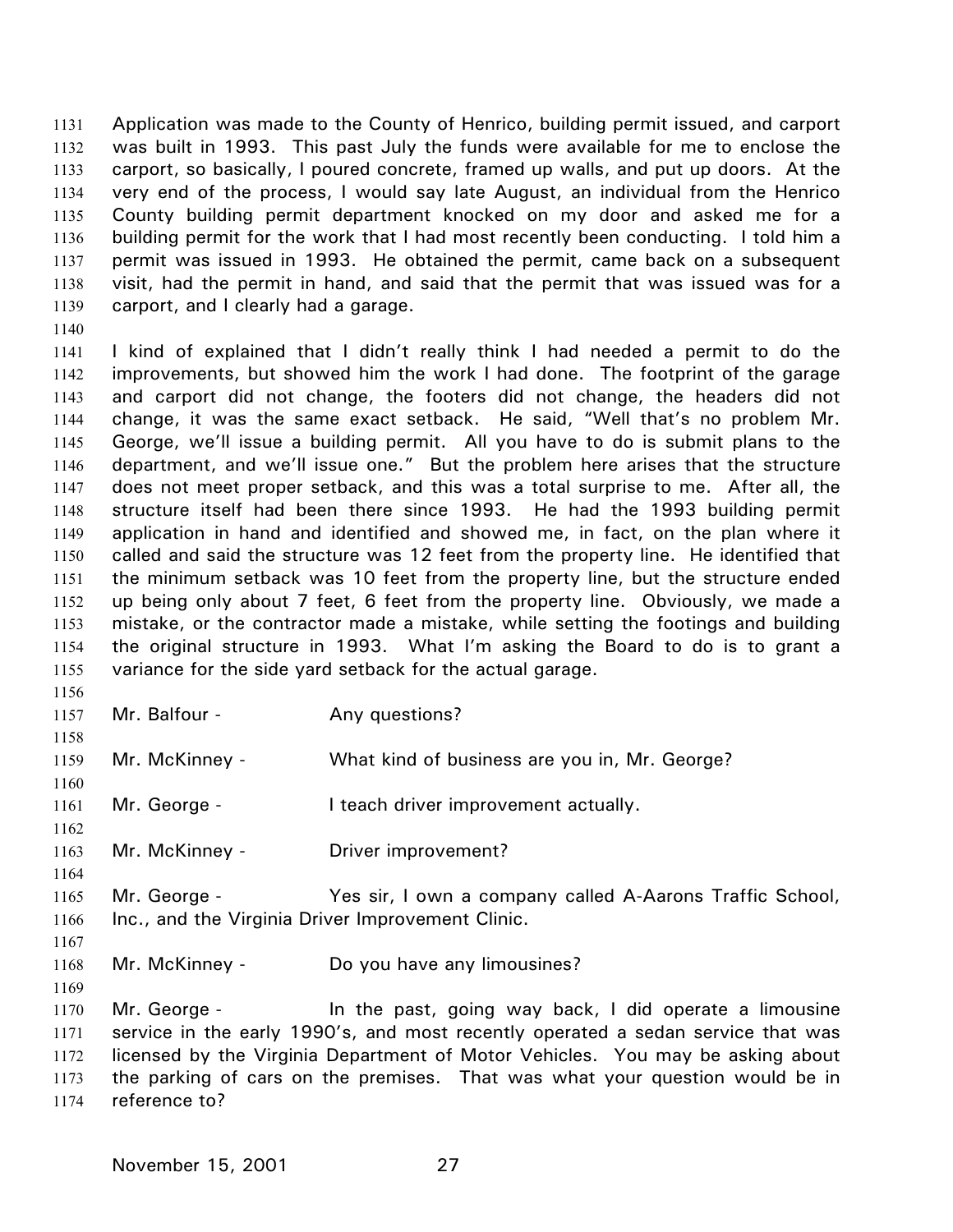Mr. McKinney - I'm just asking the question. Mr. Balfour - The How many cars do you park on the premises? Mr. George - Currently I only have one car in that garage, actually it's not a car at all, it's a truck. Currently I have one truck in the garage. Mr. Kirkland - Have you contacted the contractor when you told him he missed by half? Mr. George - Well, coincidentally, the contractor is also my next-door neighbor, and actually we had a strained relationship over the summer regarding some other issues. So no sir, I did not. Mr. McKinney - Well he's your neighbor; he won't have any problem moving it, will he Mr. George? Mr. George - Believe me, if it was able to be moved the way it was built, I would certainly hook a chain up to it and drag it back. Mr. McKinney - Oh it can be moved. Mr. George - The agree that anything can be done with the proper motivation and funds available. Mr. McKinney - What is the purpose of this garage? What are you using it for? Mr. George - The Just to park my vehicles in. Mr. McKinney - Your vehicles? Mr. George - Correct. Recently I had 2 vehicles; now I'm down to 1. Mr. McKinney - So it's only for the purpose of parking your vehicles in the garage? Are you going to put a workshop in it? Maybe you should. Mr. George - Well, the space is available, but no, I have no intentions of putting a workshop in there. Mr. McKinney - But it will not be used for any type of commercial use? And you don't have a problem with a condition on that?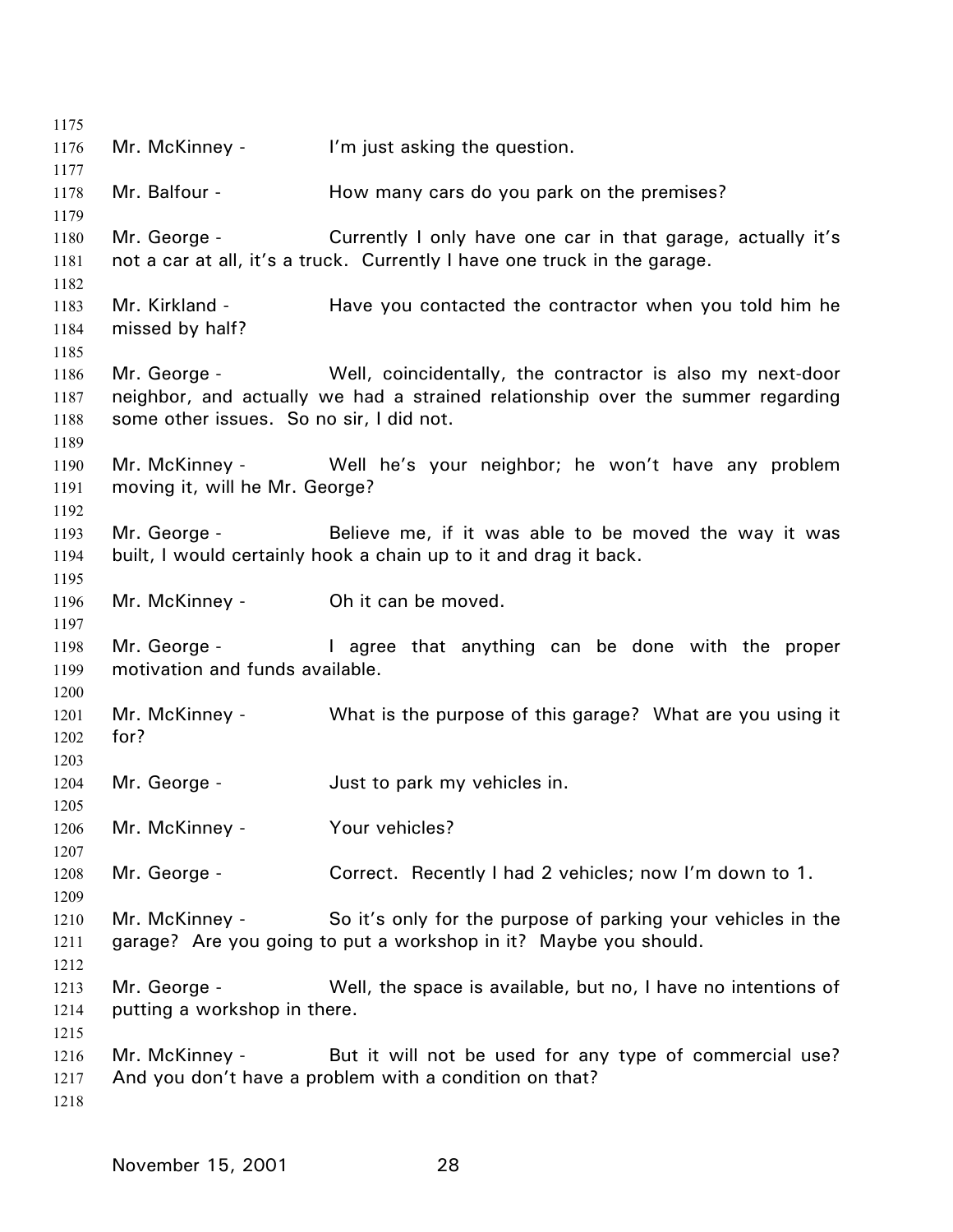1219 Mr. George - I'm sorry, what was your question? 1220 1221 1222 1223 1224 1225 1226 1227 1228 1229 1230 1231 1232 1233 1234 1235 1236 1237 1238 1239 1240 1241 1242 1243 1244 1245 1246 1247 1248 1249 1250 1251 1252 1253 1254 1255 1256 1257 1258 1259 1260 1261 Mr. McKinney - You don't have a problem with putting a condition on the case that it will not be used for any type of commercial use? Mr. George - No, I don't have any problem with that. Mr. McKinney - What were you getting ready to say when I brought that up? Mr. George - Twas going to address the suggested condition as outlined in the application by someone on staff at Henrico County that said, "Only the improvements shown on the plan filed with application may be (considered)… for approval." My only concern was that that was in fact, going to be the structure that's now there. I didn't quite understand the wording. Mr. Blankinship - It's a standard condition. Mr. McKinney - Mr. Secretary, he still has to go get a building permit for it? He has to have the normal inspections and so forth? Mr. Blankinship - Yes sir. Right. Mr. Balfour - Any other questions? Thank you sir. Anyone else on this case? After an advertised public hearing and on a motion by Mr. McKinney, seconded by Mr. Wright, the Board **granted** application **A-150-2001** for a variance to allow the existing garage to remain at 915 Clauson Road (Wildwood) (Tax Parcel 63-11-G-1). The Board granted the variance subject to the following conditions: 1. Only the improvements shown on the plan filed with the application may be constructed pursuant to this approval. No substantial changes or additions to the layout may be made without the approval of the Board of Zoning Appeals. Any additional improvements shall comply with the applicable regulations of the County Code. 2. The structure shall not be used for any commercial purpose. Affirmative: Balfour, Kirkland, McKinney, Nunnally, Wright 5 Negative: 0 Absent: 0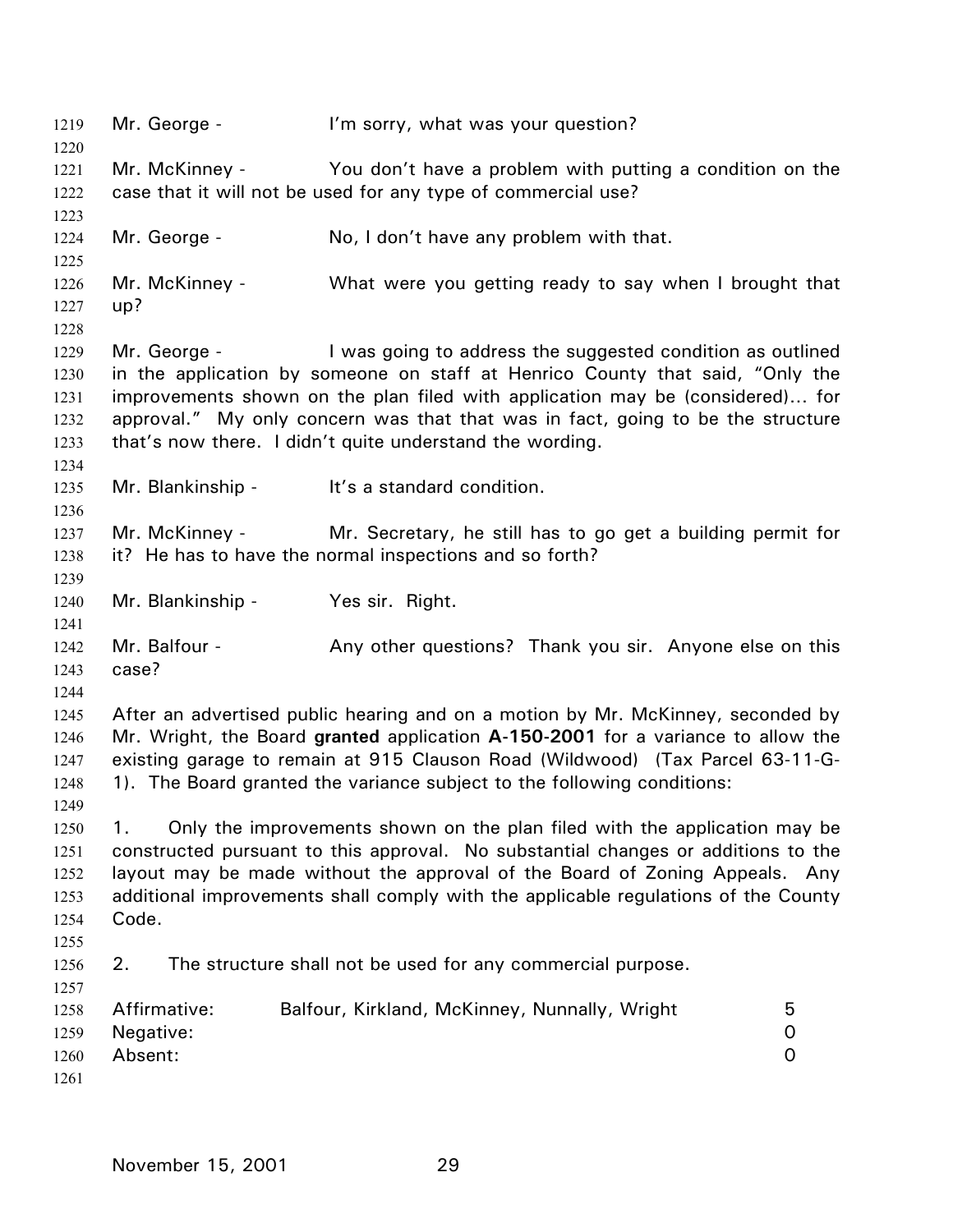The Board granted this request, as it found from the evidence presented that, due to the unique circumstances of the subject property, strict application of the County Code would produce undue hardship not generally shared by other properties in the area, and authorizing this variance will neither cause a substantial detriment to adjacent property nor materially impair the purpose of the zoning regulations. 1262 1263 1264 1265 1266 1267 1268 1269 1270 1271 1272 1273 1274 1275 1276 1277 1278 1279 1280 1281 1282 1283 1284 1285 1286 1287 1288 1289 1290 1291 1292 1293 1294 1295 1296 1297 1298 1299 1300 1301 1302 1303 Mr. Balfour - Call the next case, Mr. Secretary. **A -151-2001 GLEN M. BROWNIE** requests a variance from Section 24-9 of Chapter 24 of the County Code to build a single family house at 8250 Yahley Mill Road (Tax Parcel 251-A-1 (part)), zoned A-1, Agricultural District (Varina). The public street frontage requirement is not met. The applicant has 0 feet public street frontage, where the Code requires 50 feet public street frontage. The applicant requests a variance of 50 feet public street frontage. Mr. Balfour - Raise your hand and be sworn in please. Mr. Blankinship - Do you swear that the testimony you are about to give is the truth, the whole truth, and nothing but the truth, so help you God? Mr. Brownie - The Yes I do. My name is Glen Brownie. I am requesting a variance. I'd like to put a single-family dwelling on a piece of property which has no road frontage. There is an existing driveway that my father put in the property approximately 20 years ago, that I could use to allow me access to the property. Mr. Balfour - Excuse me, could you pull the microphone a little closer or bend over a little bit; we're having trouble hearing you. Mr. Brownie - There is an existing driveway there, that I could use. I do not have to affect anybody else's property at the time to get to where I need to be. Have you read the suggested conditions on the back of your case, and you're agreeable with them? Mr. Brownie - Yes sir. Yes sir. Mr. Balfour - Any other questions of Mr. Brownie? After an advertised public hearing and on a motion by Mr. Nunnally, seconded by

1304 Mr. Wright, the Board **granted** application **A-151-2001** for a variance to build a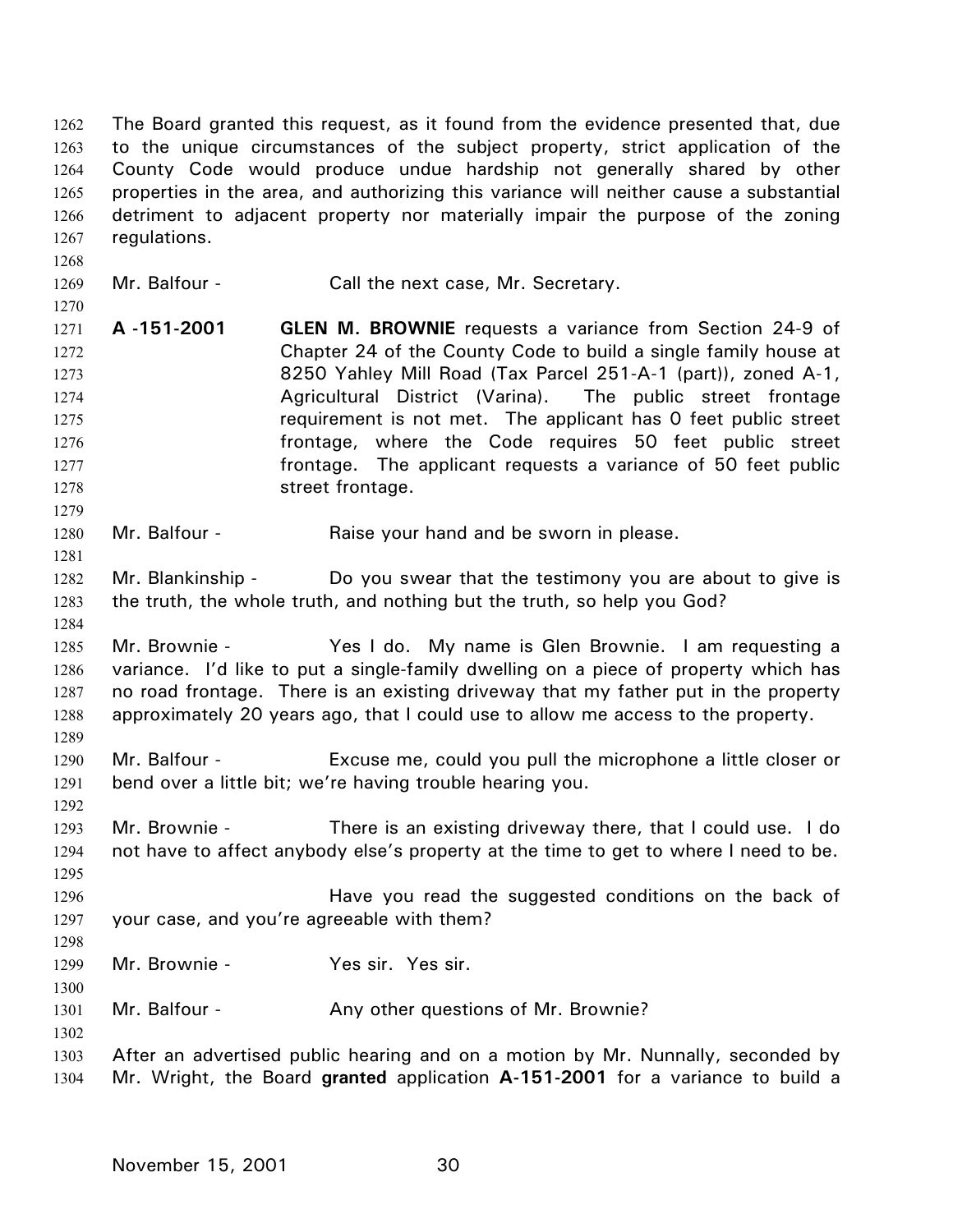single family house at 8250 Yahley Mill Road (Tax Parcel 251-A-1 (part)). The Board granted the variance subject to the following conditions: 1305 1306 1307 1308 1309 1310 1311 1312 1313 1314 1315 1316 1317 1318 1319 1320 1321 1322 1323 1324 1325 1326 1327 1328 1329 1330 1331 1332 1333 1334 1335 1336 1337 1338 1339 1340 1341 1342 1343 1344 1345 1346 1347 1348 1. This variance applies only to the public street frontage requirement. All other applicable regulations of the County Code shall remain in force. 2. Only the improvements shown on the plan filed with the application may be constructed pursuant to this approval. No substantial changes or additions to the layout may be made without the approval of the Board of Zoning Appeals. Any additional improvements shall comply with the applicable regulations of the County Code. 3. At the time of building permit application, the applicant shall submit the necessary information to the Department of Public Works to ensure compliance with the requirements of the Chesapeake Bay Preservation Act and the code requirements for water quality standards. 4. At the time of building permit application the owner shall demonstrate that the parcel created by this division has been conveyed to members of the immediate family, and the subdivision ordinance has not been circumvented. 5. Approval of this request does not imply that a building permit will be issued. Building permit approval is contingent on Health Department requirements, including, but not limited to, soil evaluation for a septic drainfield and reserve area, and approval of a well location. 6. The applicant shall present proof with the building permit application that a legal access to the property has been obtained. Affirmative: Balfour, Kirkland, McKinney, Nunnally, Wright 5 Negative: 0 Absent: 0 The Board granted this request, as it found from the evidence presented that, due to the unique circumstances of the subject property, strict application of the County Code would produce undue hardship not generally shared by other properties in the area, and authorizing this variance will neither cause a substantial detriment to adjacent property nor materially impair the purpose of the zoning regulations. **A -152-2001 JOHN R. ROCK** requests a variance from Section 24-9 of Chapter 24 of the County Code to build a single family house at 2542 Kingsland Road (Tax Parcel 260-A-1 (part)), zoned A-1, Agricultural District (Varina). The public street frontage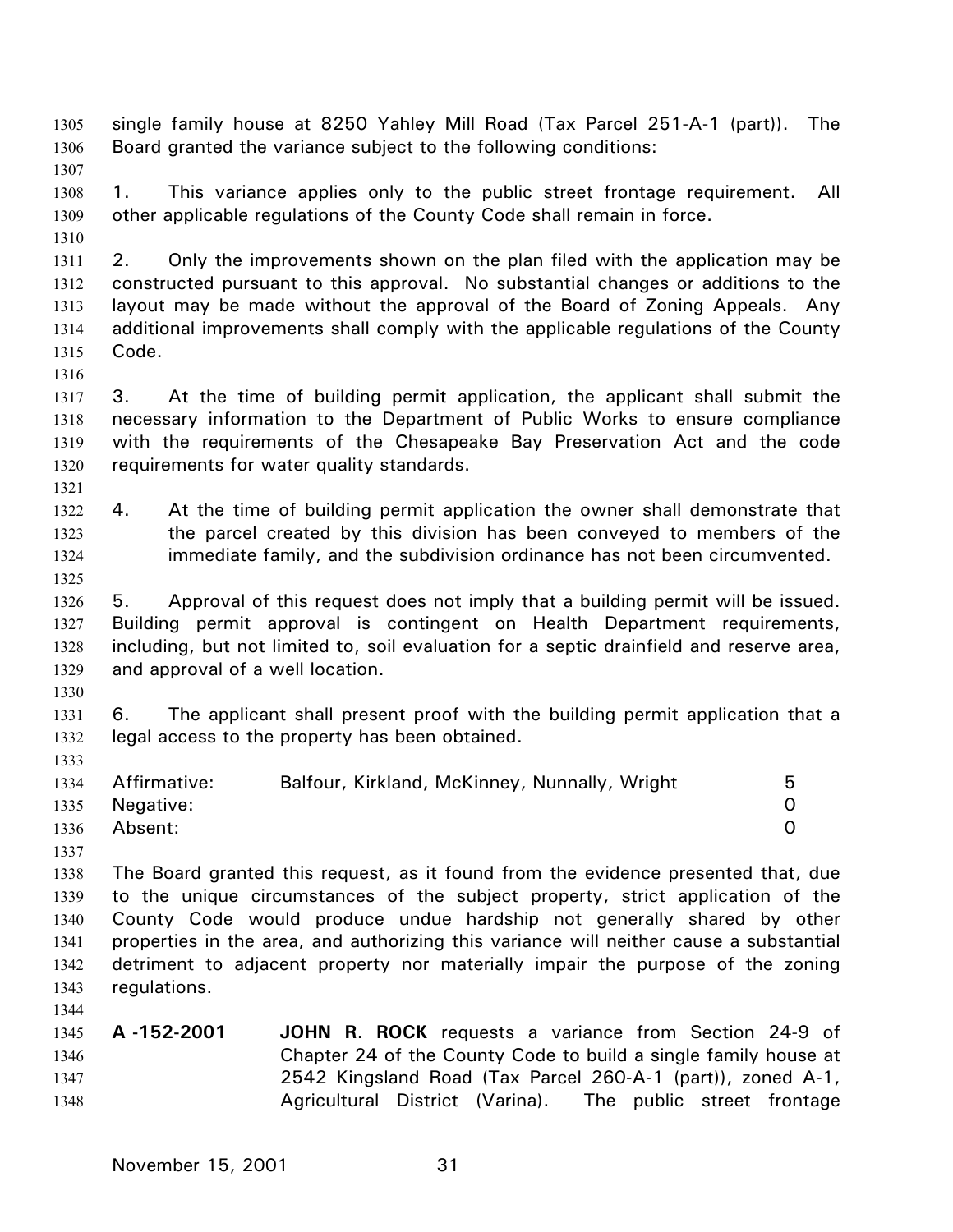requirement is not met. The applicant has 0 feet public street frontage, where the Code requires 50 feet public street frontage. The applicant requests a variance of 50 feet public street frontage. 1349 1350 1351 1352 1353 1354 1355 1356 1357 1358 1359 1360 1361 1362 1363 1364 1365 1366 1367 1368 1369 1370 1371 1372 1373 1374 1375 1376 1377 1378 1379 1380 1381 1382 1383 1384 1385 1386 1387 1388 1389 1390 1391 1392 Mr. Balfour - All who plan to testify, raise their hands. Mr. Blankinship - Do you swear that the testimony you are about to give is the truth, the whole truth, and nothing but the truth, so help you God? Mr. Erdmann - Good morning. I'm Craig Erdmann, the attorney for Mr. Rock and Mrs. Sanderson. I don't know if you have copies of the maps, if I may present to you. Mr. Rock owns 36 acres around the exterior of this 3-acre parcel that's been parceled off by survey. The problem here is once again the road access. There is an existing roadway; Mr. Rock's residence where he is now, is sitting back off his easement, and his housekeeper is wanting to build a 3-bedroom single-family residence for her and her husband to live in, and we are looking for a variance from the access requirement. Mr. Balfour - Any questions of Mr. Erdmann? You say she's his housekeeper? Mr. Erdmann - Correct. She's taking care of Mr. Rock and his aged mother, and she and her husband plan to move into the 3-bedroom home that's going to be built on the corner of Mr. Rock's premises, and the property's going to be deeded over to Mrs. Sanderson. How long has she been taking care of Mr. Rock? Mr. Erdmann - She's known him for several years. She's been working for him for 7. Mr. Rock is unmarried. Mr. Kirkland - Mr. Blankinship, do we have a problem with the subdivision because she's not a family member? Mr. Blankinship - It would be the first division of the property since 1987, so you're allowed one split. Mr. Kirkland - Chay, just wanted to make sure that went in the record. Mr. Erdmann, have you read the conditions? Mr. Erdmann - We have, and we have no objection.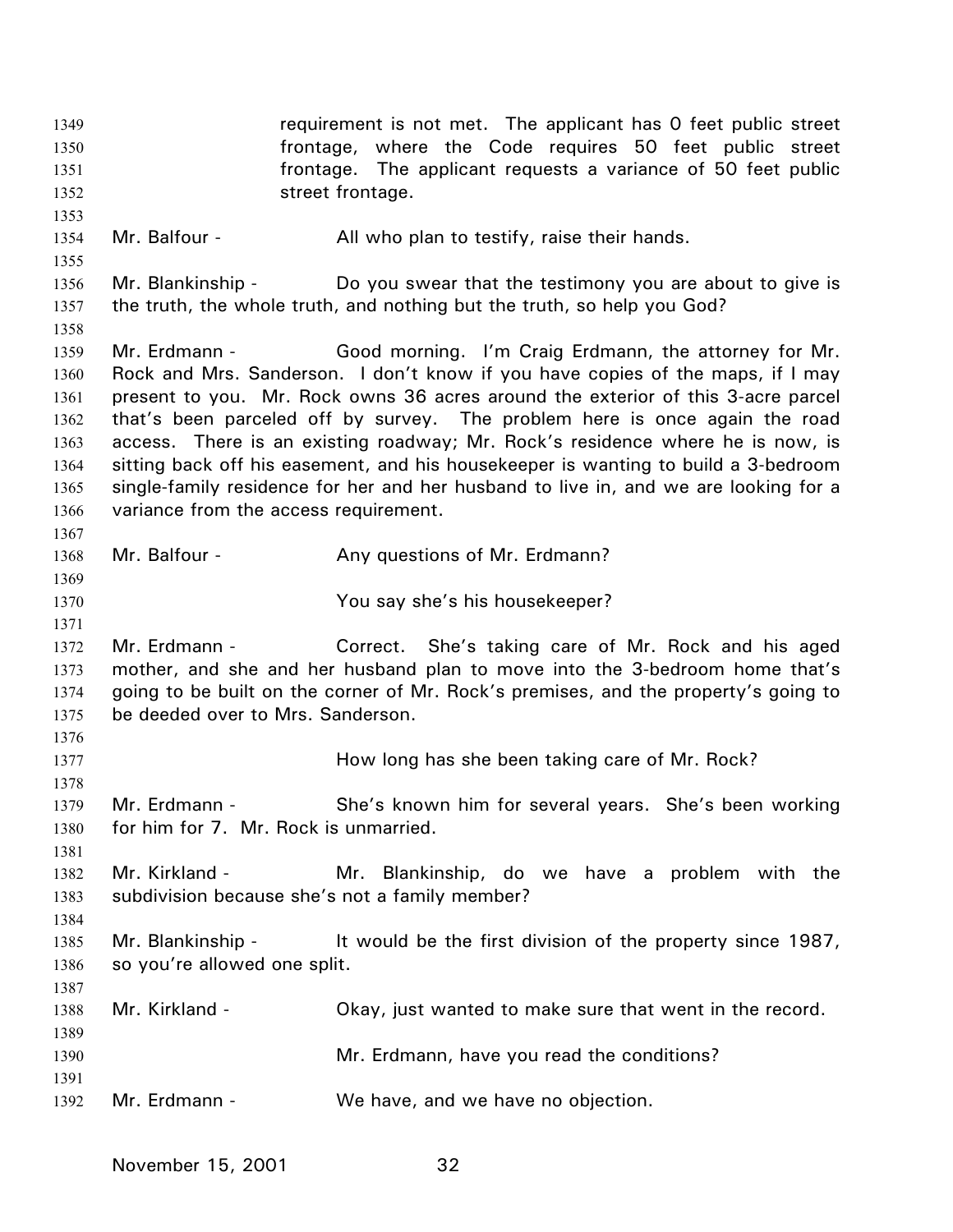1393 1394 1395 1396 1397 1398 1399 1400 1401 1402 1403 1404 1405 1406 1407 1408 1409 1410 1411 1412 1413 1414 1415 1416 1417 1418 1419 1420 1421 1422 1423 1424 1425 1426 1427 1428 1429 1430 1431 1432 1433 1434 1435 1436 Mr. Balfour - Mr. Rock, did you want to say anything? Mr. Rock - My name is John Rock. I've been a resident of Henrico County for about 40 years. I own some office and warehouse buildings over on Brook Road here, and I own Central Supply Company, and a franchise motorcycle dealership called Boss Hoss of Virginia. I am 70 years old, and my mom is approaching 90. Mrs. Sanderson has been a real big help to us, and at this time she and her husband live in south Richmond, so if I could get them over on my place, where she would be close by, it would really be a big help to me, and I appreciate any kindness you could show me. Mr. Balfour - Any questions? Thank you Mr. Rock. Would she like to say anything. Anyone else wish to speak on this case? Thank you Mr. Erdmann. After an advertised public hearing and on a motion by Mr. Nunnally, seconded by Mr. Kirkland, the Board **granted** application **A-152-2001** for a variance to build a single family house at 2542 Kingsland Road (Tax Parcel 260-A-1 (part))). The Board granted the variance subject to the following condition: 1. This variance applies only to the public street frontage requirement. All other applicable regulations of the County Code shall remain in force. 2. At the time of building permit application, the applicant shall submit the necessary information to the Department of Public Works to ensure compliance with the requirements of the Chesapeake Bay Preservation Act and the code requirements for water quality standards. 3. Approval of this request does not imply that a building permit will be issued. Building permit approval is contingent on Health Department requirements, including, but not limited to, soil evaluation for a septic drainfield and reserve area, and approval of a well location. 4. The applicant shall present proof with the building permit application that a legal access to the property has been obtained. 5. The owners of the property, and their heirs or assigns, shall accept responsibility for maintaining access to the property until such a time as the access is improved to County standards and accepted into the County road system for maintenance. Affirmative: Balfour, Kirkland, McKinney, Nunnally, Wright 5 Negative: 0 Absent: 0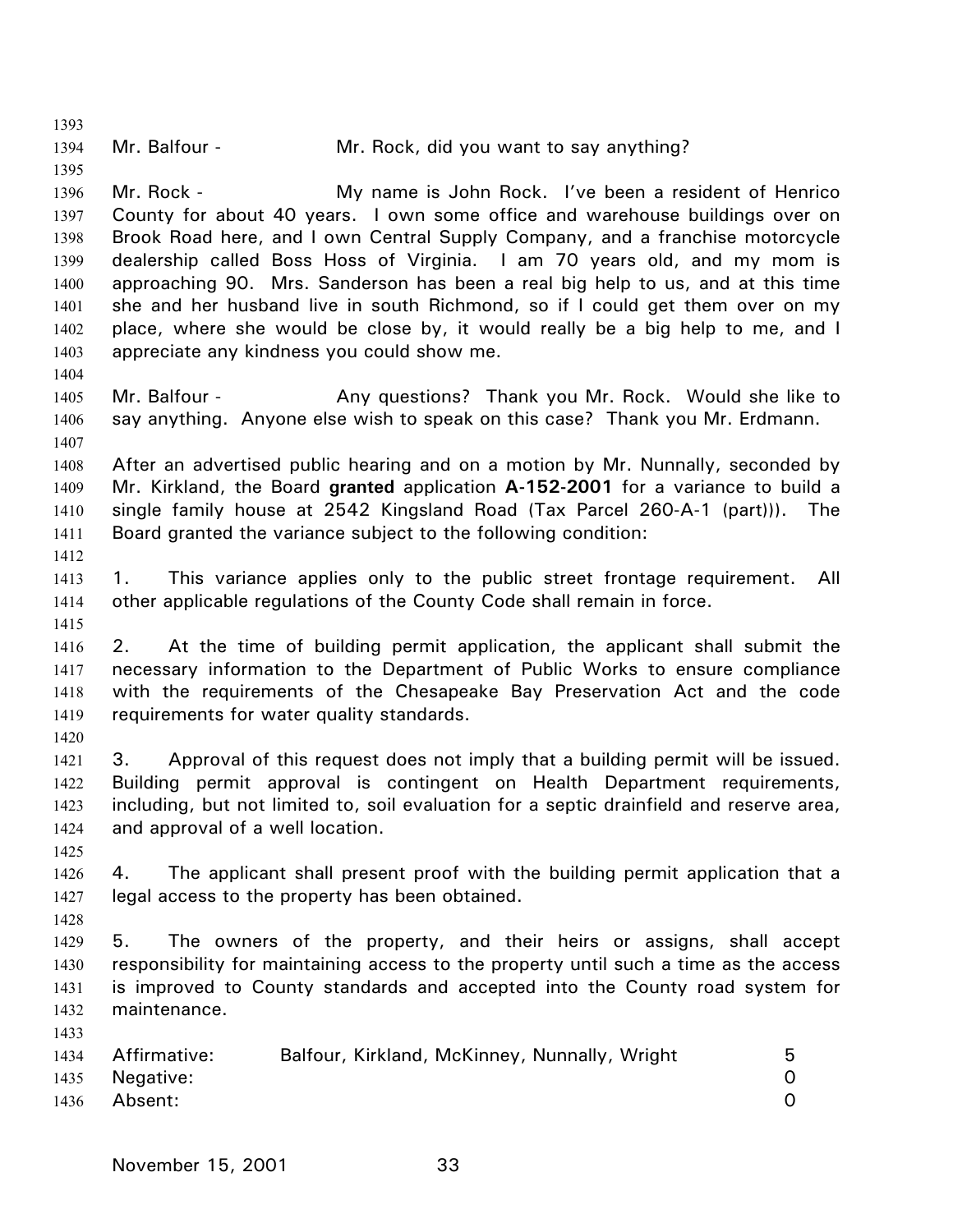1437 1438 1439 1440 1441 1442 1443 1444 1445 1446 1447 1448 1449 1450 1451 1452 1453 1454 The Board granted this request, as it found from the evidence presented that, due to the unique circumstances of the subject property, strict application of the County Code would produce undue hardship not generally shared by other properties in the area, and authorizing this variance will neither cause a substantial detriment to adjacent property nor materially impair the purpose of the zoning regulations. Mr. Balfour - Next case. **UP- 27-2001 VULCAN CONSTRUCTION MATERIALS, INC.** requests a conditional use permit pursuant to Sections 24-103 and 24- 52(d) of Chapter 24 of the County Code to extract materials from the earth at New Market Road (Tax Parcel 270-A-1 (part)), zoned A-1, Agricultural District (Varina). Mr. Balfour - You want to raise your right hand?

1455 1456 Mr. Blankinship - Do you swear that the testimony you are about to give is the truth, the whole truth, and nothing but the truth, so help you God?

1457

1458 1459 1460 1461 1462 1463 1464 1465 1466 1467 1468 1469 1470 Mr. Lewis - I do. My name is Monte Lewis, with Lewis and Associates, representing Vulcan on this project. This is a site that has already been mined. We're in the process of reclaiming it. All of the grading for the reclamation has been done. It's just a timing issue that we weren't able to get grass established before the permit ran out, due to the dry conditions. We expect this to be done, hopefully this fall or at least by the spring. The area around the pond has been seeded and established, but we just ran out of time and weren't able to establish the whole thing before the permit ran out. Therefore, we're asking for an extension of the use permit. All of the permits have been obtained. The E&S bonds and the reclamation bonds are already in place; I don't know if it's needed to change your wording on the condition that the applicant shall maybe "maintain" the financial guarantees instead of "provide," because it's already provided.

1472 1473 Mr. Blankinship - It just says "before beginning work," they have to provide it; if you've already done it ……………

1474

1476

1471

1475 Mr. Lewis - The littleave it up to your discretion, just for the record.

1477 Mr. Balfour - Any questions?

1478

1479 1480 According to the staff report, they've got a good operation going on, Mr. Blankinship?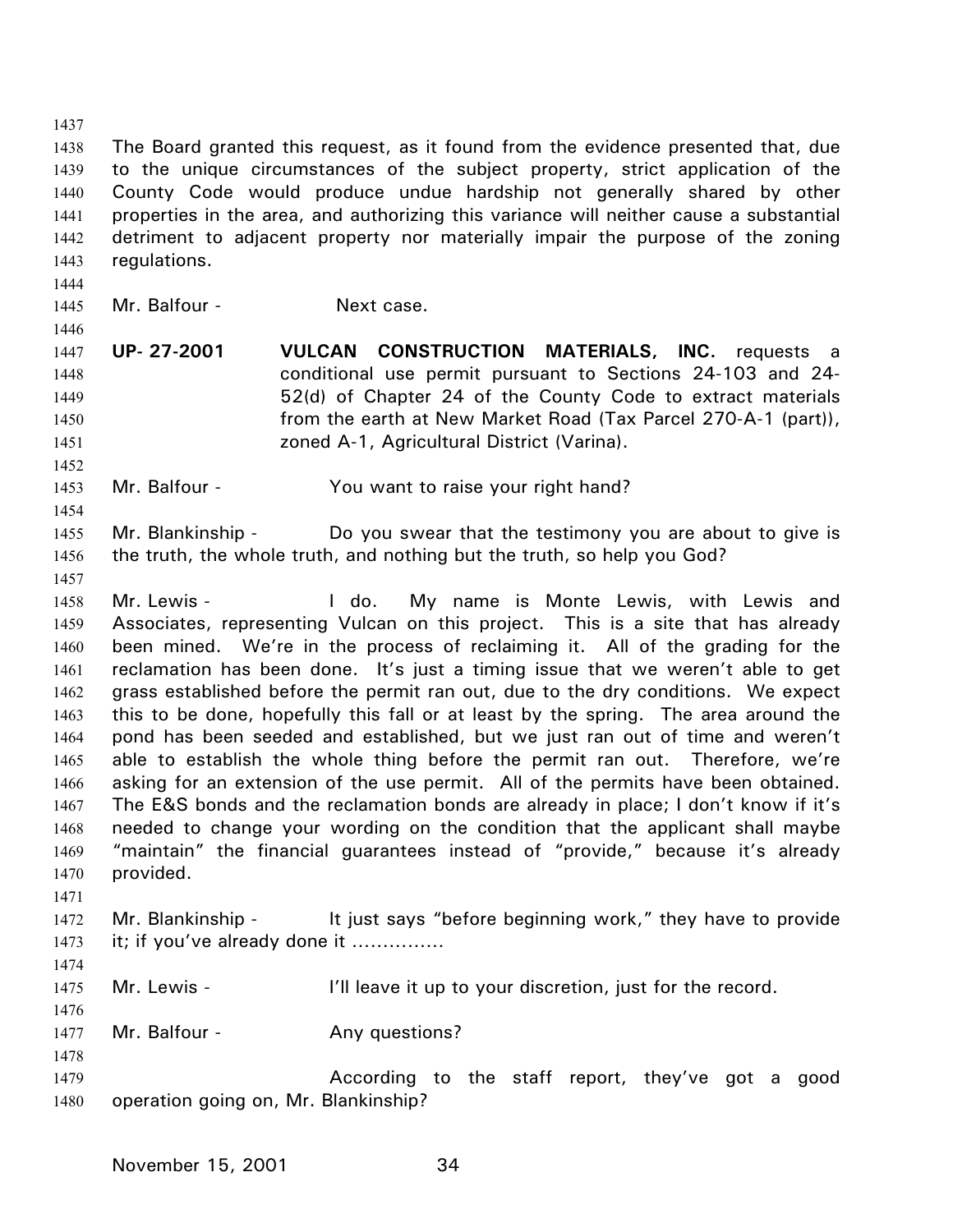1481 1482 1483 1484 1485 1486 1487 1488 1489 1490 1491 1492 1493 1494 1495 1496 1497 1498 1499 1500 1501 1502 1503 1504 1505 1506 1507 1508 1509 1510 1511 1512 1513 1514 1515 1516 1517 1518 Mr. Blankinship - Yes sir, we're not aware of any problems on the entire Curles Neck property. Mr. Balfour - Did you want to speak sir? Mr. Brazell - No sir. I'm just here. My name is Tom Brazell, I'm a geologist for Vulcan Materials, and if there were any questions that anyone had about the reclamation that was ongoing at this site, I'd be more than happy to answer them. M. Balfour - Any questions of the Board members? Thank you. After an advertised public hearing and on a motion by Mr. Nunnally, seconded by Mr. Kirkland, the Board **granted** application **UP-27-2001** for a conditional use permit to extract materials from the earth at New Market Road (Tax Parcel 270-A-1 (part)). The Board granted the use permit subject to the following conditions: 1. This use permit is subject to all requirements of Section 24-103 of Chapter 24 of the County Code. 2. Before beginning any work, the applicant shall provide a financial guaranty in an amount of \$2,000.00 per acre for each acre of land to be disturbed, for a total of \$141,720.00, guaranteeing that the land will be restored to a reasonably level and drainable condition. This permit does not become valid until the financial guaranty has been approved by the County Attorney. The financial guaranty may provide for termination after 90 days notice in writing to the County. In the event of termination, this permit shall be void, and work incident thereto shall cease. Within the next 90 days the applicant shall restore the land as provided for under the conditions of this use permit. Termination of such financial guaranty shall not relieve the applicant from its obligation to indemnify the County of Henrico for any breach of the conditions of this use permit. If this condition is not satisfied within 90 days of approval, the use permit shall be void. 3. Before beginning any work, the applicant shall submit erosion control plans to the Department of Public Works for review and approval. Throughout the life of the operation, the applicant shall continuously satisfy the Department of Public Works that erosion control procedures are properly maintained, and shall furnish

1519 1520 1521 1522 1523 plans and bonds that the department deems necessary. The applicant shall provide certification from a licensed professional engineer that dams, embankments and sediment control structures meet the approved design criteria as set forth by the State. If this condition is not satisfied within 90 days of approval, the use permit shall be void.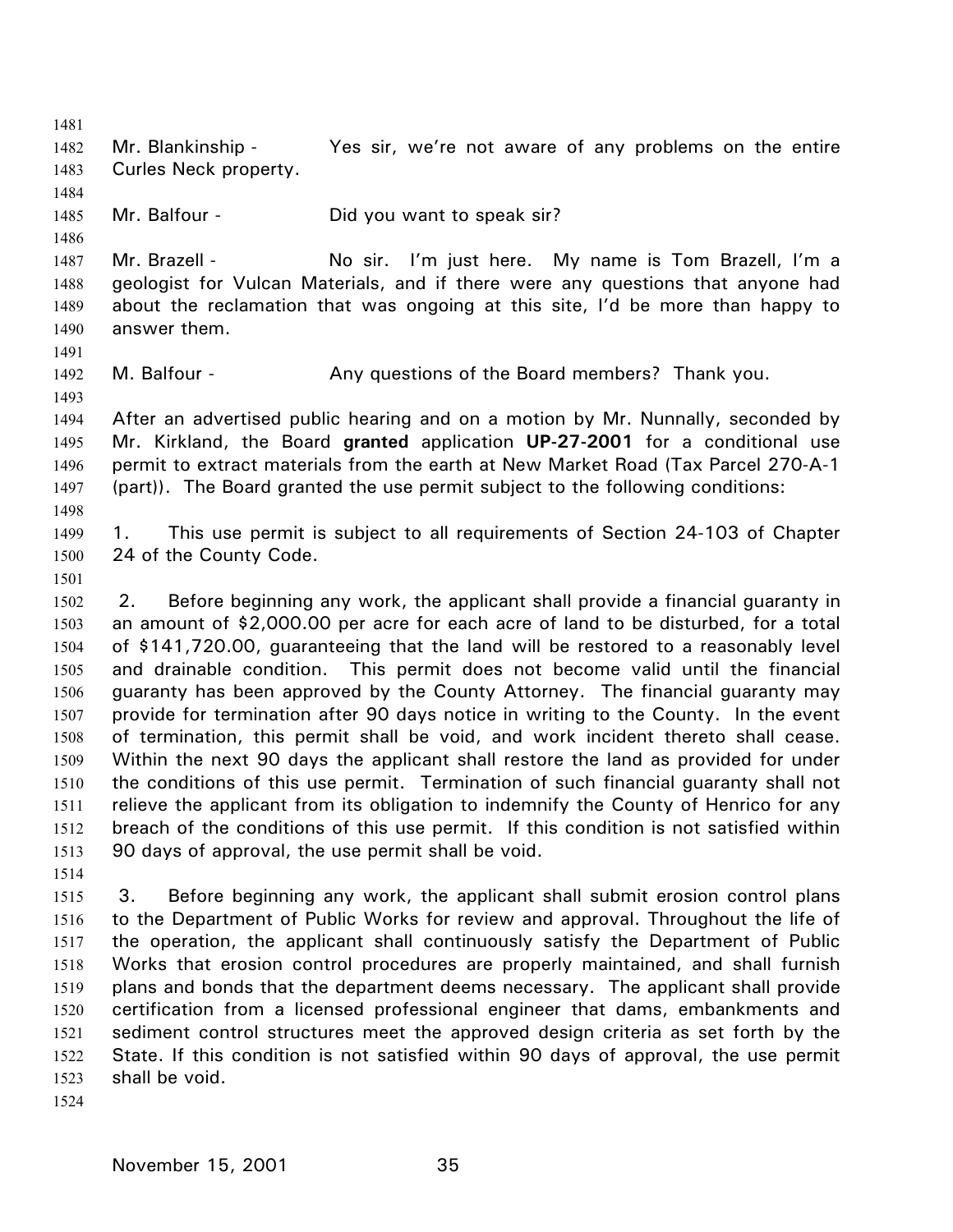4. Before beginning any work, the applicant shall obtain a mine license from the Virginia Department of Mines, Minerals and Energy. If this condition is not satisfied within 90 days of approval, the use permit shall be void. 1525 1526 1527

- 1529 1530 1531 1532 1533 1534 1535 5. Before beginning any work, the areas approved for mining under this permit shall be delineated on the ground by five-foot-high metal posts at least five inches in diameter and painted in alternate one foot stripes of red and white. These posts shall be so located as to clearly define the area in which the mining is permitted. They shall be located, and their location certified, by a certified land surveyor. If this condition is not satisfied within 90 days of approval, the use permit shall be void.
- 1537 1538 1539 6. In the event that the Board's approval of this use permit is appealed, all conditions requiring action within 90 days will be deemed satisfied if the required actions are taken within 90 days of final action on the appeal.
- 1540

1536

1528

1541 1542 1543 1544 7. The applicant shall comply with the Chesapeake Bay Preservation Act and all state and local regulations administered under such act applicable to the property, and shall furnish to the Planning Office copies of all reports required by such act or regulations.

1545

1551

- 1546 1547 1548 8. Hours of operation shall be from 6:00 a.m. to 6:00 p.m. when Daylight Savings Time is in effect, and from 7:00 a.m. to 5:00 p.m. at all other times.
- 1549 1550 9. No operations of any kind are to be conducted at the site on Sundays, or national holidays.
- 1552 1553 1554 1555 10. The applicant shall post and maintain a sign at the entrance to the mining site stating the name of the operator, the use permit number, the mine license number, and the telephone number of the operator. The sign shall be 12 square feet in area and the letters shall be three inches high.
- 1556 1557 1558 1559 11. Routes of ingress and egress shall be over the applicants private roads to the loading area at the Jams River as outlined on the map filed with the application.
- 1560 1561 1562 1563 1564 12. The applicant shall post and maintain "No Trespassing" signs every 250 feet along the perimeter of the property. The letters shall be three inches high. The applicant shall furnish the Chief of Police a letter authorizing the Division of Police to enforce the "No Trespassing" regulations, and agreeing to send a representative to testify in court as required or requested by the Division of Police.
- 1566 1567 1568 13. All roads used in connection with this use permit shall be effectively treated with calcium chloride or other wetting agents to eliminate any dust nuisance.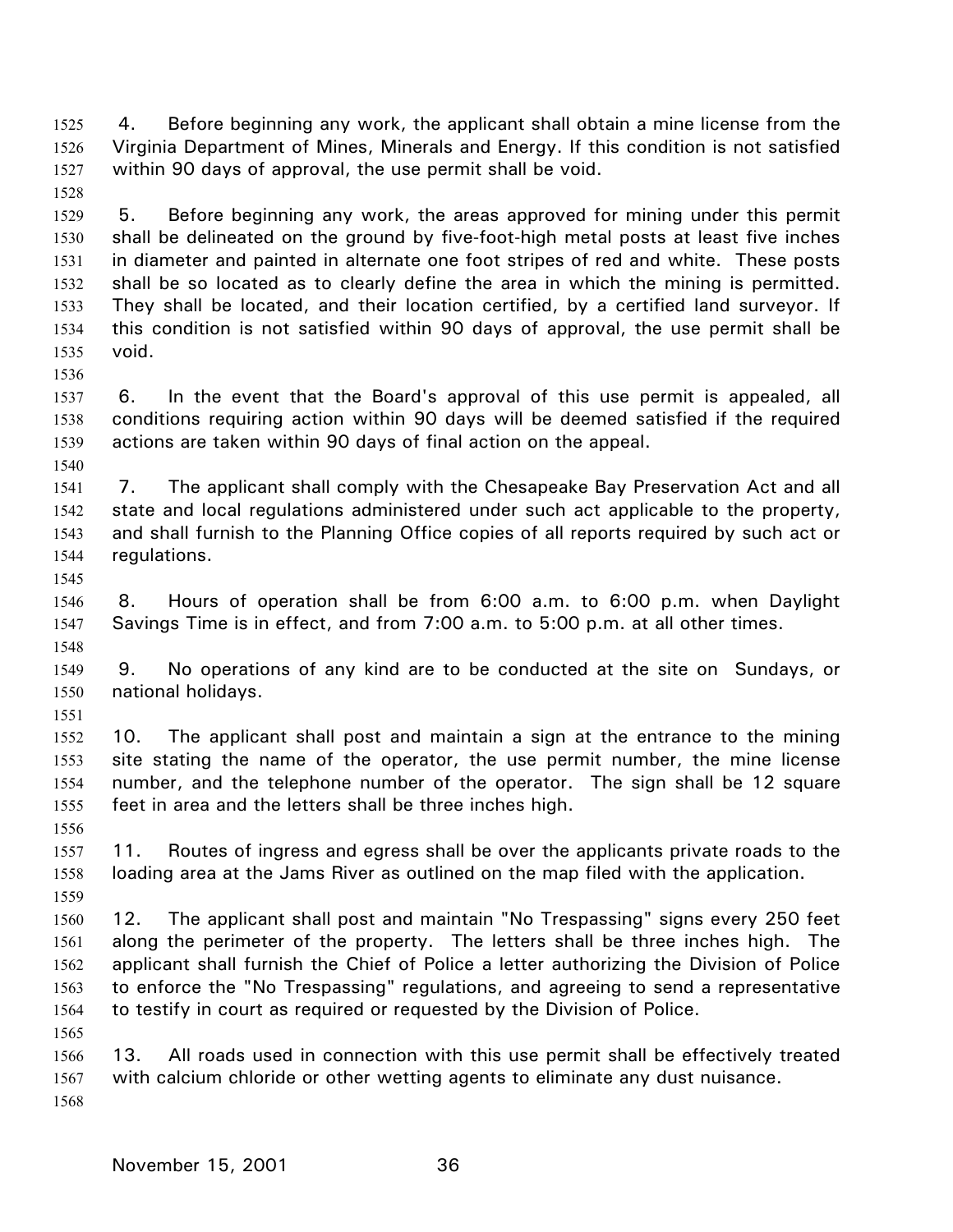14. The applicant shall maintain the property, fences, and roads in a safe and secure condition indefinitely, or convert the property to some other safe use. 1569 1570

1571

1572 1573 1574 1575 1576 15. If, in the course of its preliminary investigation or operations, the applicant discovers evidence of cultural or historical resources, or an endangered species, or a significant habitat, it shall notify appropriate authorities and provide them with an opportunity to investigate the site. The applicant shall report the results of any such investigation to the Planning Office.

1577

1587

1578 1579 1580 1581 1582 1583 16. If water wells located on surrounding properties are adversely affected, and the extraction operations on this site are suspected as the cause, the effected property owners may present to the Board evidence that the extraction operation is a contributing factor. After a hearing by the Board, this use permit may be revoked or suspended, and the operator may be required to correct the problem.

1584 1585 1586 17. Open and vertical excavations having a depth of 10 feet or more, for a period of more than 30 days, shall be effectively sloped to a 2:1 slope or flatter to protect the public safety.

1588 1589 1590 1591 1592 1593 1594 1595 1596 18. Topsoil shall not be removed from any part of the property outside of the area in which mining is authorized. Sufficient topsoil shall be stockpiled on the property for respreading in a layer with five inches of minimum depth. All topsoil shall be stockpiled within the authorized mining area and provided with adequate erosion control protection. If the site does not yield sufficient topsoil, additional topsoil shall be brought to the site to provide the required five-inch layer of cover. All topsoil shall be treated with a mixture of seed, fertilizer, and lime as recommended by the County after soil tests have been provided to the County.

1597 1598 1599 1600 1601 1602 1603 1604 19. No offsite-generated materials shall be deposited on the mining site without prior written approval of the Director of Planning. To obtain such approval, the operator shall submit a request stating the origin, nature and quantity of material to be deposited, and certifying that no contaminated or hazardous material will be included. The material to be deposited on the site shall be limited to imperishable materials such as stone, bricks, tile, sand, gravel, soil, asphalt, concrete and like materials, and shall not include any hazardous materials as defined by the Virginia Hazardous Waste Management Regulations.

1605

1606 1607 1608 1609 1610 20. A superintendent, who shall be personally familiar with all the terms and conditions of Section 24-103 of Chapter 24 of the County Code, as well as the terms and conditions of this use permit, shall be present at the beginning and conclusion of operations each work day to see that all the conditions of the Code and this use permit are observed.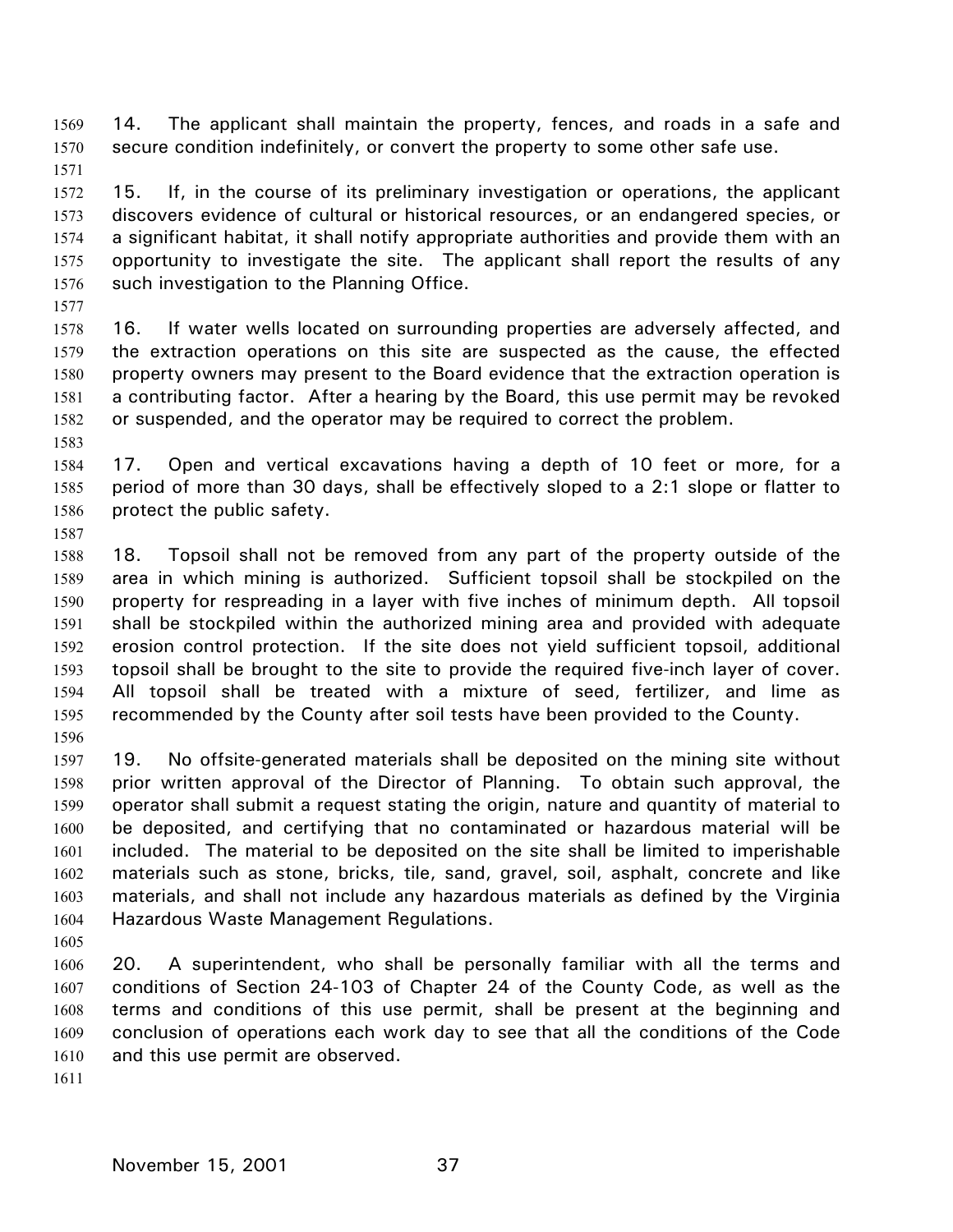21. A progress report shall be submitted to the Board on November 30, 2002. This progress report must contain information concerning how much property has been mined to date of the report, the amount of land left to be mined, how much rehabilitation has been performed, when and how the remaining amount of land will be rehabilitated, and any other pertinent information about the operation that would be helpful to the Board. 1612 1613 1614 1615 1616 1617

1618

1619 1620 1621 22. Excavation shall be discontinued by November 30, 2003, and restoration accomplished by not later than November 30, 2004, unless a new permit is granted by the Board of Zoning Appeals.

1622

1623 1624 1625 23. The rehabilitation of the property shall take place simultaneously with the mining process. Rehabilitation shall not be considered completed until the mined area is covered completely with permanent vegetation.

1626

1627 1628 1629 1630 1631 1632 1633 24. All drainage and erosion and sediment control measures shall conform to the standards and specifications of the Mineral Mining Manual Drainage Handbook. Any drainage structures in place prior to October 14, 1992 and which do not conform to the Mineral Mining Manual Drainage Handbook may remain in place until such time as any reconstruction is required at which time said structures shall be brought into conformance with the Mineral Mining Manual Drainage Handbook.

1634 1635 25. Failure to comply with any of the foregoing conditions shall automatically void this permit.

| 1637 | Affirmative:   | Balfour, Kirkland, McKinney, Nunnally, Wright | 5        |
|------|----------------|-----------------------------------------------|----------|
|      | 1638 Negative: |                                               | $\Omega$ |
| 1639 | Absent:        |                                               | $\Omega$ |

1640

1636

1641 1642 1643 The Board granted the request because it found the proposed use will be in substantial accordance with the general purpose and objectives of Chapter 24 of the County Code.

1644

1645 1646 1647 Mr. Blankinship - You guys can stay here. The next case, for some reason, was inadvertently left off the agenda, Mr. Chairman, but I'm going to call it anyway, with your permission.

1648 1649 1650 1651 1652 1653 **UP- 28-2001 VULCAN CONSTRUCTION MATERIALS, INC.** requests a conditional use permit pursuant to Sections 24-103 and 24-52(d) of Chapter 24 of the County Code to extract materials from the earth at Osborne Turnpike (Tax Parcel 213-A-2 (part)), zoned A-1, Agricultural District and M-1, Light Industrial District (Varina).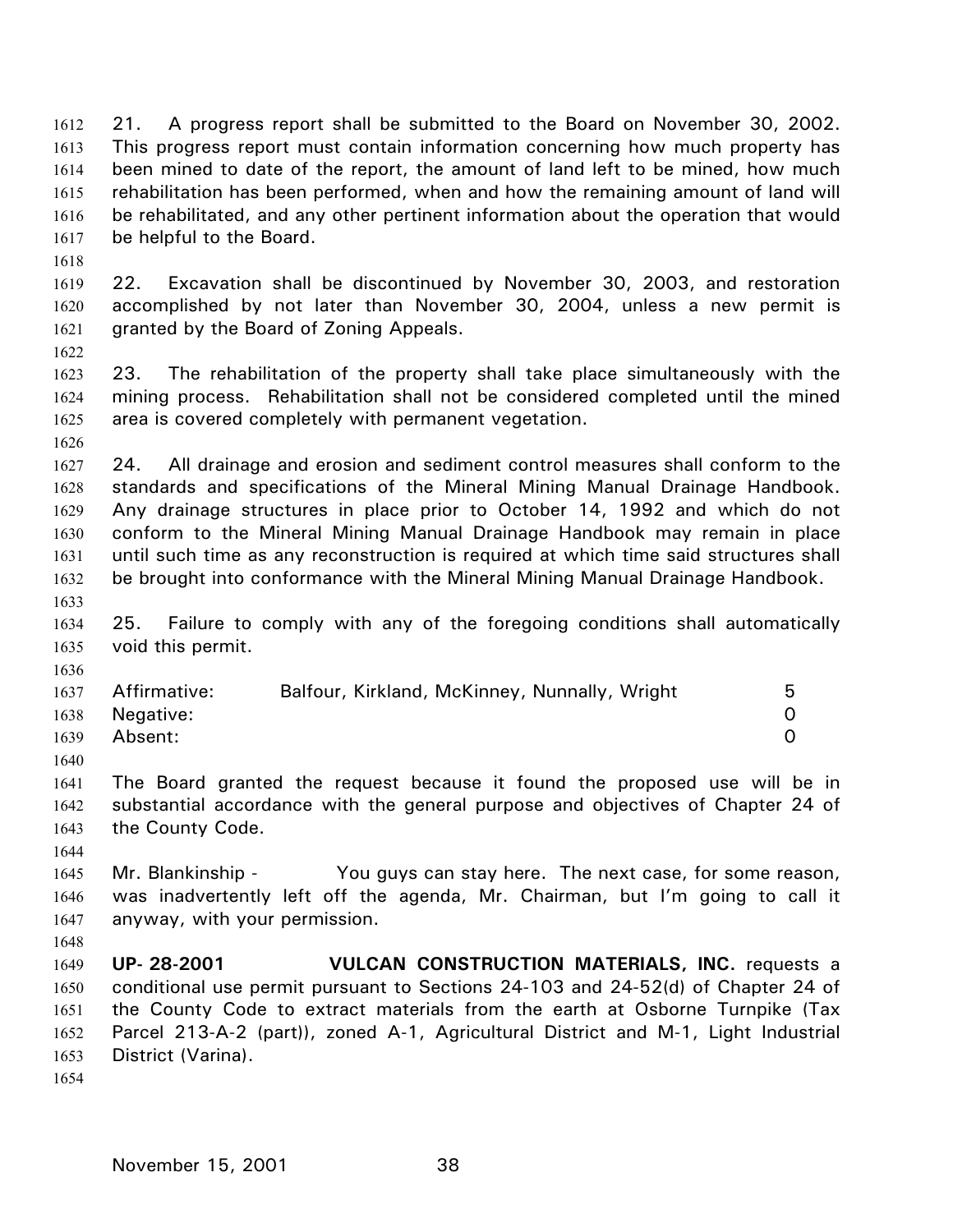1655 Mr. Balfour - They're still under oath.

1656

1680

1683

1686

1688

1690

1693

1657 1658 1659 Mr. Blankinship - Do you swear that the testimony you are about to give is the truth, the whole truth, and nothing but the truth, so help you God?

1660 1661 1662 1663 1664 1665 1666 1667 1668 1669 1670 1671 1672 1673 1674 1675 1676 1677 1678 1679 Mr. Hinson - The do. My name is Paul Hinson; I'm with Koontz-Bryant. We're the engineer assisting Vulcan Materials on the Chatsworth project, Use Permit 28-2001. This is a re-approval of an existing mining permit on the site. We have submitted and received approval for an erosion and sedimentation control plan on the project. We have implemented all of the erosion and sedimentation control items on the site. We have almost completed all of our restoration for the previously mined areas. We also have some seeding to do, and some minor erosion damage that we need to repair, and we also have a change of ownership on this project, so we will be submitting new bonds in accordance with the new owner as well. It was previously owned by Tarmac Materials, and they were purchased by Vulcan Construction Materials. We did have one of the suggested conditions that we'd like to discuss with the Board as well. Condition # 24 discusses the topsoil must be stockpiled outside of the mining limits and that it cannot be used as part of the restoration. This permit was actually enacted prior to this condition being part of the conditions for the permit, and there was topsoil that was previously stockpiled in the setbacks for the project. On the previous renewal, the Board had granted an exception an exception to that, to allow us to use the topsoil that is in the existing setbacks as part of our restoration efforts, and we would also like for the Board to allow us to use that topsoil as part of our restoration efforts, that's in those setbacks on the site.

- 1681 1682 Mr. Balfour - So you're asking to amend it to say that the topsoil already there, as a result of the setbacks, be used.
- 1684 1685 Mr. Hinson - Yes sir, topsoil currently stockpiled in the setback areas be allowed to be used for restoration on the site.

1687 Do you see any problem with that, Mr. Blankinship?

1689 Mr. Blankinship - No sir.

1691 1692 Mr. Hinson - We will not stockpile any additional materials in there, but we would request that we be able to use what's already there.

1694 1695 You agree with the other 30 conditions?

1696 1697 1698 Mr. Hinson - The Yestising over have no objection to any of the other conditions.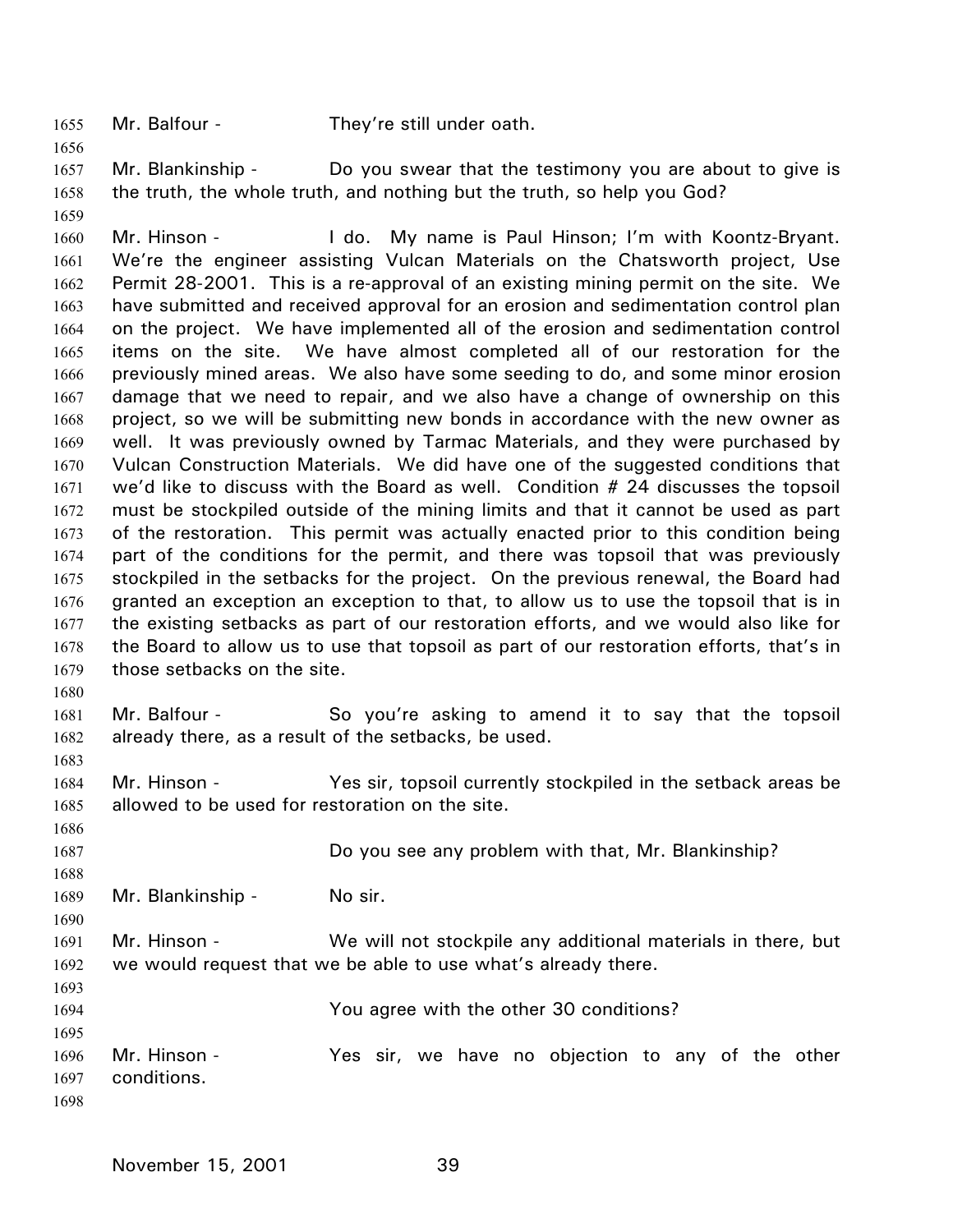Mr. Balfour - Thirty-one kind of covers it anyway. Do you have any other questions? Thank you sir. 1699 1700

1702 1703 1704 Mr. Brazell - My name is Ton Brazell. Once again, I just wanted to make note of the fact that those bonds have been transferred to Vulcan Materials, and we have gone through the change of ownership process.

1705

1701

1706 1707 1708 1709 After an advertised public hearing and on a motion by Mr. Nunnally, seconded by Mr. Wright, the Board **granted** application **UP-28-2001** for a conditional use permit to extract materials from the earth at Osborne Turnpike (Tax Parcel 213-A-2 (part)). The Board granted the use permit subject to the following conditions:

1710

1711 1712 1. This use permit is subject to all requirements of Section 24-103 of Chapter 24 of the County Code.

1713

1714 1715 1716 1717 1718 1719 1720 1721 1722 1723 1724 1725 2. Before beginning any work, the applicant shall provide a financial guaranty in an amount of \$2,000.00 per acre for each acre of land to be disturbed, for a total of \$154,000.00, guaranteeing that the land will be restored to a reasonably level and drainable condition. This permit does not become valid until the financial guaranty has been approved by the County Attorney. The financial guaranty may provide for termination after 90 days notice in writing to the County. In the event of termination, this permit shall be void, and work incident thereto shall cease. Within the next 90 days the applicant shall restore the land as provided for under the conditions of this use permit. Termination of such financial guaranty shall not relieve the applicant from its obligation to indemnify the County of Henrico for any breach of the conditions of this use permit. If this condition is not satisfied within 90 days of approval, the use permit shall be void.

1726

1727 1728 1729 1730 1731 1732 1733 1734 1735 3. Before beginning any work, the applicant shall submit erosion control plans to the Department of Public Works for review and approval. Throughout the life of the operation, the applicant shall continuously satisfy the Department of Public Works that erosion control procedures are properly maintained, and shall furnish plans and bonds that the department deems necessary. The applicant shall provide certification from a licensed professional engineer that dams, embankments and sediment control structures meet the approved design criteria as set forth by the State. If this condition is not satisfied within 90 days of approval, the use permit shall be void.

1736

1737 1738 1739 4. Before beginning any work, the applicant shall obtain a mine license from the Virginia Department of Mines, Minerals and Energy. If this condition is not satisfied within 90 days of approval, the use permit shall be void.

1740

1741 1742 5. Before beginning any work, the areas approved for mining under this permit shall be delineated on the ground by five-foot-high metal posts at least five inches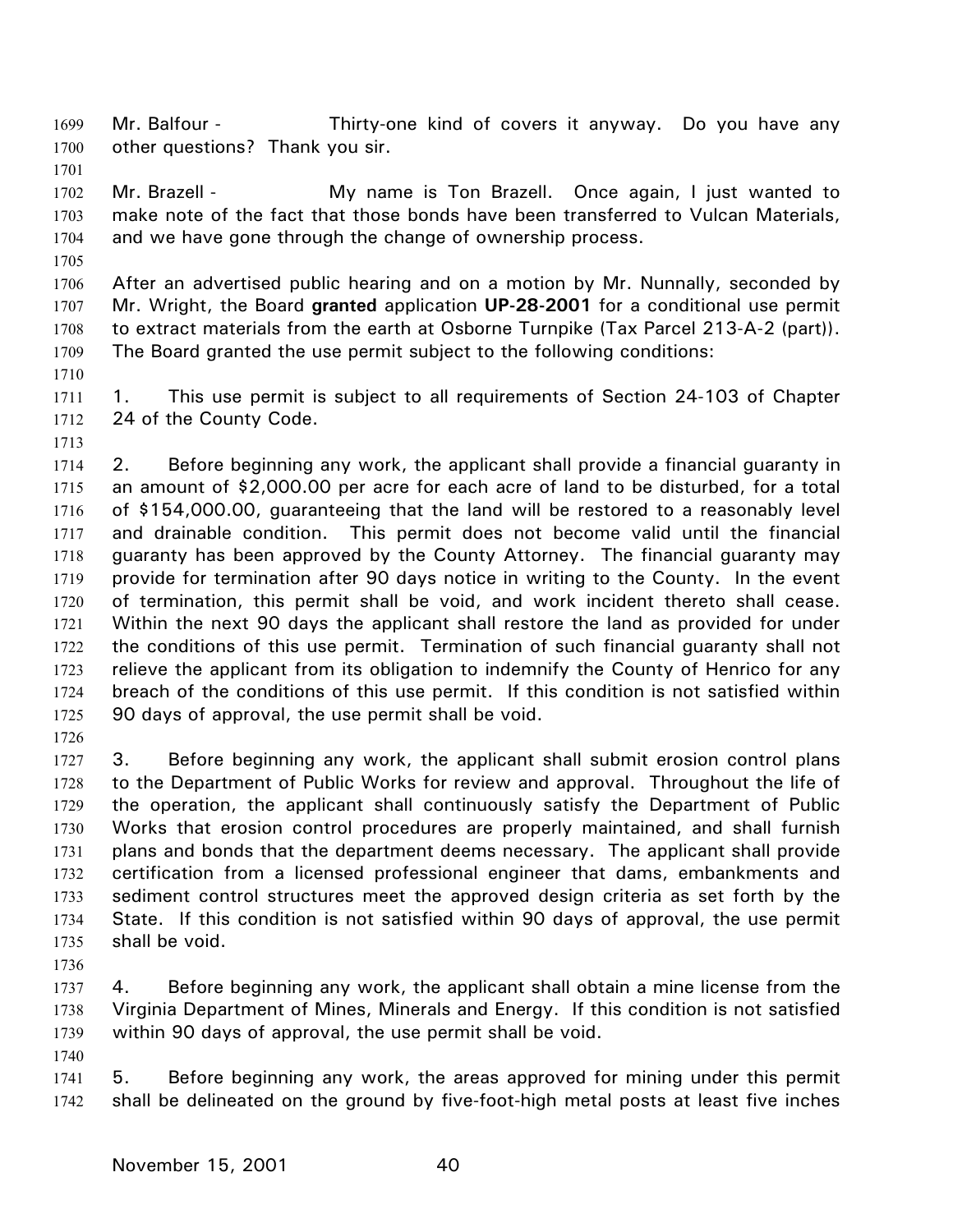in diameter and painted in alternate one foot stripes of red and white. These posts shall be so located as to clearly define the area in which the mining is permitted. They shall be located, and their location certified, by a certified land surveyor. If this condition is not satisfied within 90 days of approval, the use permit shall be void. 1743 1744 1745 1746 1747

1749 1750 1751 6. In the event that the Board's approval of this use permit is appealed, all conditions requiring action within 90 days will be deemed satisfied if the required actions are taken within 90 days of final action on the appeal.

1753 1754 1755 1756 7. The applicant shall comply with the Chesapeake Bay Preservation Act and all state and local regulations administered under such act applicable to the property, and shall furnish to the Planning Office copies of all reports required by such act or regulations.

1758 1759 8. Hours of operation shall be from 6:00 a.m. to 6:00 p.m. when Daylight Savings Time is in effect, and from 7:00 a.m. to 5:00 p.m. at all other times.

1761 1762 9. No operations of any kind are to be conducted at the site on Saturdays, Sundays, or national holidays.

1764 1765 10. All means of access to the property shall be from the established entrance onto Osborne Turnpike.

1766 1767

1748

1752

1757

1760

1763

1768 1769 1770 11. The applicant shall erect and maintain gates at all entrances to the property. These gates shall be locked at all times, except when authorized representatives of the applicant are on the property.

1771

1776

1772 1773 1774 1775 12. The applicant shall post and maintain a sign at the entrance to the mining site stating the name of the operator, the use permit number, the mine license number, and the telephone number of the operator. The sign shall be 12 square feet in area and the letters shall be three inches high.

1777 1778 1779 1780 1781 13. The applicant shall post and maintain "No Trespassing" signs every 250 feet along the perimeter of the property. The letters shall be three inches high. The applicant shall furnish the Chief of Police a letter authorizing the Division of Police to enforce the "No Trespassing" regulations, and agreeing to send a representative to testify in court as required or requested by the Division of Police.

1783 1784 1785 14. Standard "Truck Entering Highway" signs shall be erected on Osborne Turnpike on each side of the entrances to the property. These signs will be placed by the County, at the applicant's expense.

1786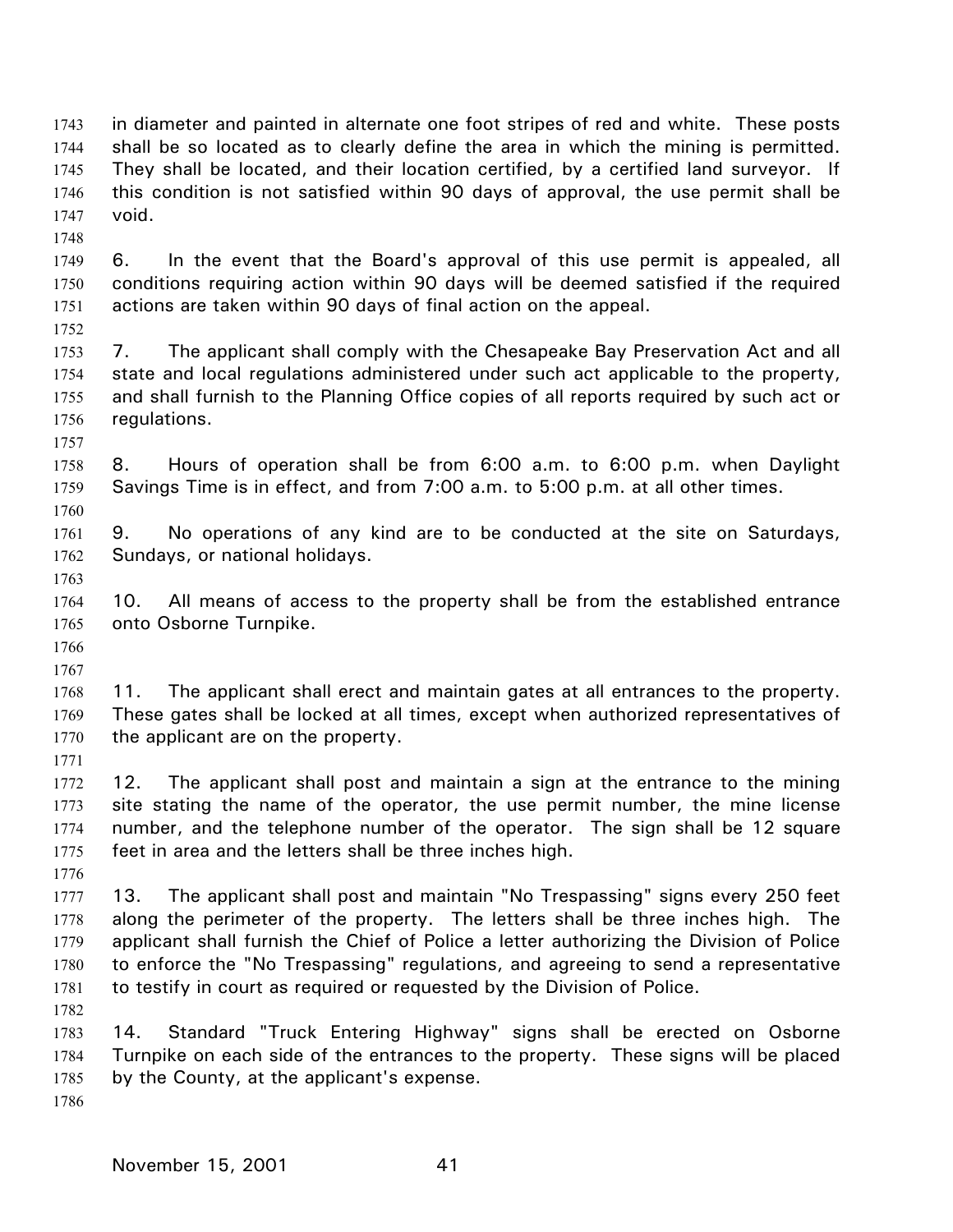15. The applicant shall post and maintain a standard stop sign at the entrance to Osborne Turnpike. 1787 1788

1790 1791 1792 1793 16. The applicant shall provide a flagman to control traffic from the site onto the public road, with the flagman yielding the right of way to the public road traffic at all times. This flagman will be required whenever the Division of Police deems necessary.

1795 1796 17. All roads used in connection with this use permit shall be effectively treated with calcium chloride or other wetting agents to eliminate any dust nuisance.

1798 1799 18. The operation shall be so scheduled that trucks will travel at regular intervals and not in groups of three or more.

1801 1802 19. Trucks shall be loaded in a way to prevent overloading or spilling of materials of any kind on any public road.

1804 1805 1806 20. The applicant shall maintain the property, fences, and roads in a safe and secure condition indefinitely, or convert the property to some other safe use.

1807 1808 1809 1810 1811 21. If, in the course of its preliminary investigation or operations, the applicant discovers evidence of cultural or historical resources, or an endangered species, or a significant habitat, it shall notify appropriate authorities and provide them with an opportunity to investigate the site. The applicant shall report the results of any such investigation to the Planning Office.

1812

1789

1794

1797

1800

1803

1813 1814 1815 1816 1817 22. If water wells located on surrounding properties are adversely affected, and the extraction operations on this site are suspected as the cause, the effected property owners may present to the Board evidence that the extraction operation is a contributing factor. After a hearing by the Board, this use permit may be revoked or suspended, and the operator may be required to correct the problem.

1819 1820 1821 23. Open and vertical excavations having a depth of 10 feet or more, for a period of more than 30 days, shall be effectively sloped to a 2:1 slope or flatter to protect the public safety.

1822

1818

1823 1824 1825 1826 1827 1828 1829 1830 24. Topsoil shall not be removed from any part of the property outside of the area in which mining is authorized. Sufficient topsoil shall be stockpiled on the property for respreading in a layer with five inches of minimum depth. All topsoil shall be stockpiled within the authorized mining area and provided with adequate erosion control protection. If the site does not yield sufficient topsoil, additional topsoil shall be brought to the site to provide the required five-inch layer of cover. All topsoil shall be treated with a mixture of seed, fertilizer, and lime as recommended by the County after soil tests have been provided to the County.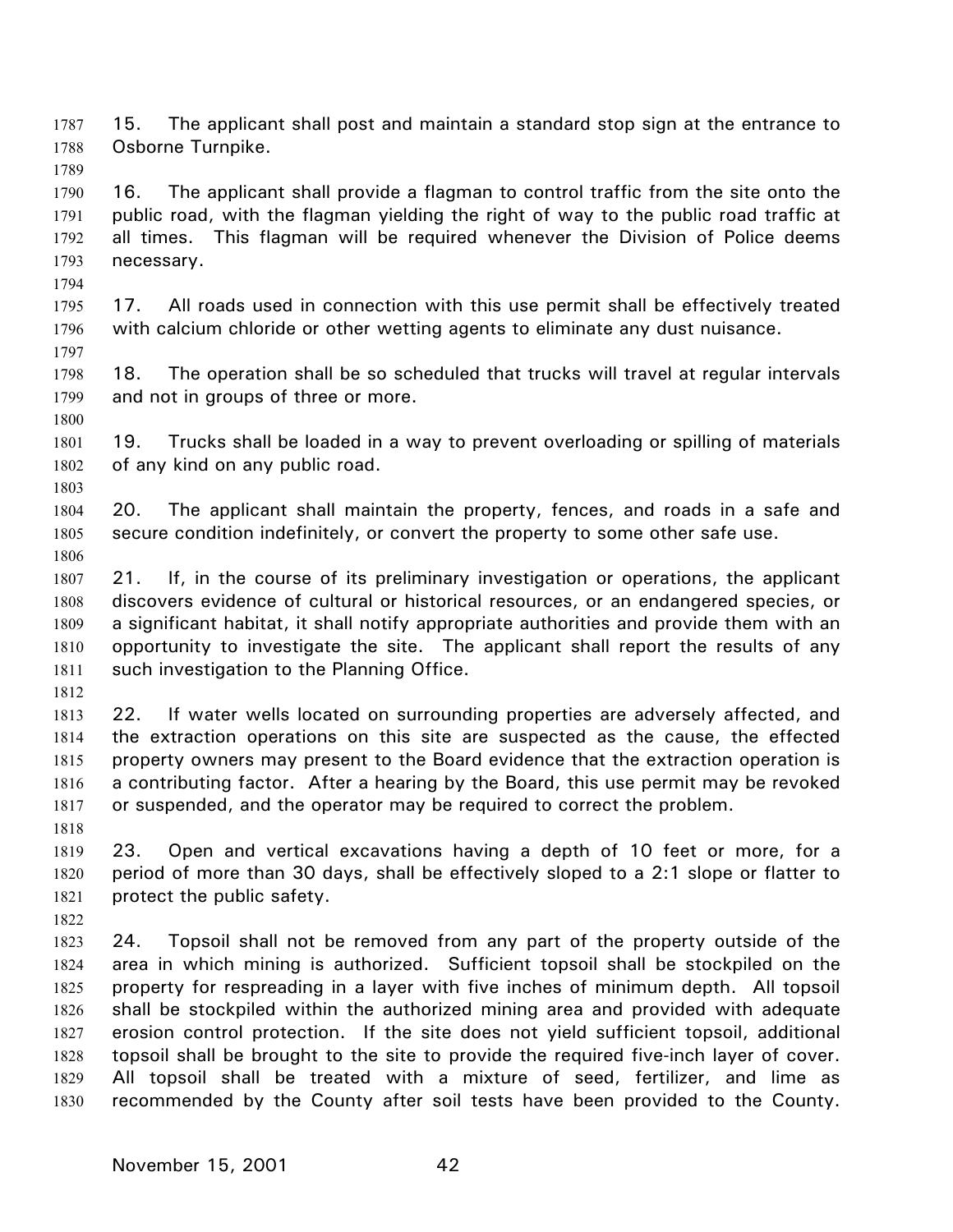Topsoil stored outside the mining areas under previous approvals may be used for reclamation. 1831 1832

1833

1834 1835 1836 1837 1838 1839 1840 1841 25. No offsite-generated materials shall be deposited on the mining site without prior written approval of the Director of Planning. To obtain such approval, the operator shall submit a request stating the origin, nature and quantity of material to be deposited, and certifying that no contaminated or hazardous material will be included. The material to be deposited on the site shall be limited to imperishable materials such as stone, bricks, tile, sand, gravel, soil, asphalt, concrete and like materials, and shall not include any hazardous materials as defined by the Virginia Hazardous Waste Management Regulations.

1842

1848

1843 1844 1845 1846 1847 26. A superintendent, who shall be personally familiar with all the terms and conditions of Section 24-103 of Chapter 24 of the County Code, as well as the terms and conditions of this use permit, shall be present at the beginning and conclusion of operations each work day to see that all the conditions of the Code and this use permit are observed.

1849 1850 1851 1852 1853 1854 27. A progress report shall be submitted to the Board on November 30, 2002. This progress report must contain information concerning how much property has been mined to date of the report, the amount of land left to be mined, how much rehabilitation has been performed, when and how the remaining amount of land will be rehabilitated, and any other pertinent information about the operation that would be helpful to the Board.

1855

1856 1857 1858 28. Excavation shall be discontinued by November 30, 2003, and restoration accomplished by not later than November 30, 2004, unless a new permit is granted by the Board of Zoning Appeals.

1859

1860 1861 1862 29. The rehabilitation of the property shall take place simultaneously with the mining process. Rehabilitation shall not be considered completed until the mined area is covered completely with permanent vegetation.

1863

1864 1865 1866 1867 1868 1869 1870 30. All drainage and erosion and sediment control measures shall conform to the standards and specifications of the Mineral Mining Manual Drainage Handbook. Any drainage structures in place prior to October 14, 1992 and which do not conform to the Mineral Mining Manual Drainage Handbook may remain in place until such time as any reconstruction is required at which time said structures shall be brought into conformance with the Mineral Mining Manual Drainage Handbook.

1871 1872 31. Failure to comply with any of the foregoing conditions shall automatically void this permit.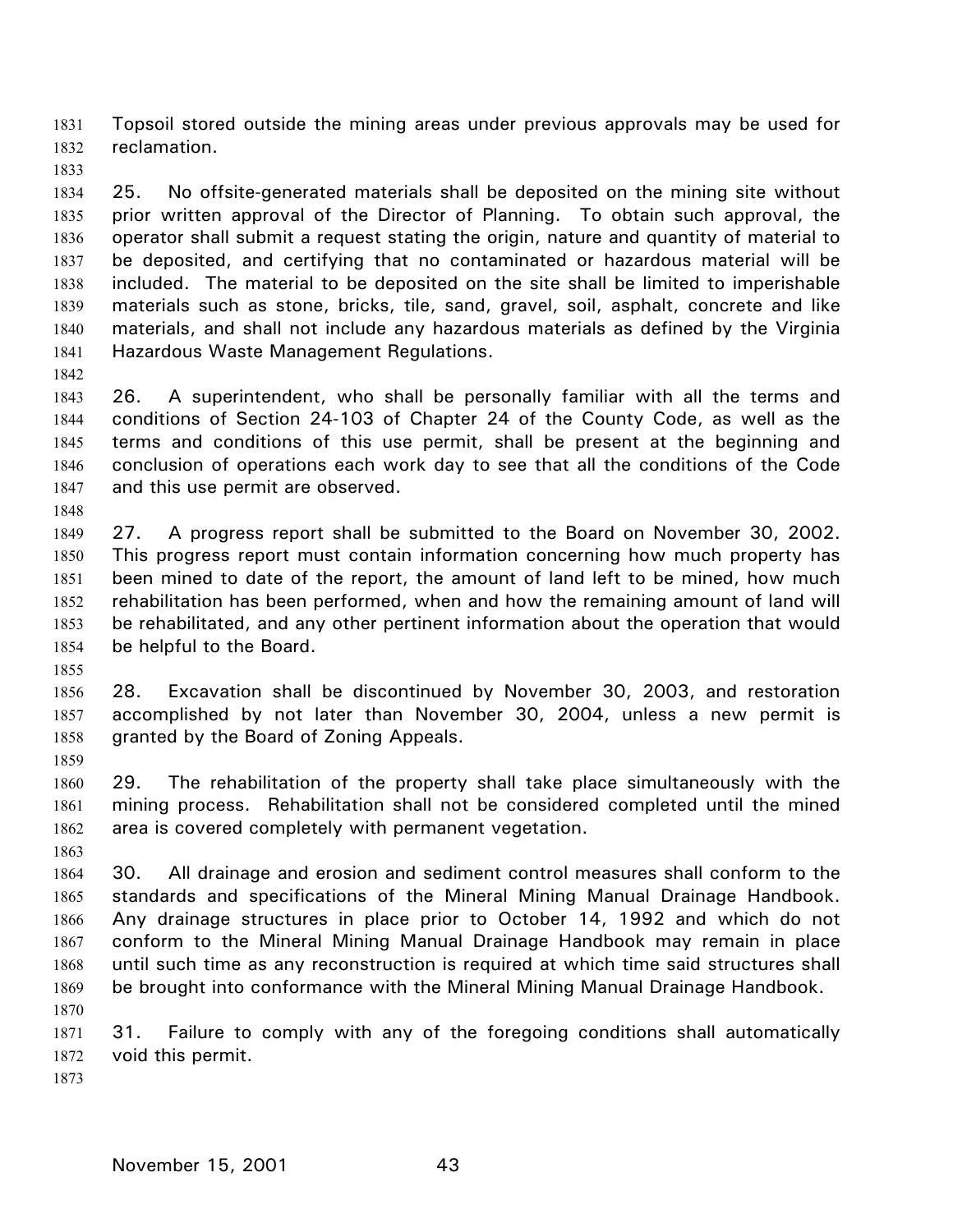1874 Affirmative: Balfour, Kirkland, McKinney, Nunnally, Wright 5 1875 1876 1877 Negative: 0 Absent: 0

1878 1879 1880 The Board granted the request because it found the proposed use will be in substantial accordance with the general purpose and objectives of Chapter 24 of the County Code.

1881 1882

1883

1895

Mr. Balfour - Next case.

- 1884 1885 1886 1887 1888 1889 1890 1891 1892 1893 1894 **A -153-2001 ANNE H. DECAMPS** requests a variance from Section 24- 95(c)(1) of Chapter 24 of the County Code to build an addition at 9116 University Boulevard (University Heights) (Tax Parcel 101-10-C-B), zoned R-2, One-family Residence District (Tuckahoe). The minimum side yard setback and total side yard setback are not met. The applicant has 4.8 foot minimum side yard setback and 19.2 feet total side yard setback, where the Code requires 7.8 feet minimum side yard setback and 23.4 feet total side yard setback. The applicant requests a variance of 3.0 feet minimum side yard setback and 4.2 feet total side yard setback.
- 1896 1897 Mr. Balfour - Anyone here on that case? We'll pass it by for the moment. Next case?

1898 1899

- 1900 1901 1902 1903 1904 1905 1906 **A -154-2001 DAVID HEPLER** requests a variance from Section 24-95(i)(2) of Chapter 24 of the County Code to build a single-family house at 12315 Kain Road (Tax Parcel 26-A-52 (part)), zoned A-1, Agricultural District (Three Chopt). The accessory structure location requirement is not met. The applicant wishes to build a single-family house with accessory structures in the front and side yards, where the Code allows accessory structures in the rear yard.
- 1908 Mr. Balfour - Raise your right hand please.
- 1910 1911 Mr. Blankinship - Do you swear that the testimony you are about to give is the truth, the whole truth, and nothing but the truth, so help you God?
- 1912

1907

1909

1913 1914 1915 1916 1917 Mr. Hepler - Good morning; my name is David Hepler, and I've been a resident of Henrico County for about 25 years. This property has been in my family for about 35 years. Basically, my newly wed wife and I would like to build our home on this property, and have the restriction regarding the accessory structures to be in the front and side yards. I believe the zoning ordinance to allow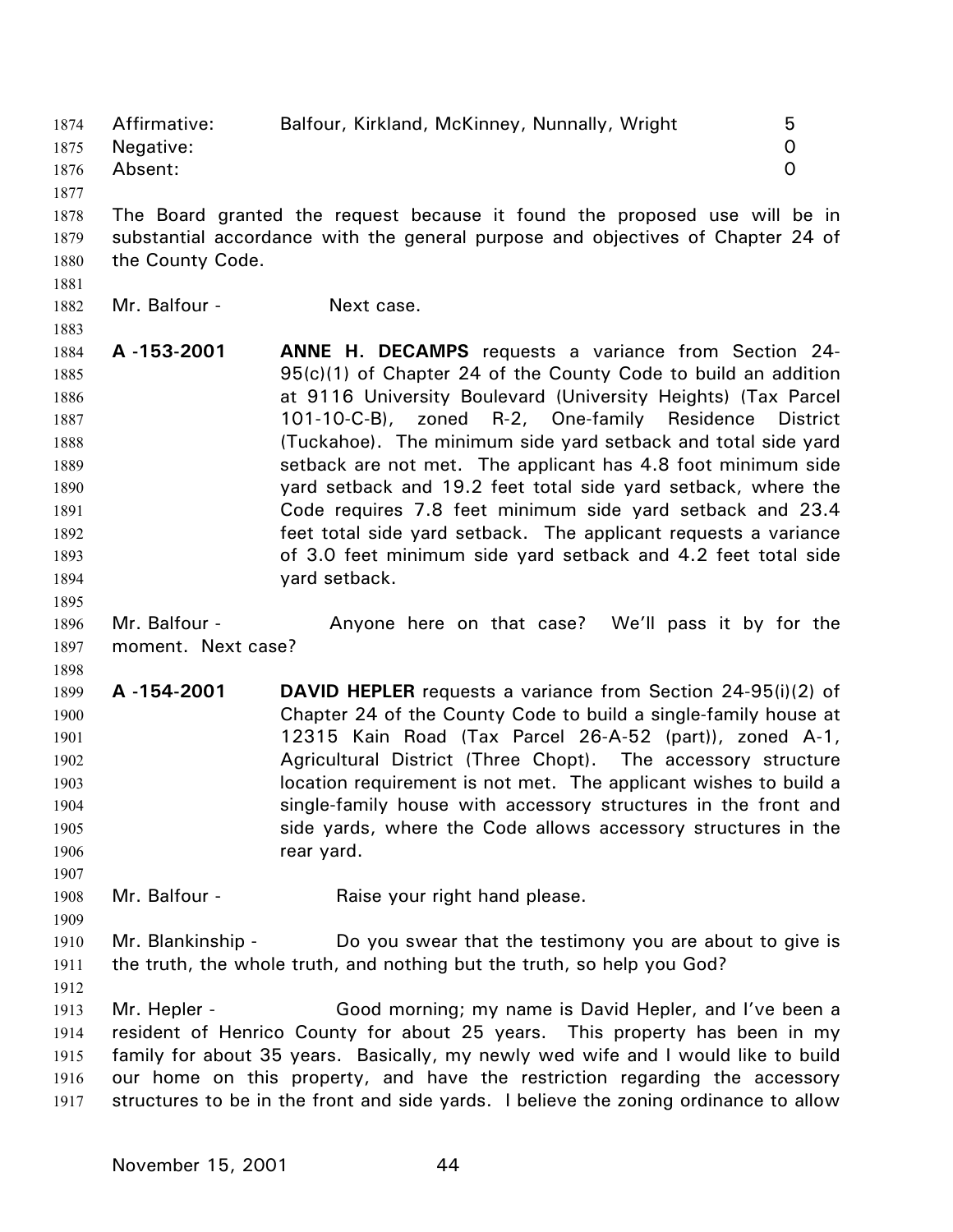accessory structures in the rear yard of the dwelling would seem to be intended to prevent inappropriate or unsightly structures from being built in the front or side yards where they would adversely affect the surrounding area. In this case, I believe it's kind of a different situation, because the accessory structures already exist, and we wish to build the dwelling. Building the proposed dwelling will not make the accessory structures any more or less visible. In fact, neither the existing accessory structures, nor the proposed dwelling, are visible from the road or the surrounding homes, due to the distance from them, and also the many trees and bushes in the area. I don't believe that the variance, if it's granted, and the building of the proposed dwelling, would have any negative effect on any other property in the area. Basically, as I've already stated, because of the non-visibility of these structures. One of the options that we were presented with, was demolishing all of these accessory structures, which we actually have done, well we've demolished one of the structures, which is listed on the picture there. It says "to be razed. We've actually already demolished that, at a cost of over \$6,000, to tear it down and haul it off, so we also have a longer range plan to have some of these other sheds demolished as money and time permits. So we would just ask for your consideration in granting of this variance. 1918 1919 1920 1921 1922 1923 1924 1925 1926 1927 1928 1929 1930 1931 1932 1933 1934 1935 1936 1937 1938 1939 1940 1941 1942 1943 1944 1945 1946 1947 1948 1949 1950 1951 1952 1953 1954 1955 1956 1957 1958 1959 1960 1961 Are these buildings usable at this particular time? Mr. Hepler - Yes, they are usable; we're using them for storage. They could be used for a horse stall or something to that effect. Neither one of these is a garage? Mr. Hepler - Well, the picture that you see before you is actually more of a barn that could be used for storage or livestock, and has been used in the past for that purpose many years ago. There is one other structure shown that could be used for a carport or to house a tractor or some type of garden equipment or something like that. Is this some family property? Mr. Hepler - Yes, this property's been in my family for about 35 years. Mr. Balfour - The Are there any other questions of Board members? I gather you're a hundred yards back from the road, I've noticed too. Mr. Hepler - Yes, I think it's about 300 feet, that's correct. And along Kain Road there's a large stand of trees, bushes, actually not only along the road, but between the proposed site and the road. Mr. Balfour - **Any other questions of Board members?** Thank you sir.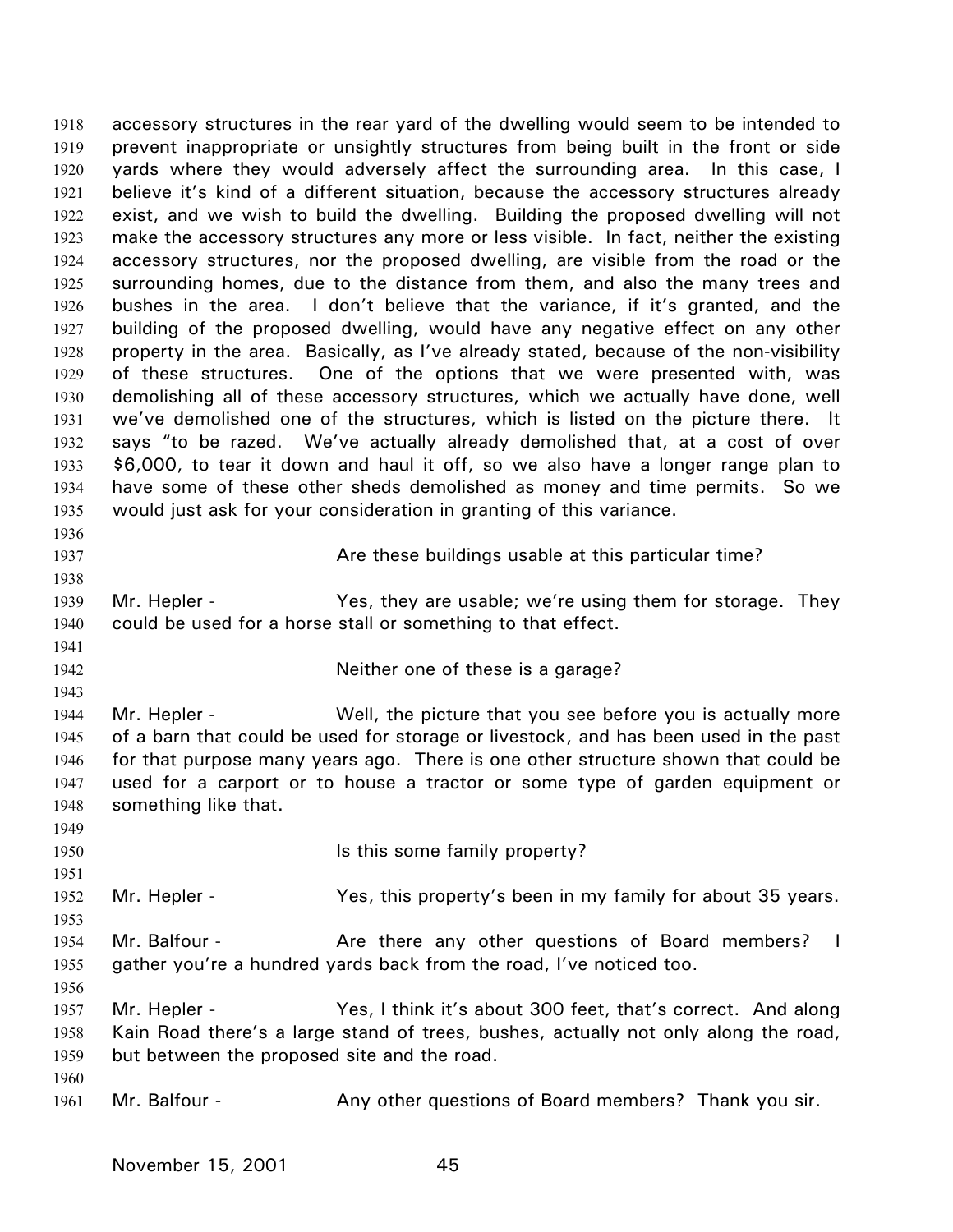| 1962 |                                                                                          |                                                                                        |          |  |
|------|------------------------------------------------------------------------------------------|----------------------------------------------------------------------------------------|----------|--|
| 1963 |                                                                                          | After an advertised public hearing and on a motion by Mr. Wright, seconded by Mr.      |          |  |
| 1964 | McKinney, the Board granted application A-154-2001 for a variance to build a             |                                                                                        |          |  |
| 1965 | single-family house at 12315 Kain Road (Tax Parcel 26-A-52 (part)). The Board            |                                                                                        |          |  |
| 1966 | granted the variance subject to the following conditions:                                |                                                                                        |          |  |
| 1967 |                                                                                          |                                                                                        |          |  |
| 1968 | 1.                                                                                       | Only the improvements shown on the plan filed with the application may be              |          |  |
| 1969 |                                                                                          | constructed pursuant to this approval. Any additional improvements shall comply        |          |  |
| 1970 |                                                                                          | with the applicable regulations of the County Code.                                    |          |  |
| 1971 |                                                                                          |                                                                                        |          |  |
| 1972 | 2.                                                                                       | Approval of this request does not imply that a building permit will be issued.         |          |  |
| 1973 |                                                                                          | Building permit approval is contingent on Health Department requirements,              |          |  |
| 1974 | including, but not limited to, soil evaluation for a septic drainfield and reserve area, |                                                                                        |          |  |
| 1975 | and approval of a well location.                                                         |                                                                                        |          |  |
| 1976 |                                                                                          |                                                                                        |          |  |
| 1977 | 3.                                                                                       | The accessory buildings located in the front yard may remain until such time           |          |  |
| 1978 | as demolition occurs. No additional accessory buildings may be located in the front      |                                                                                        |          |  |
| 1979 |                                                                                          | yard. The existing accessory structures may not be replaced, restored, or              |          |  |
| 1980 |                                                                                          | expanded without additional approval from the Board of Zoning Appeals.                 |          |  |
| 1981 |                                                                                          |                                                                                        |          |  |
| 1982 | Affirmative:                                                                             | Balfour, Kirkland, McKinney, Nunnally, Wright                                          | 5        |  |
| 1983 | Negative:                                                                                |                                                                                        | 0        |  |
| 1984 | Absent:                                                                                  |                                                                                        | $\Omega$ |  |
| 1985 |                                                                                          |                                                                                        |          |  |
| 1986 |                                                                                          | The Board granted this request, as it found from the evidence presented that, due      |          |  |
| 1987 |                                                                                          | to the unique circumstances of the subject property, strict application of the         |          |  |
| 1988 | County Code would produce undue hardship not generally shared by other                   |                                                                                        |          |  |
| 1989 |                                                                                          | properties in the area, and authorizing this variance will neither cause a substantial |          |  |
| 1990 |                                                                                          | detriment to adjacent property nor materially impair the purpose of the zoning         |          |  |
| 1991 | regulations.                                                                             |                                                                                        |          |  |
| 1992 |                                                                                          |                                                                                        |          |  |
| 1993 | Mr. Balfour -                                                                            | Next Case.                                                                             |          |  |
| 1994 |                                                                                          |                                                                                        |          |  |
| 1995 | A-155-2001                                                                               | <b>HUNTER PETTUS, JR.</b> requests a variance from Section 24-                         |          |  |
| 1996 |                                                                                          | 95(i)(2) of Chapter 24 of the County Code to allow an                                  |          |  |
| 1997 |                                                                                          | accessory structure to remain at 8107 Kingston Road (River                             |          |  |
| 1998 |                                                                                          | Road Hills) (Tax Parcel 113-5-F-4), zoned R-1, One-family                              |          |  |
| 1999 |                                                                                          | Residence District (Tuckahoe). The accessory structure location                        |          |  |
| 2000 |                                                                                          | requirement is not met. The applicant has an accessory                                 |          |  |
| 2001 |                                                                                          | structure in the side yard, where the Code allows accessory                            |          |  |
| 2002 |                                                                                          | structures in the rear yard.                                                           |          |  |
| 2003 |                                                                                          |                                                                                        |          |  |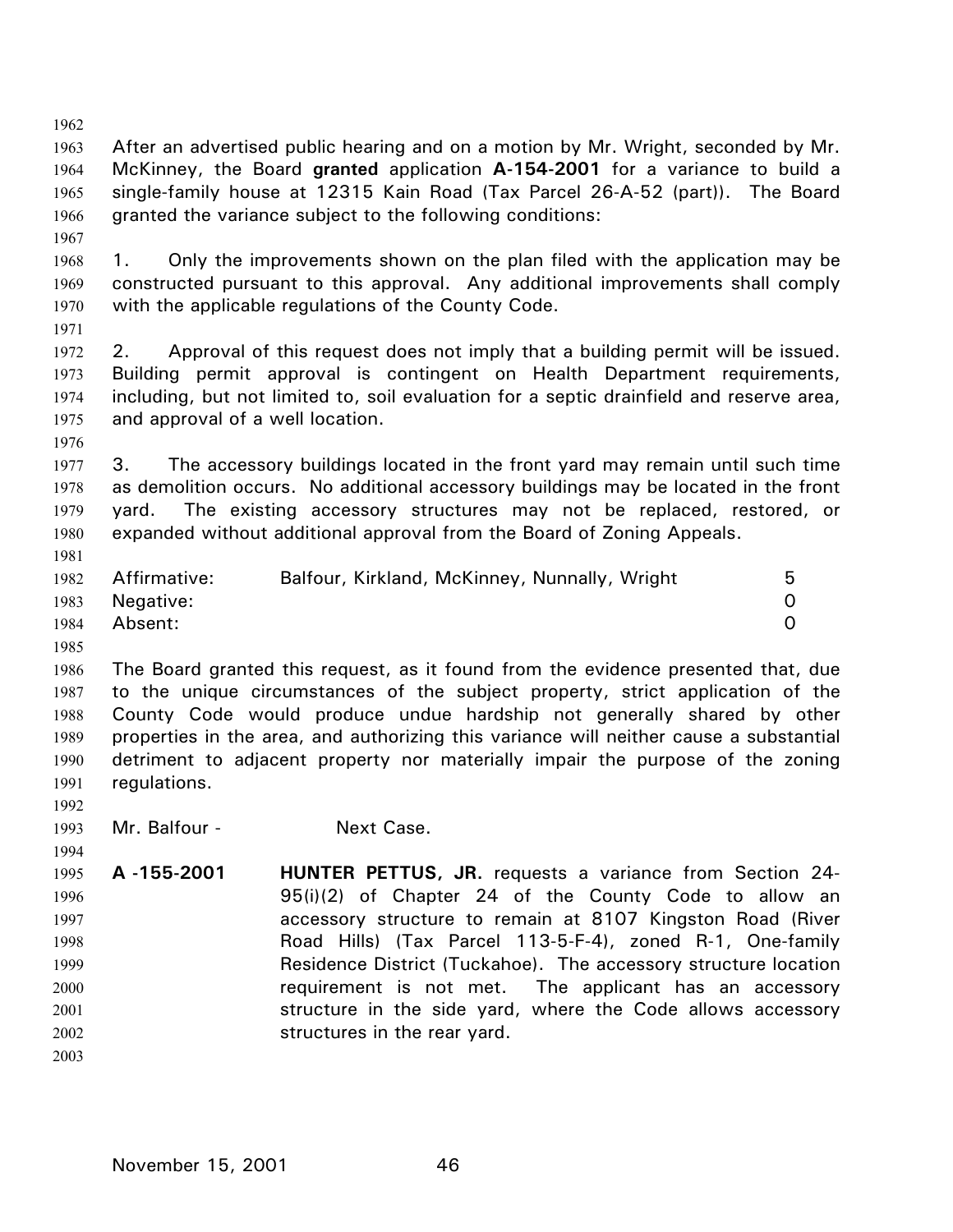Mr. Balfour - The Are there any others to speak besides the people at the rostrum? All of you stand and be sworn in. 2004 2005

2007 2008 Mr. Blankinship - Do you swear that the testimony you are about to give is the truth, the whole truth, and nothing but the truth, so help you God?

2010 2011 Mr. Blankinship - Mr. Chairman, let me point out that there's a letter at each place that pertains to this case.

2012 2013

2006

2009

Mr. Pettus - I do. There's one more, if I could read it or give it to you.

2014 2015 2016

Mr. Blankinship - Yes, pass it on up.

2017 2018 2019 2020 2021 2022 2023 2024 2025 2026 2027 2028 2029 2030 2031 2032 2033 2034 2035 2036 2037 2038 2039 2040 2041 Mr. Pettus - Because he is out of town, I thought he was going to be here. May I start? I'm Hunter Pettus. My wife and I live at 8107 Kingston Road, and we've been there for over 40 years. She was recently in an automobile accident, last November, and is physically handicapped. When we went to put up a tool and garden house, we had the help of a landscape architect, Karen Kelley, who will talk about it, and we didn't realize, after living there 40 years, we still didn't realize that you could not put a tool house on the side of your house. Now we have a funny-shaped lot, to start with, it's a pie-shaped lot. The front of the house is on Kingston Road, and it goes back to a point, and the lot goes uphill towards the back. That would not be too good of place for a person like Patsy to have to walk up to. Anyway, we went ahead and put the building up, not knowing that we were in default; we wouldn't do anything to purposely break the rules. It was a mistake; it was unintentional, and I don't know what we could have done to have not done it, to tell you the truth, because we did not know the rule on that. The builder of the house said a person here at Henrico County said that we did not need a building permit, and I think you have a copy of that letter from Tom, the builder. So we went ahead and put the house up where it was designed by Karen, and we also now have a signed letter from all of our nearby neighbors, or most all of them, said that they have no objection to the way the tool house is built, the construction of it, the looks of it. You can see it's on the side of the house; it's not on the front. Most people have said that it improves the looks of our lot, it's so attractive, and it's nicely landscaped. That's about all I can say, but we do have signed letters from neighbors on each side of us, in the rear of us, in the front of us, and also selected other ones; all saying that they have no problem with the location of the house.

2042

2044

2043 Mr. Balfour - Any questions of Mr. Pettus?

2045 2046 2047 Mr. Pettus - The main thing I wanted to get across is, we've been there over 40 years, and also we've got signatures from all of our nearby neighbors.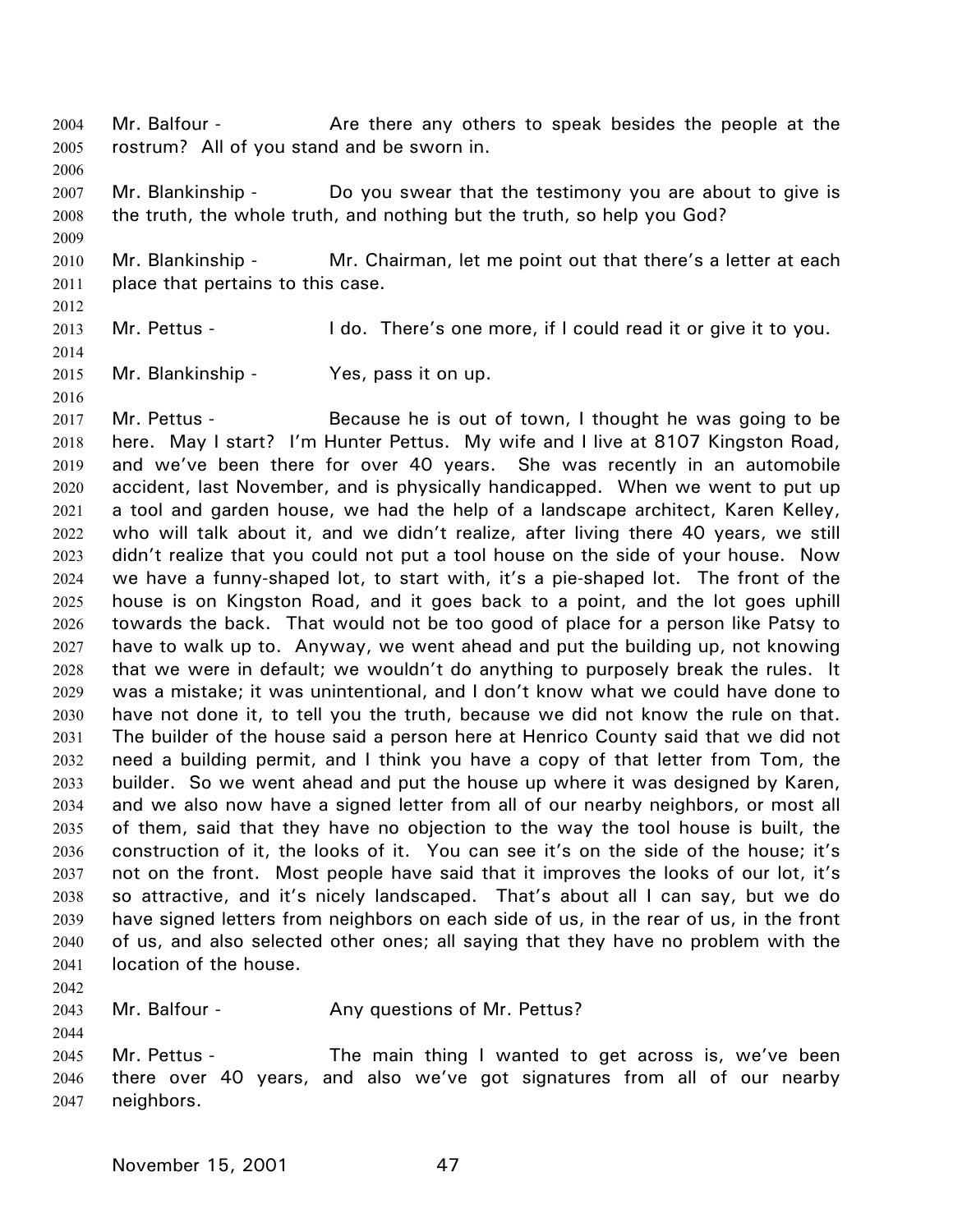2049 Mr. Balfour - Anyone else want to speak?

2051 2052 2053 2054 Ms. Johnson - I'm Jane Jones; I live directly across the street. I do not have a problem with this structure whatsoever. I think it's very nice. Every time I walk out my front door, I do see it, and it doesn't offend me. They've gone to a lot of trouble to make it look nice, and it's very appealing.

2055

2048

2050

2056 2057 2058 2059 2060 2061 2062 2063 2064 2065 Mr. Beatty - Good morning. My name is Bill Beattie, and I'm the closest neighbor to the right of that shed, and we have the property line that directly abuts that area. It probably does not show in the picture, but there are a stand of magnolia trees that are about 40 years old on that property line. If you approach the property from the southeast, it's impossible to see that building. If you approach it from the other side, it's set back far enough that you don't see that building until you are practically in front of the house. They have added significant shrubbery to the front of it, which will grow up and mask it as well. As Mr. Pettus said, I'm not aware of practically anyone in the neighborhood who objects to that location.

2067 2068 2069 2070 2071 2072 2073 2074 2075 Ms. Kelley - I'm Karen Kelley, of Shipp and Wilson Landscaping, and just to make one correction, I am not a landscape architect. I am a landscape designer and nurseryman. I've been working with the Pettus's on their garden design. The structure was on the original plan, which you have a copy of. I was not aware of the requirement that tool houses be in the rear yard in this neighborhood. We assumed also that the contractor who built the tool house, when going for the building permit, would have any contact with the County on the structure itself. The structure was already up when the County representative came to the site and told us about this need for a variance.

2076

2078

2066

2077 Mr. Balfour - The Any other comments on this case?

2079 2080 2081 2082 After an advertised public hearing and on a motion by Mr. McKinney, seconded by Mr. Wright, the Board **granted** application **A-155-2001** for a variance to allow an accessory structure to remain at 8107 Kingston Road (River Road Hills) (Tax Parcel 113-5-F-4). The Board granted the variance subject to the following condition:

2083

2087

2084 2085 2086 1. The property shall be developed in substantial conformance with the plan filed with the application. No substantial changes or additions to the layout may be made without the approval of the Board of Zoning Appeals.

| 2088<br>2089 | Affirmative:   | Balfour, Kirkland, McKinney, Nunnally, Wright<br>ხ |  |
|--------------|----------------|----------------------------------------------------|--|
|              | 2090 Negative: |                                                    |  |
| 2091         | Absent:        |                                                    |  |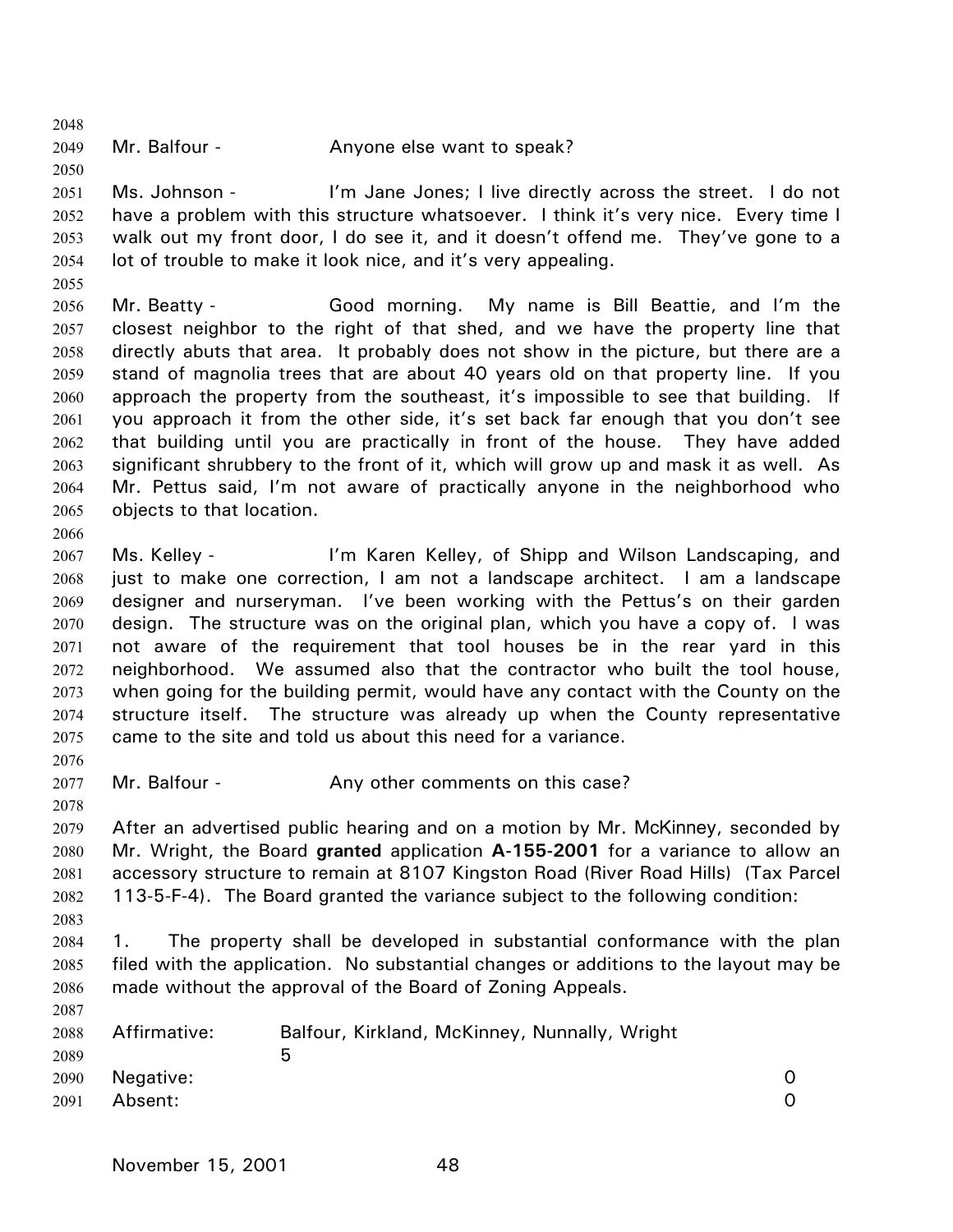2092 2093 2094 2095 2096 2097 2098 2099 2100 2101 The Board granted this request, as it found from the evidence presented that, due to the unique circumstances of the subject property, strict application of the County Code would produce undue hardship not generally shared by other properties in the area, and authorizing this variance will neither cause a substantial detriment to adjacent property nor materially impair the purpose of the zoning regulations. Mr. Balfour - We've got 2 that we passed. You want to call those cases?

- 2103 2104 2105 2106 2107 2108 2109 2110 2111 **A -147-2001 WILLIAM DEBENDER** requests a variance from Sections 24- 95(i)(2)(b) and 24-95(i) of Chapter 24 of the County Code to build a detached garage at 11416 Wood Brook Court (Rock Springs Estates) (Tax Parcel 13-2-G-14), zoned A-1, Agricultural District (Brookland). The accessory structure height requirement and accessory structure location requirement are not met. The applicant wishes to build a detached garage in the front yard with a height of 16.5 feet, where the Code allows accessory structures in the rear yard with a height of 15.0 feet.
- 2113 Mr. Balfour - Mr. Blankinship, did you have any word?
- 2115 2116 Mr. Blankinship - I've spoken to him several times about the case, and no, he didn't say anything about missing the meeting.
- 2117

2123

2112

2114

2102

2118 2119 2120 2121 2122 Upon a motion by Mr. Kirkland, seconded by Mr. Wright, the Board of Zoning Appeals **deferred A-147-2001** application for a variance to to build a detached garage at 11416 Wood Brook Court (Rock Springs Estates) (Tax Parcel 13-2-G-14). The case was deferred for 30 days, at your request, from the November 15, 2001, until the December 13, 2001, meeting,

| 2124 | Affirmative:  | Balfour, Kirkland, McKinney, Nunnally, Wright |               | 5 |
|------|---------------|-----------------------------------------------|---------------|---|
| 2125 | Negative:     |                                               | O             |   |
| 2126 | Absent:       |                                               | O             |   |
| 2127 |               |                                               |               |   |
| 2128 | Mr. Balfour - | Next case.                                    |               |   |
| 2129 |               |                                               |               |   |
| .    | . <i>.</i>    | <b>BEAINDRA</b>                               | $\sim$ $\sim$ |   |

2130 2131 2132 2133 2134 2135 **A -153-2001 ANNE H. DECAMPS** requests a variance from Section 24- 95(c)(1) of Chapter 24 of the County Code to build an addition at 9116 University Boulevard (University Heights) (Tax Parcel 101-10-C-B), zoned R-2, One-family Residence District (Tuckahoe). The minimum side yard setback and total side yard setback are not met. The applicant has 4.8 foot minimum side